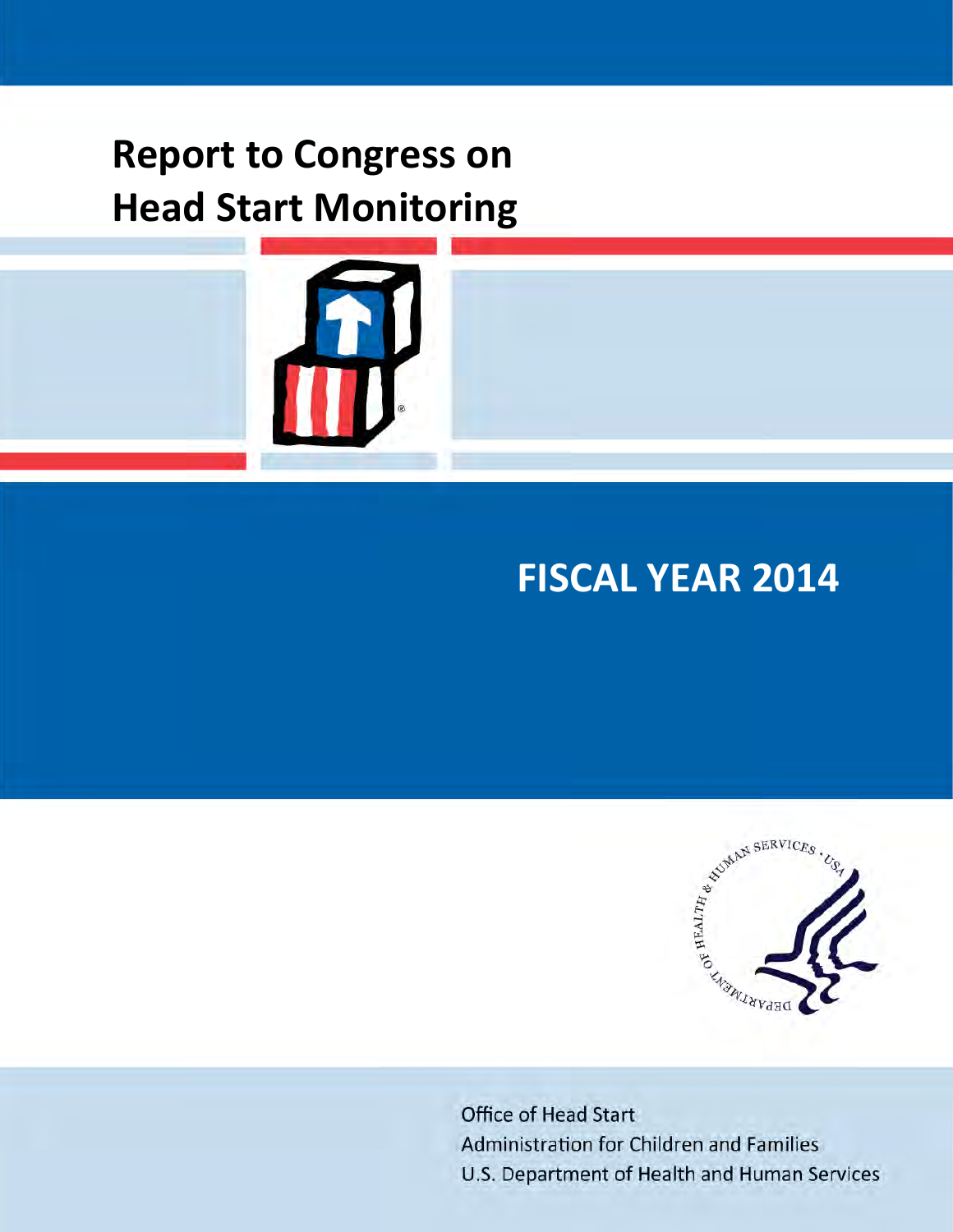# **TABLE OF CONTENTS**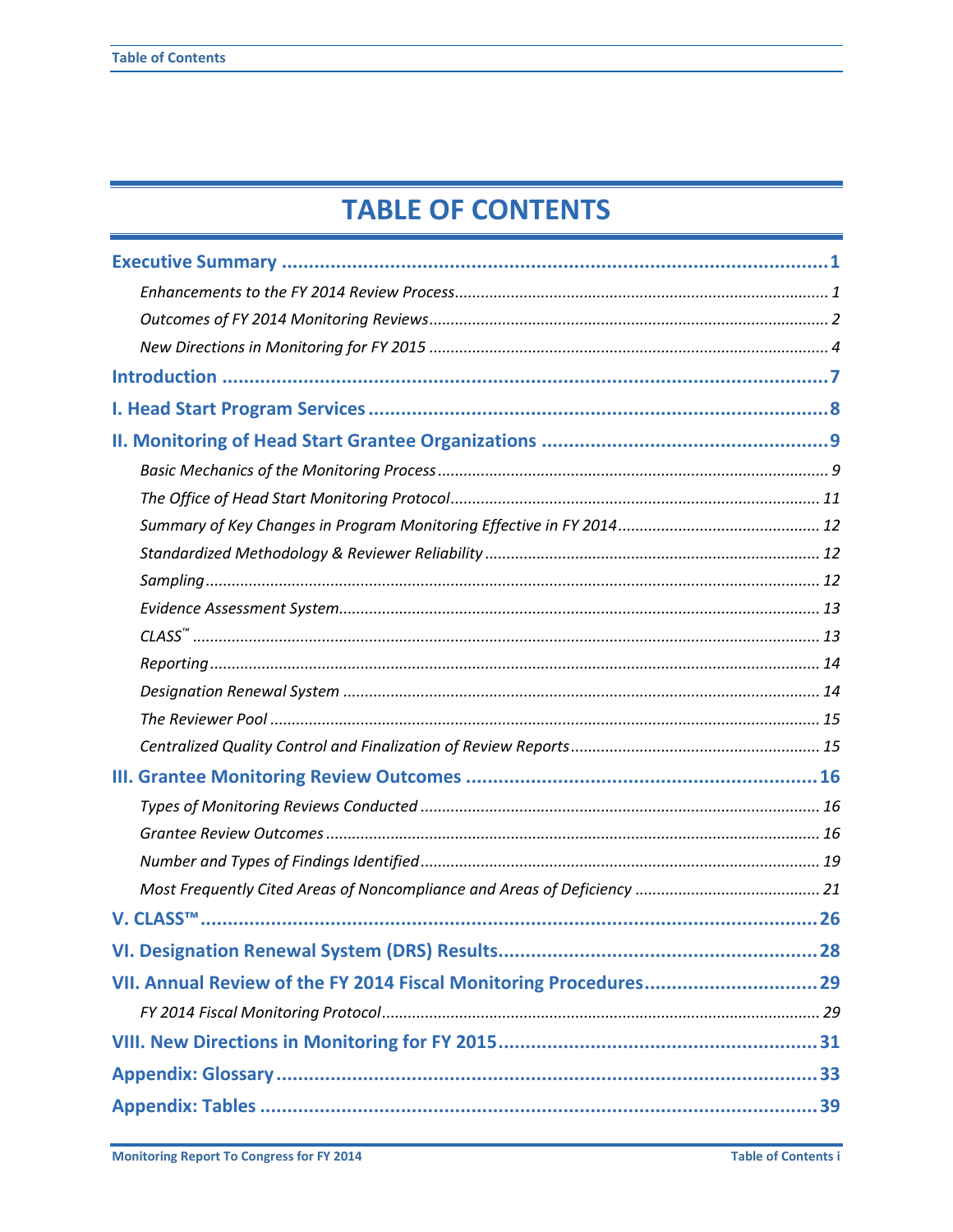# **TABLE OF EXHIBITS**

| Exhibit 5: FY 2014 Distribution of Reviewed Grantees by Number of Findings 20            |  |
|------------------------------------------------------------------------------------------|--|
| Exhibit 6: FY 2014 Distribution of Reviewed Grantees with Findings by Total Number       |  |
| Exhibit 7: Performance Issues Most Frequently Cited among Areas of                       |  |
| Exhibit 8: Performance Issues Most Frequently Cited as Deficient in FY 2014 (n = 66)  23 |  |
| Exhibit 9: Performance Issues Most Frequently Elevated, FY 2014 (n=12)  24               |  |
|                                                                                          |  |
|                                                                                          |  |
| Exhibit 12: FY 2013 Number of Grantees in Designation Renewal System (DRS) Pool          |  |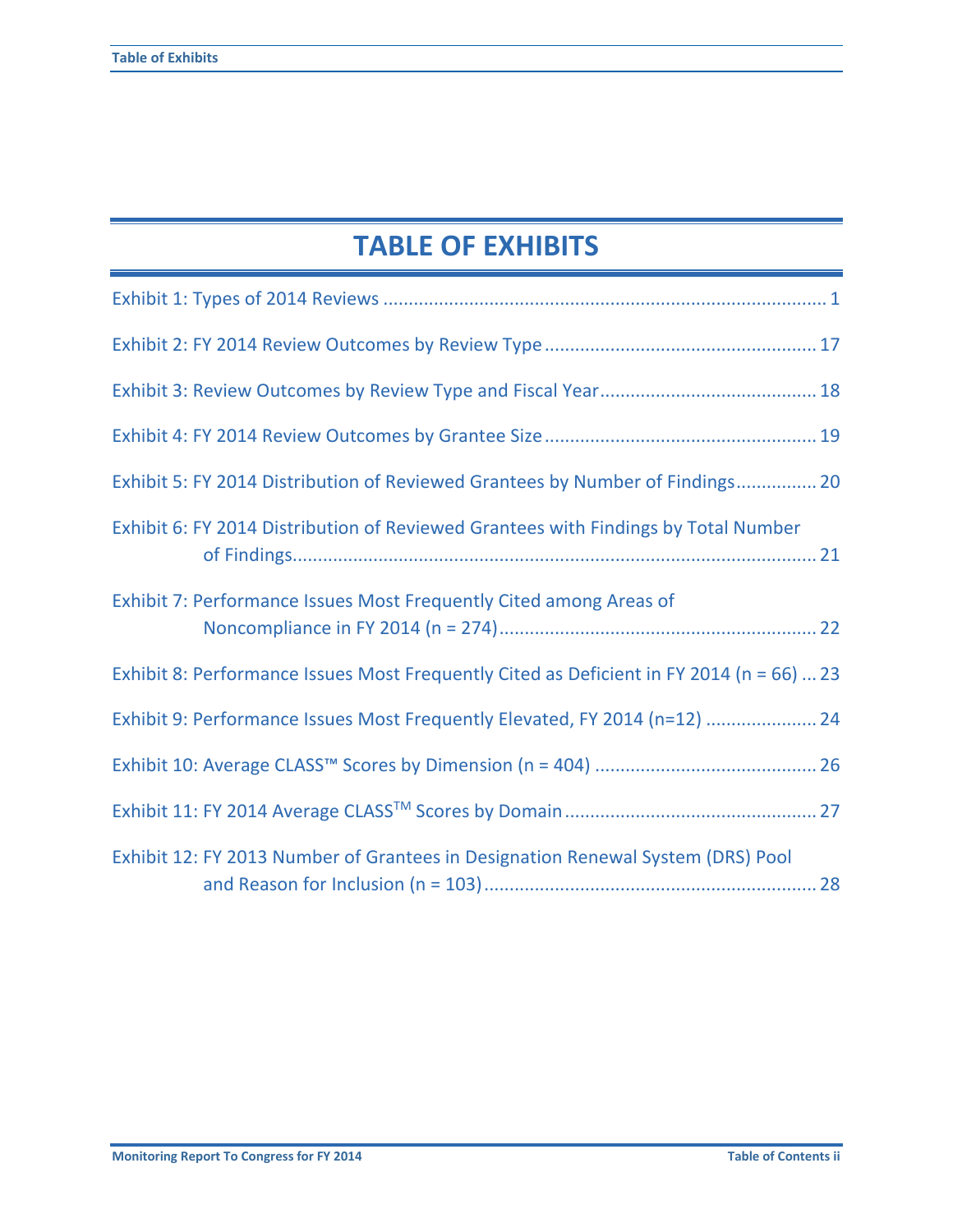## **Executive Summary**

This report presents a summary of the findings of Fiscal Year (FY) 2014 monitoring reviews, fulfilling the reporting requirement, Section 641A(f), of the Head Start Act. It highlights the enhancements made to the FY 2014 monitoring review system, summarizes grantee review outcomes, and describes the types of findings most commonly identified in FY 2014.

Head Start monitoring assesses grantee compliance with requirements governing Head Start programs. Monitoring reviews take several forms; in FY 2014, each Head Start grantee received a full on‐site review immediately after completion of its first year (First-Year review) of providing Head Start services and full on-site reviews on a triennial basis thereafter (Triennial reviews). Grantees also received "Other" reviews if the Office of Head Start (OHS) determined that the grantee was at risk. Any grantee found to be out of compliance with Head Start requirements during any review—First Year, Triennial, or Other—received a "Follow-up" review to ensure that all findings were corrected. Exhibit 1 describes the four types of reviews.

| Type of Review           | <b>Description</b>                                                                                                             |  |
|--------------------------|--------------------------------------------------------------------------------------------------------------------------------|--|
| <b>First Year Review</b> | Full on-site review immediately after completion of their first year<br>Mandated by Section 641A of the Head Start Act         |  |
| <b>Triennial Review</b>  | Full on-site reviews conducted on a triennial basis<br>Mandated by Section 641A of the Head Start Act                          |  |
| <b>Other Review</b>      | Grantees may receive review if they are determined to be at risk                                                               |  |
| Follow-up                | Conducted for grantees found to be out of compliance with Head Start<br>requirements to ensure that all findings are corrected |  |

#### <span id="page-3-0"></span>**Exhibit 1: Types of 2014 Reviews**

Notes: Reviews were conducted by a team of reviewers knowledgeable about Head Start and led by a Review Team Leader (RTL). To assess grantee compliance, review teams used the Office of Head Start Monitoring Protocol, which employs a standardized approach to assess program services and quality. Areas assessed include education, health, mental health, disabilities, nutrition, family and community partnerships, program management, governance, fiscal controls, facilities, enrollment, recruitment and selection, and program design.

#### **Enhancements to the FY 2014 Review Process**

Each year, OHS re-examines the monitoring review system to ensure ongoing system improvement of its review process. In FY 2014, OHS implemented enhancements to reflect changes in policy and procedure, ensure compliance with the Head Start Act (as amended in December 2007), and improve the overall monitoring process. Changes crossed all protocol areas and were focused on emphasizing consistency and accountability among review teams. Examples of these changes include:

► Refining established Standardized Methodology to ensure consistency, objectivity, and accuracy within the review process and to provide a set of high standards to which the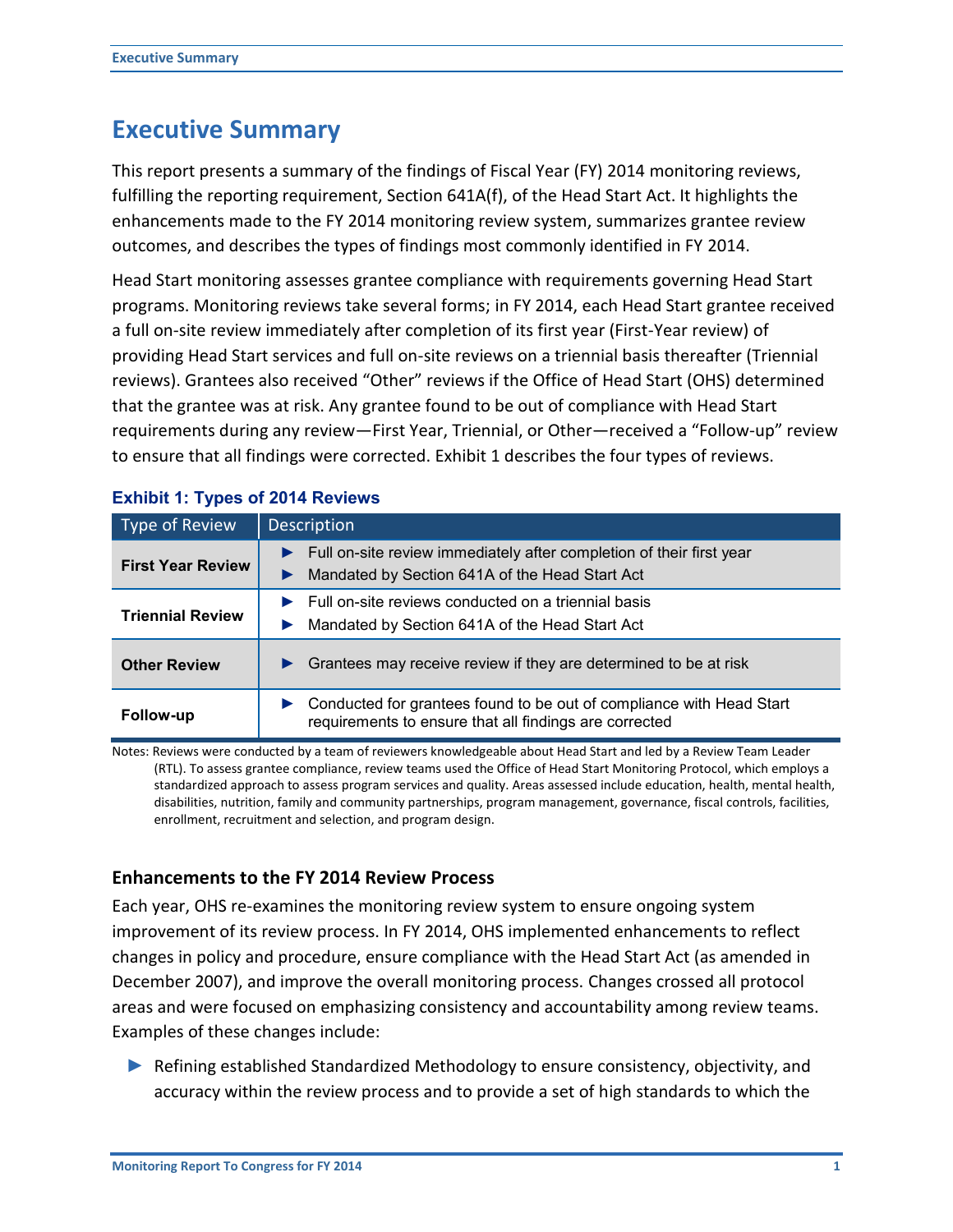reviewers are held accountable;

- ► Enhancing the Management Systems analysis process to support review team discussions around system-wide trends and inconsistencies, while summarizing management systems in each content area;
- ► Streamlining interview guides to ensure efficient and effective evidence collection for all content areas.

#### *Monitoring Protocol and Software*

In FY 2014, OHS continued to streamline the Monitoring Protocol in order to ensure reviewers were consistently identifying, probing for, and recording material information relating to grantee performance. In doing so, the focus on mandatory statistically generated random sampling was reinforced, and document reviews were integrated into personnel interviews to give reviewers greater context for information evaluated.

In FY 2012, OHS introduced the Evidence Assessment System (EAS) to provide reviewers with consistent language for evaluating and describing grantee compliance. In FY 2014, the EAS system was further refined to include more specific and defined thresholds for compliance.

#### *American Indian/Alaska Native (AI/AN) Reevaluation Tool*

In FY 2014, OHS developed and implemented a supplementary monitoring tool specific to American Indian and Alaska Native grantees. This tool was designed to address performance issues unique to these grantees, and helped elucidate what steps grantees have taken to mitigate those issues.

#### **Outcomes of FY 2014 Monitoring Reviews**

OHS completed 850 monitoring reviews in FY 2014, including 492 Triennial reviews, 10 First-Year reviews, 56 Other reviews, and 292 Follow-up reviews<sup>1</sup>. Monitoring reviews have three possible outcomes: 1) Compliant, 2) One or more noncompliances with no deficiencies, or 3) One or more deficiencies. Grantees with one or more deficiencies also may have noncompliant findings. Key outcomes of monitoring reviews included:

I. **Over 40 percent of grantees were compliant in FY 2014, an increase from previous years.** Of the 544 grantees that underwent a Triennial, First‐Year, or Other review in FY 2014, $2$  42.3 percent were found to be compliant on all reviews, 45.0 percent were found to have one or more noncompliances, and the remaining 12.7

 $\overline{a}$ 

<sup>&</sup>lt;sup>1</sup> Reported data are based on reviews completed by 22 October 2014.

<sup>2</sup> Note that 544 *grantees* received a total of 558 *reviews* (492 Triennial + 10 First-Year + 56 Others) in FY 2014. Ten grantees received both a Triennial review and an Other review, three grantees had two Other reviews in this fiscal year, and one grantee received a First Year review and an Other review, accounting for the difference of 14 between the number of grantees and the number of reviews.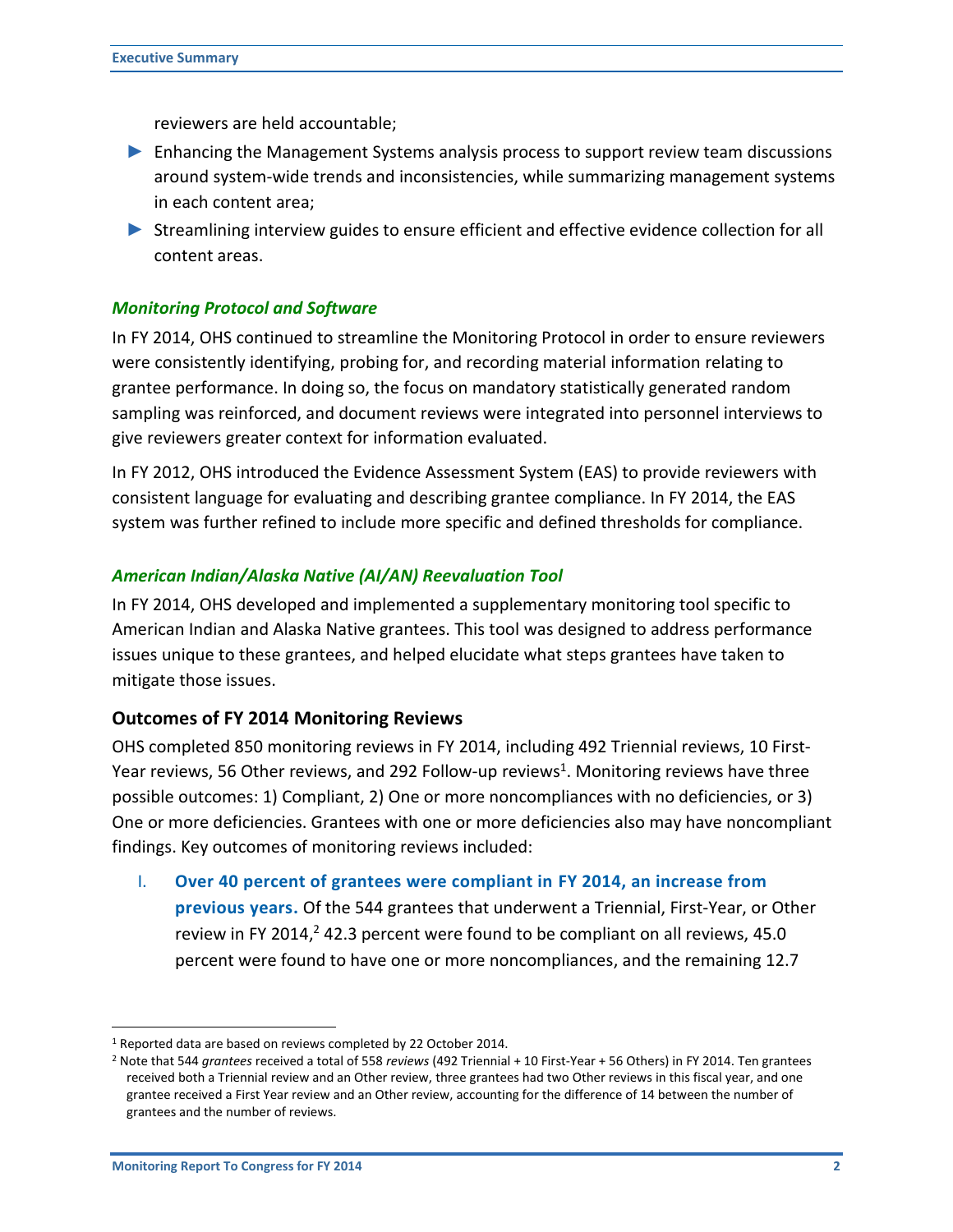percent were found to have one or more deficiencies (these grantees may have also had noncompliances).

- II. **Grantees correct nearly all findings on Follow-up reviews.** 95 percent of grantees corrected all findings reviewed on FY 2014 Follow-up reviews.
- III. **Some groups of grantees had more performance issues than others.** Among those reviewed in FY 2014, larger grantees had more deficient findings than smaller grantees, and grantees providing both Head Start and Early Head Start services were compliant more often than those providing either Head Start services only or Early Head Start services only.
- IV. **Head Start program CLASS™ average scores in FY 2014 were slightly higher than those found in FY 2013:** Grantees indicated CLASS**™** scores of 6.10 out of 7 for Emotional Support and 5.83 out of 7 for Classroom Organization domains. Scores for Instructional Support also were notably lower, averaging 2.90 out of 7.

#### *Number and Types of Findings Identified in FY 2014*

A total of 764 findings were identified in 558 FY 2014 First Year, Triennial, and Other monitoring reviews. Of the 544 grantees reviewed, 311 (57.2 percent) had one or more findings. Key trends with respect to the number and types of findings included:

- I. *As in FY 2013, most FY 2014 grantees with findings had a small number of findings.* Among grantees with only noncompliances, about 70 percent (70.6 percent) had two or fewer findings. Among those found to have any deficiencies, a similar percentage of grantees (63.6 percent) had two or fewer findings (noncompliances or deficiencies).
- II. *Most findings were areas of noncompliance.* Close to 90 percent (89.3 percent; 682) of findings were areas of noncompliance; 10.7 percent (82) were deficiencies. A total of 245 grantees, 45 percent of all grantees reviewed, had one or more noncompliances. Sixty-nine grantees (12.7 percent) had one or more deficiencies.
- III. *Regardless of the types of findings, grantees averaged about the same number of findings per review.* Overall, grantees with findings averaged 2.5 findings per review. Grantees with one or more areas of noncompliance averaged 2.3 findings per grantee; down from 2.8 in FY 2013. Grantees with one or more deficiencies averaged 3.0 findings (noncompliances and deficiencies)<sup>3</sup>, slightly higher than in FY 2013 (2.9). While the total number of findings among noncompliant grantees decreased from FY 2013 to FY 2014 (694 to 569), the total number of findings among deficient grantees increased (137 to 195). Because of the decrease in areas of noncompliance, however, the total

 $\overline{a}$ 

 $3$  It should be noted that there are several outlying grantees that have very high numbers of findings which are inflating the average despite the fact that approximately half of the grantees have only one or two findings. Of the grantees that had only noncompliances, two had eleven or more findings in their FY 2014 review. Of the grantees that had deficiencies, one had twelve and one had seventeen findings in their FY 2014 reviews.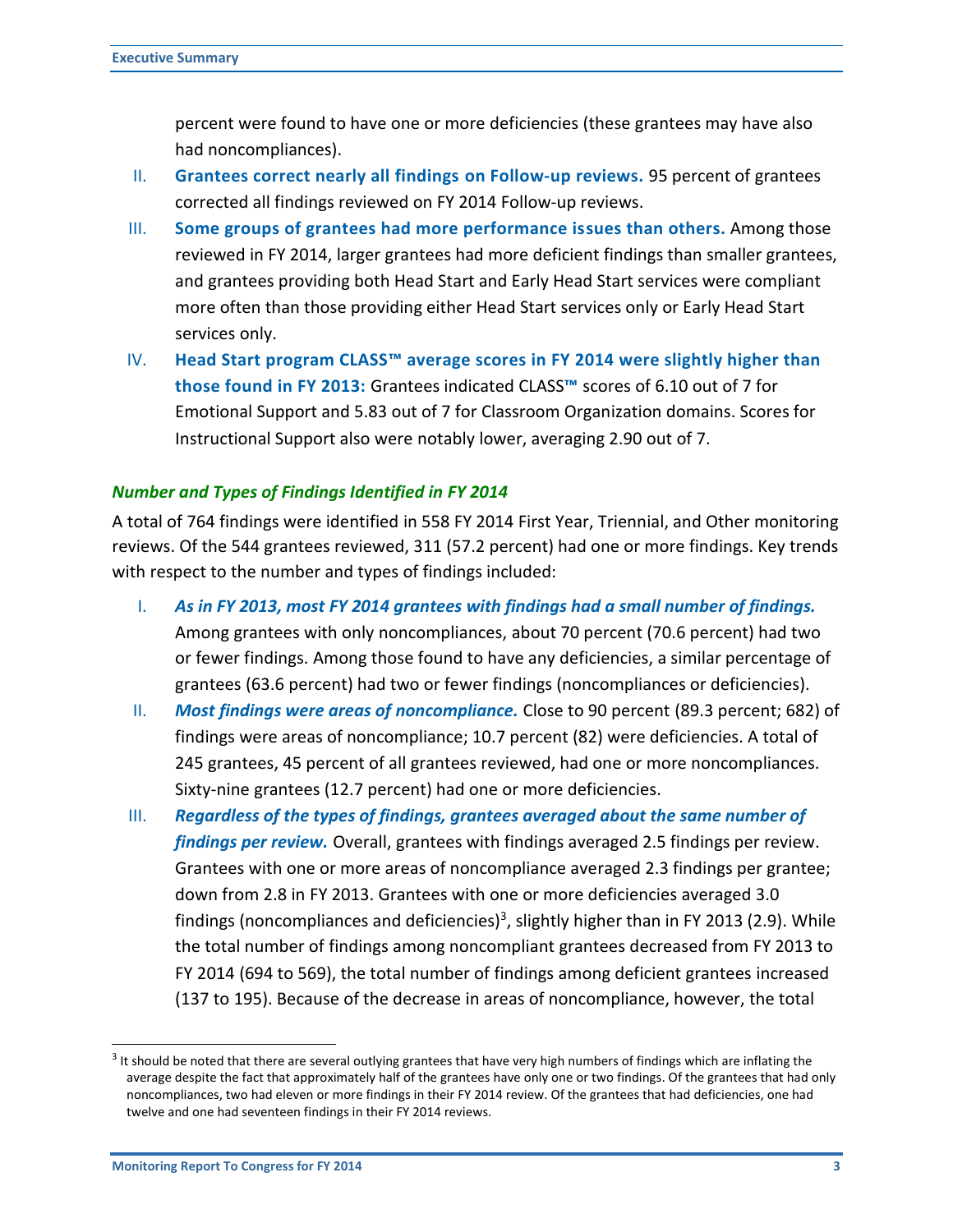number of findings among reviews conducted decreased from 831 in FY 2013 to 764 in FY 2014.

#### *Most Common Findings Identified in FY 2014*

Many grantees with findings struggled with similar issues. In FY 2014, grantees were most likely to have findings associated with, "Reporting to the Governing Body and Policy Council" (22.6 percent of grantees with noncompliances). We describe other frequently cited issues below.

- IV. *Compared to FY 2013, considerably more grantees struggled with Allowable and Allocable Costs.* This was the third most commonly cited noncompliance issue in FY 2014 with close to 17 percent of grantees having findings in this area. In FY 2013, it was not among the top fifteen issues most frequently cited.
- V. *Code of Conduct issues were common among grantees with deficiencies.* Approximately 73 percent (48 out of 66, 72.7 percent) of the grantees found to have one or more deficiencies were cited for at least one deficiency relating to Code of Conduct. Examples of Code of Conduct deficiencies include engaging in corporal punishment or leaving children alone or unsupervised. This is an increase from FY 2013, where 64.6 percent of grantees with deficiencies (31 of 48) had at least one deficiency relating to Code of Conduct.

#### **New Directions in Monitoring for FY 2015**

In FY 2015, OHS will implement a newly aligned monitoring system to address the OHS grant cycle shift from an indefinite to a five-year project period. Additionally, OHS has increased its focus on measuring quality along with compliance, and is prioritizing having more frequent interaction with grantees to provide information to support their continuous improvement in core performance areas. OHS has identified core performance areas as:

- ► Environmental Health and Safety,
- ► Management Systems and Program Governance,
- ► Fiscal Integrity and Eligibility, Recruitment, Selection, Enrollment, and Attendance (ERSEA),
- ► Comprehensive Services and School Readiness, and
- ► Teacher-Child Interactions (as addressed through the CLASS™ observation instrument).

All five-year grants will be monitored using the Aligned Monitoring System. Indefinite grants will be monitored when they transition to a 5-year grant. The Aligned Monitoring System will provide the OHS with comprehensive performance data needed by Year 4 of the 5-year grant. OHS will evaluate the data to determine whether the grantee will need to re-compete.

The OHS designed the Aligned Monitoring System to provide different review processes based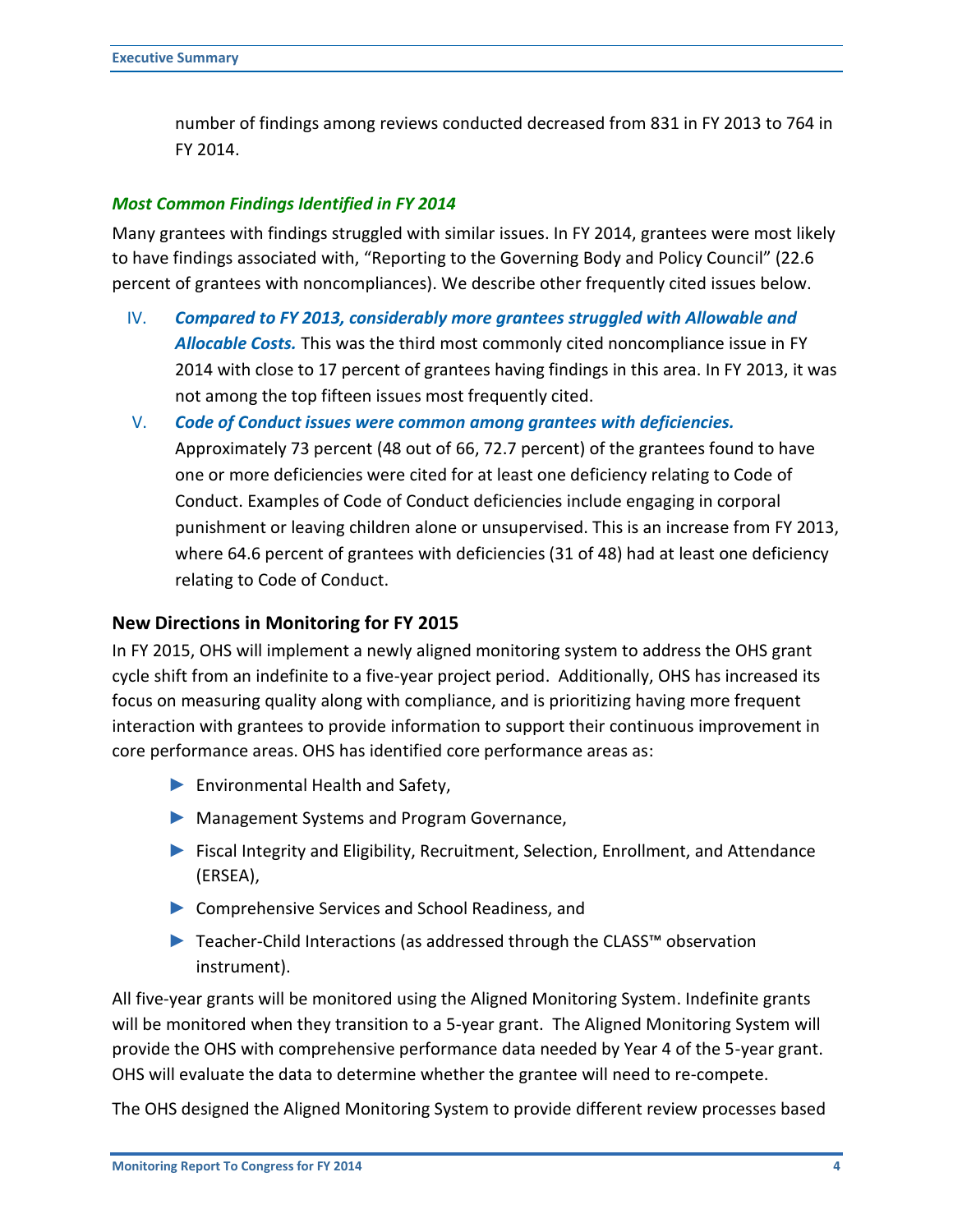on the grantee's history: the *Comprehensive Monitoring Process* and the *Differential Monitoring Process.* The monitoring process that a grantee receives is determined by whether or not they meet a specific set of criteria. The criteria include:

- $\triangleright$  No findings on the previous review cycle,
- $\triangleright$  No fiscal findings in the past two review cycles,
- $\triangleright$  No findings in the annual audits,
- ► No Designation Renewal System (DRS) criteria met,
- ► No significant program changes (e.g., changes in program leadership), and
- $\triangleright$  No concerns identified through input from the Regional Office.

Grantees that do not meet the above listed criteria will engage in the *Comprehensive Monitoring Process*. Those grantees that do meet the criteria will engage in the *Differential Monitoring Process*.

The *Comprehensive Monitoring Process* is comprised of six individual review events: Environmental Health and Safety; Fiscal Integrity and ERSEA; CLASS™; Management Systems and Program Governance; and Comprehensive Services and School Readiness. Individual review events will only focus on one area at a time, giving the grantee and the reviewer a better opportunity to achieve a more in-depth review of the content area.

The *Differential Monitoring Process* recognizes grantees that have demonstrated a history of compliance. Grantees eligible for this process will first receive a Head Start Key Indicators-Compliant (or HSKI-C) review. The Head Start Key Indicators-Compliant (HSKI-C) Protocol is a research-based monitoring instrument that the Office of Head Start (OHS) is using to identify grantees that are eligible for differential monitoring. The HSKI-C protocol is an abbreviated version of the protocols used in the Comprehensive Monitoring System. It is comprised of 27 Compliance Measures that were selected based on how strongly they differentiated between high and low performing grantees. The HSKI-C covers the following review areas:

- Management Systems & Program Governance
- Comprehensive Services & School Readiness
- Fiscal Integrity

Grantees that are successful in, or pass, the HSKI-C review will only receive the Environmental Health and Safety and CLASS<sup>™</sup> review events. Successful grantees will receive the full complement of comprehensive reviews during their next 5-year grant cycle. If grantees do not pass the HSKI-C, they will go through the Comprehensive Monitoring Process.

 After each review event, grantees will receive a report that summarizes findings and/or concerns for that specific content area. At the end of Year 4, grantees will receive a "roll-up"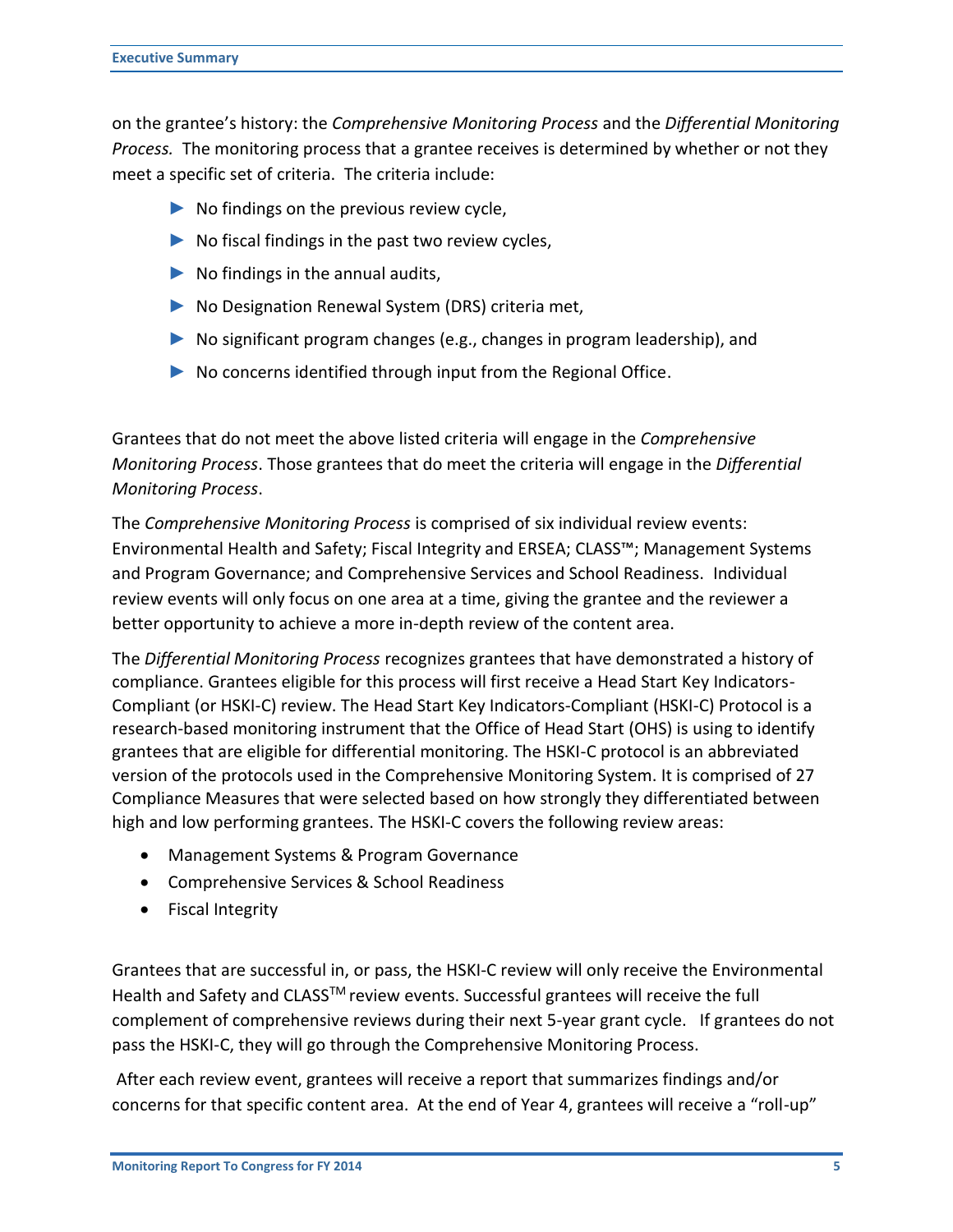report summarizing the results of review events held in Years 1 through 3.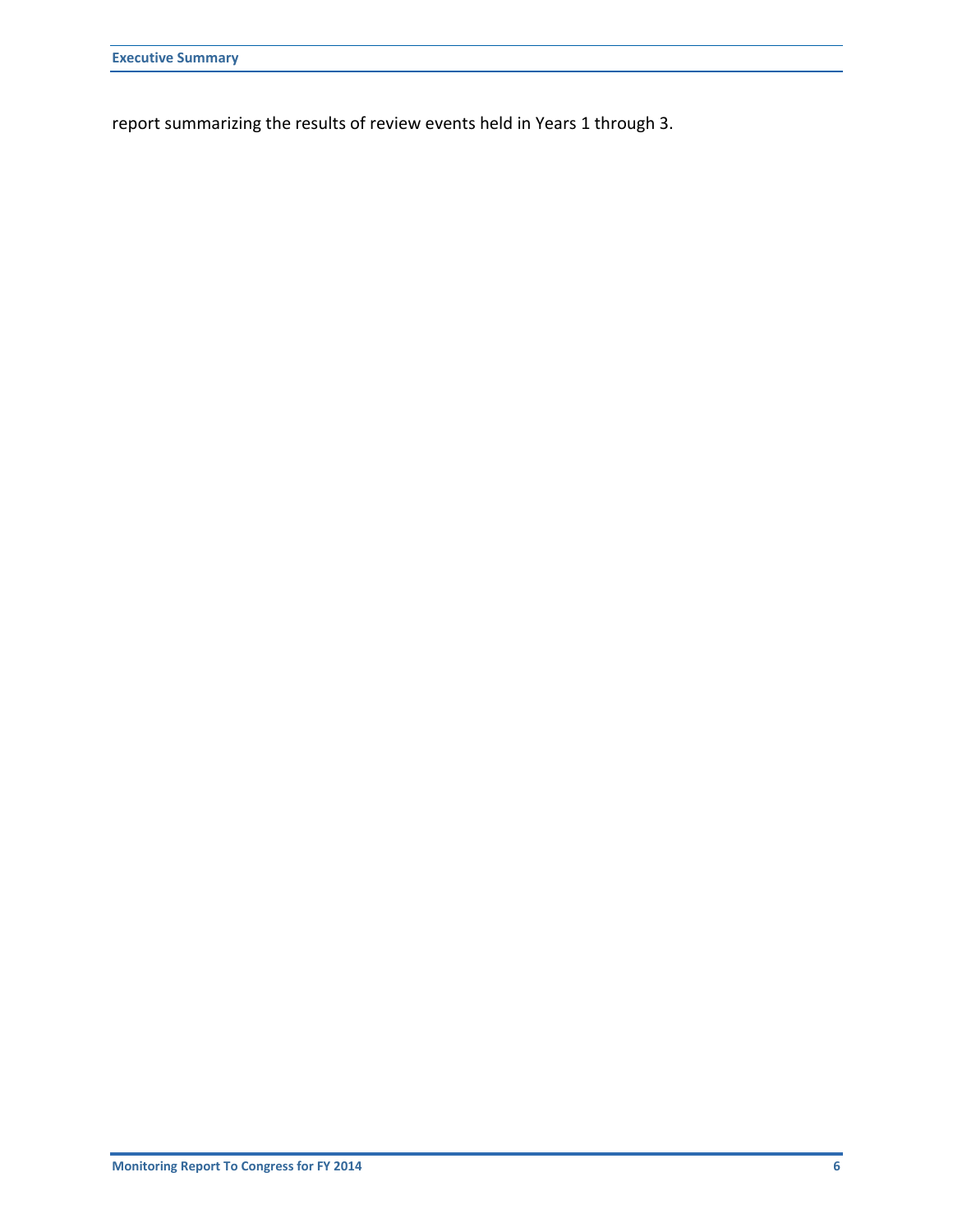### **Introduction**

Head Start monitoring assesses grantee compliance with requirements governing Head Start programs, including those specified in the Head Start Act (original authorizing legislation in 1965 and its subsequent amendments, most recently in 2007), Head Start Program Performance Standards, and other applicable federal, state, and local regulations. The Head Start Program Performance Standards include provisions surrounding education, health, mental health, disabilities, nutrition, family and community partnerships, management, governance, facilities, enrollment, recruitment and selection, and program design.

The Head Start Act mandates that each Head Start grantee receives a monitoring review at least once every three years, that each newly-designated grantee be reviewed after the completion of its first year (and then at least once every three years thereafter), and that follow‐up reviews be conducted for all grantees that "*fail to meet the standards*." FY 2014 reviews are conducted by teams of reviewers knowledgeable about Head Start, and each team is led by a Review Team Leader (RTL). Each review is guided by the standardized methodology and the Monitoring Protocol, which guide reviewers' on-site activities in assessing program performance and compliance.

Grantees with a finding (an Area of Noncompliance or a deficiency) on any monitoring review receive a more targeted Follow-up review to ensure that they have corrected any findings identified. If an Area of Noncompliance is not corrected in the specified period of time, it becomes a deficiency. Deficiencies must be corrected: 1) immediately, if the Secretary finds that the deficiency threatens the health or safety of staff or program participants or the integrity of federal funds; or 2) within a period not to exceed one year, under a Quality Improvement Plan. If the grantee does not correct the deficiency within one year, OHS initiates the termination process or the grantee may relinquish the grant. If children or staff members are determined to be in imminent danger with no immediate solution, OHS may suspend the program, assign an interim provider so that services are not interrupted, and only permit the program to reopen when the problem has been resolved satisfactorily.

This report fulfills the Fiscal Year (FY) 2014 reporting requirement, Section 641A(f), of the Head Start Act, which requires a summary report be published at the end of each federal fiscal year on the findings of monitoring reviews and outcomes of Quality Improvement Plans.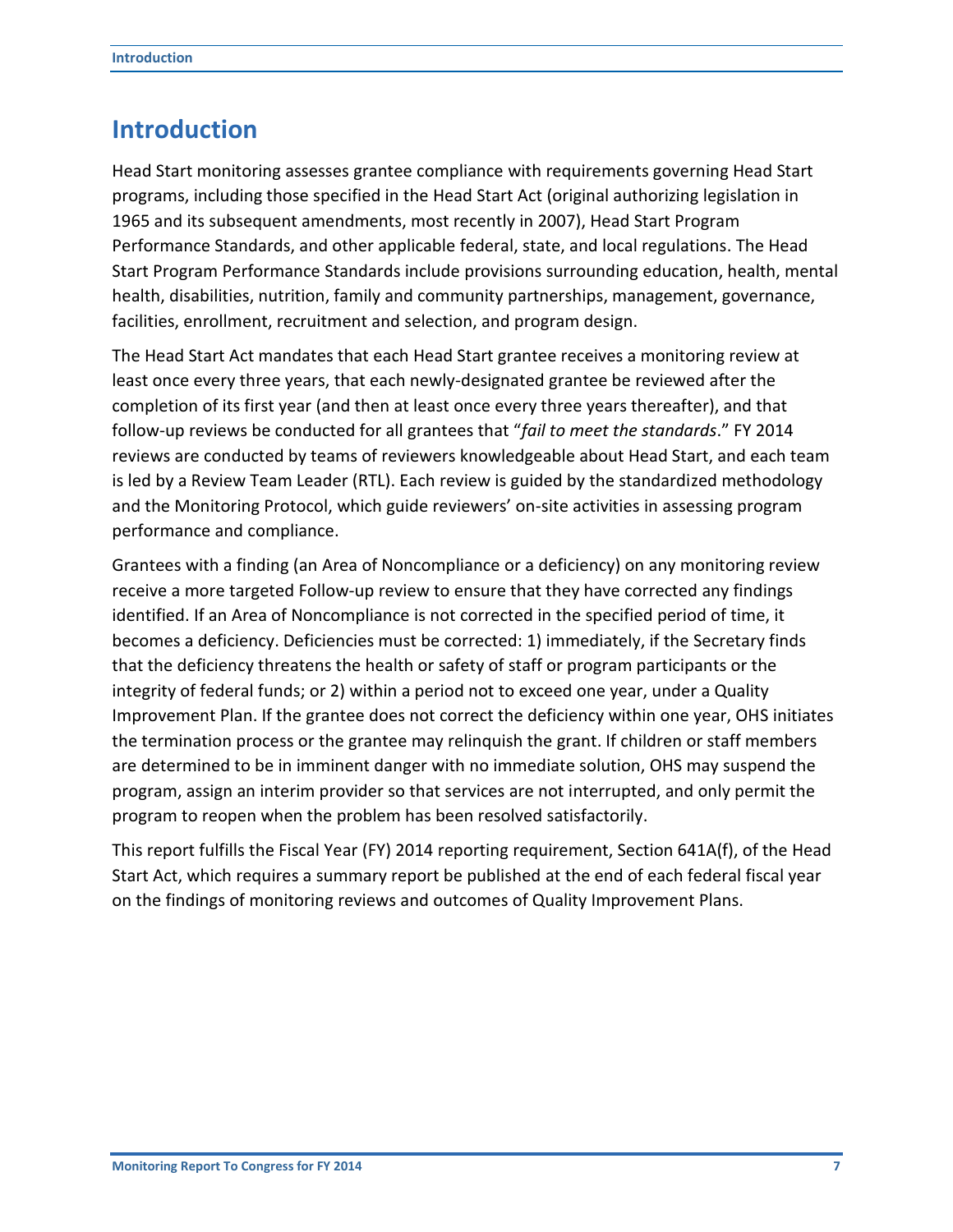### **I. Head Start Program Services**

Head Start, created and first authorized in 1965 under the Head Start Act (42 USC 9801, et seq.), is a national program that provides comprehensive child development services primarily to low‐income children (ages zero to five) and their families. Head Start promotes school readiness by enhancing the physical, social, and cognitive development of children through educational, health, nutritional, social, and other services. It also recognizes the important role of parents, encouraging them to participate in a variety of activities and experiences that support and foster their children's development and learning, and helping them to progress toward their educational, literacy, and employment goals. Head Start also requires programs to provide opportunities for parental involvement in the development, conduct, and governance of local programs through participation in policy groups (e.g. Policy Councils).

Head Start is administered by the Office of Head Start (OHS) of the Administration for Children and Families (ACF) within the U.S. Department of Health and Human Services (HHS). Grants are awarded by the ACF Regional Offices and the Office of Head Start's American Indian‐Alaska Native and Migrant and Seasonal Programs Branches directly to local public agencies, private organizations, Indian tribes, and school systems for the purpose of operating Head Start programs at the community level.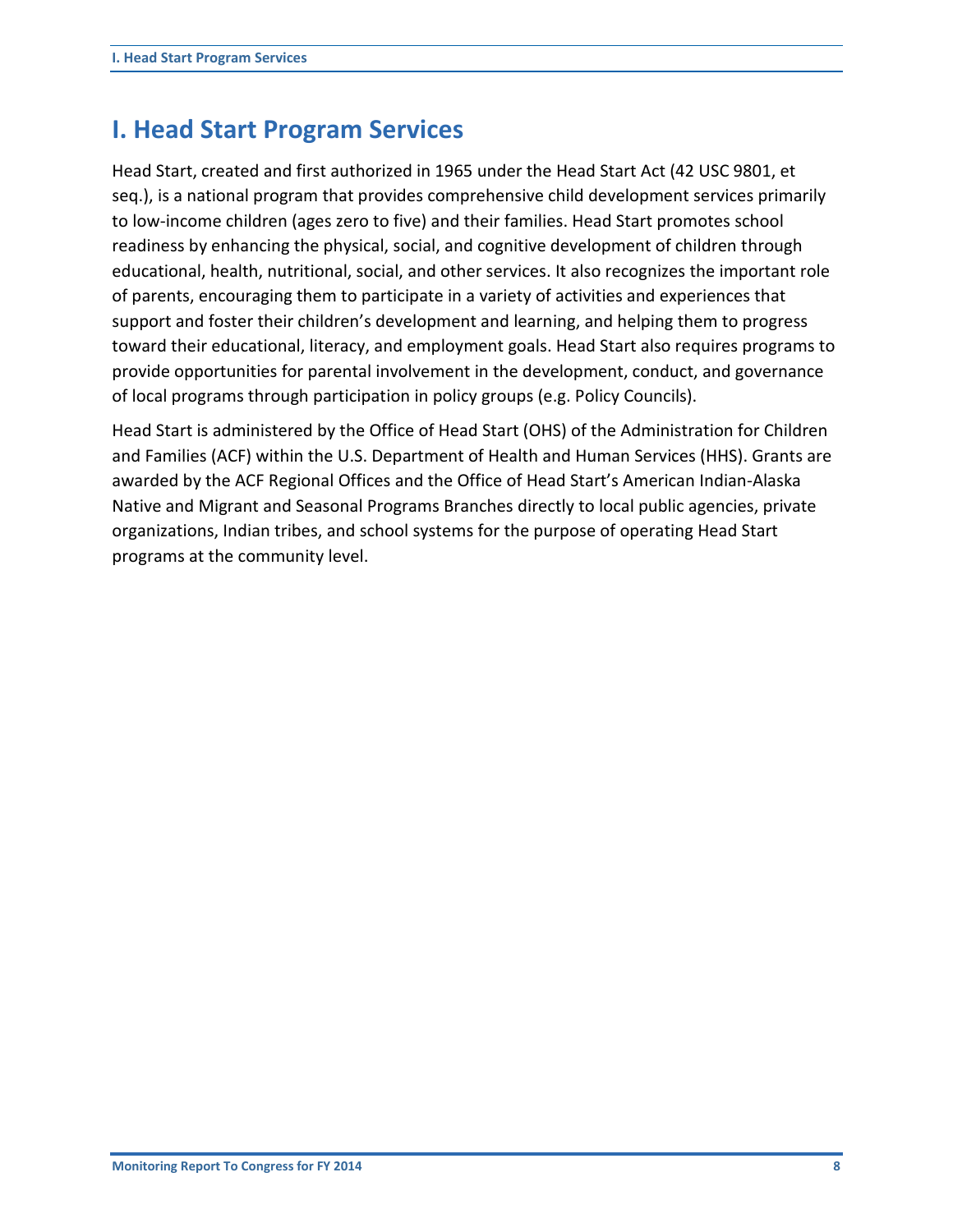## **II. Monitoring of Head Start Grantee Organizations**

The following sections describe the basic mechanics of the monitoring process, the reporting system, the steps OHS has taken to improve how the process works, and key changes in monitoring that OHS implemented in FY 2014.

#### **Basic Mechanics of the Monitoring Process**

The monitoring process uses a rigorous, evidence-based approach to confirm that grantees comply with federal legislative, regulatory, and program requirements. Prior to the start of the fiscal year, OHS sends a global letter to all grantees scheduled for a First‐Year or Triennial review to advise them that they will be receiving a review during the fiscal year. Grantees scheduled for an announced review are then sent written notification of the specific date of the review 30 days prior to the on‐site review. Soon after official written notification of the review date is received, the RTL contacts the grantee to begin scheduling on‐site activities. Prior to the on‐site review, team members review grantee documents posted on the OHS monitoring website. In FY 2014, about 11 percent (10.56 percent) of Triennial and First Year monitoring reviews were randomly selected to be unannounced, allowing OHS to observe grantees during a normal school day as opposed to a, "*review-ready"* day. The information gathered from these reviews provides OHS with better insight regarding the day-to-day struggles and successes grantees encounter, and enables OHS to provide more accurate guidance and assistance to grantees.

In FY 2014, there were four main types of reviews: First-Year, Triennial, Follow-up, and Other. Together, these four review types represent a comprehensive, year-round monitoring system. Each Head Start grantee receives an on-site First-Year review, using the full Monitoring Protocol, immediately after completion of its first year of providing Head Start services. The grantee then receives full on-site reviews (Triennial reviews) on a rotating triennial basis thereafter. Grantees also may receive targeted, "Other," reviews outside of their Triennial review schedule if OHS determines the program to be at risk. These reviews may occur on-site or off-site (remotely, from the regional office) depending on the nature of the concern.

Grantees may receive a finding if a monitoring review indicates that the grantee is not complying with all Performance Standards and requirements of the Head Start Act. A review's findings, as required in the Act, are to be presented to the Head Start agency in a timely, transparent, and uniform manner that can assist with program improvement and be used by the agency to inform development and implementation of an appropriate plan for training and technical assistance. Depending on the severity of the issue, the finding may be an Area of Noncompliance (ANC) or a Deficiency. A deficiency, as defined by the Head Start Act, as amended in 2007, is:

*(A) Systemic or substantial material failure of an agency in an area of performance that the Secretary determines involves:*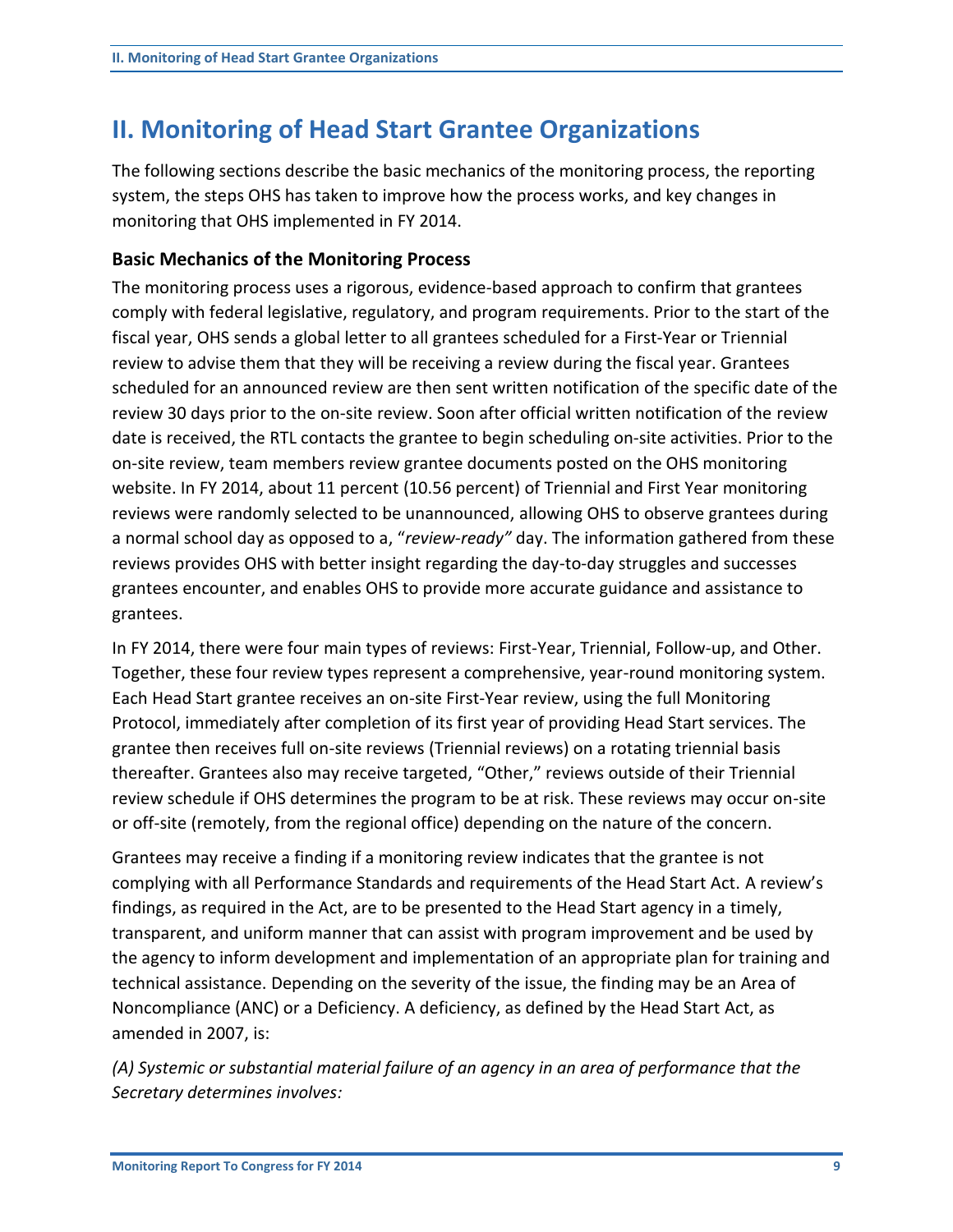- *(i) A threat to the health, safety, or civil rights of children or staff;*
- *(ii) A denial to parents of the exercise of their full roles and responsibilities related to program operations;*
- *(iii) A failure to comply with standards related to early childhood development and health services, family and community partnerships, or program design and management;*
- *(iv) The misuse of funds received under this subchapter;*
- *(v) Loss of legal status (as determined by the Secretary) or financial viability, loss of permits, debarment from receiving Federal grants or contracts, or the improper use of Federal funds; or*
- *(vi) Failure to meet any other Federal or State requirement that the agency has shown an unwillingness or inability to correct, after notice from the Secretary, within the period specified;*
- *(B) Systemic or material failure of the governing body of any agency to fully exercise its legal and fiduciary responsibilities; or*
- *(C) An unresolved Area of Noncompliance.*

OHS determines, on the basis of the review, whether grantees are compliant, have areas of noncompliance that do not constitute deficiencies, or have deficiencies. Grantees found to have an Area of Noncompliance or a deficiency receive a Follow-up review to ensure that the finding is corrected.

In FY 2014, OHS developed and implemented the American Indian and Alaska Native (AIAN) Reevaluation protocol, a supplementary monitoring tool specific to American Indian and Alaska Native grantees. This tool was designed to address performance issues unique to these grantees, and helped elucidate what steps grantees have taken to mitigate those issues.

Triennial and First‐Year on‐site monitoring reviews are conducted by a team of seven to eight qualified non‐federal consultants, supervised by an RTL, and generally take place over a four‐ to five-day period. Review team sizes vary depending on the size and complexity of the grantee. For example, larger grantees, including those with delegate agencies and those with complex program designs (e.g., grantees with both Head Start and Early Head Start programs) may require more reviewers. The very largest grantees, considered "super grantees," require both substantially larger review teams and longer review periods.

Once on site, the review team initiates the information collection process, which is supported by the OHS's Monitoring Protocol. Review teams rely on multiple modes of inquiry—interviews with concurrent documentation review, observations, and analysis—to assess grantee compliance with program requirements. Team members share information on a routine basis through the Office of Head Start Monitoring System (OHSMS) software application, team meetings, email, and telephone communications throughout the day. The RTL also facilitates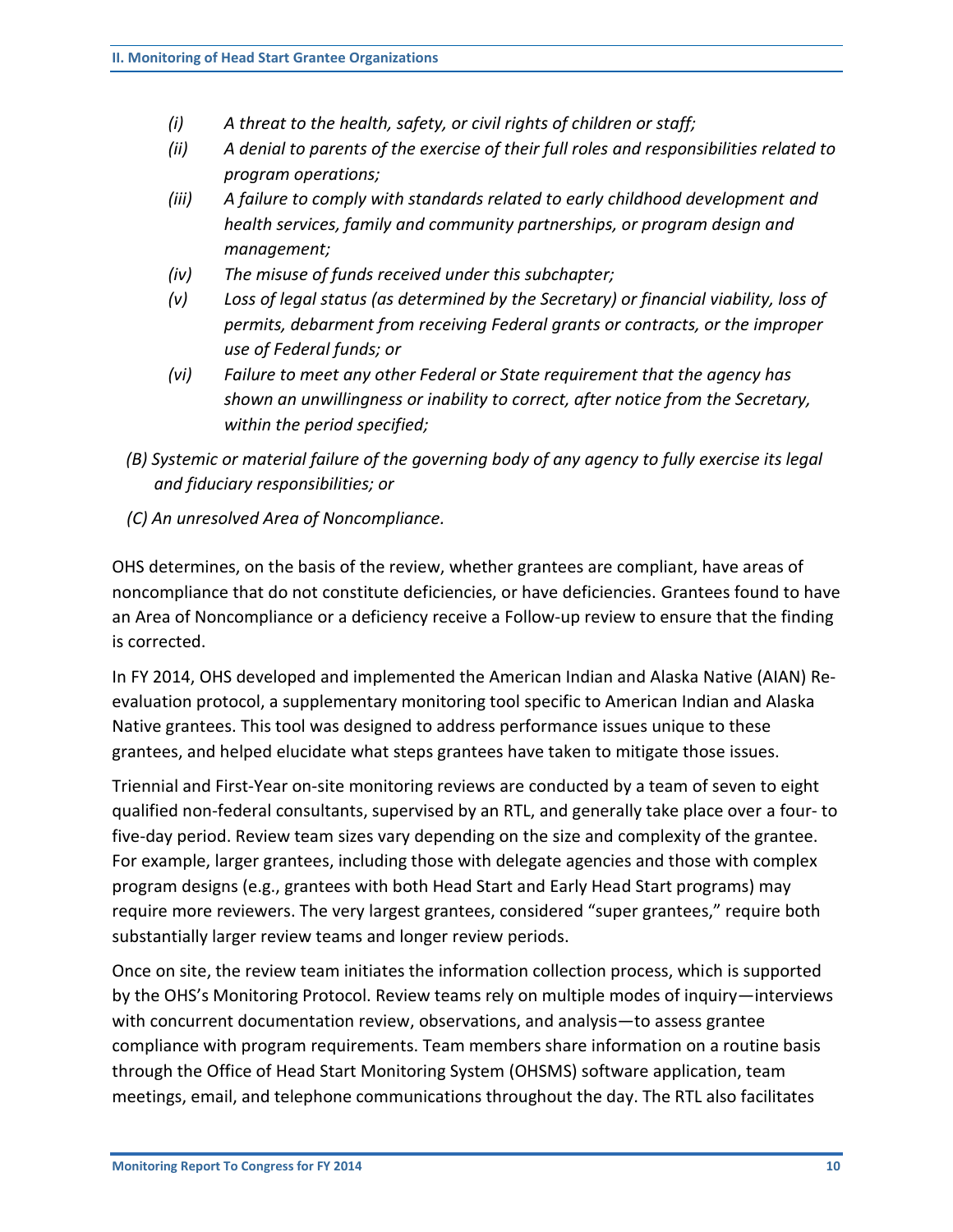nightly team meetings to discuss and document preliminary findings and to identify areas requiring further exploration. The on‐site review culminates in the development of a preliminary report of findings that is submitted to OHS. OHS makes final determinations on the grantee's compliance and notifies grantees of any areas that require correction.

#### **The Office of Head Start Monitoring Protocol**

The Office of Head Start Monitoring Protocol is designed to assess the compliance of grantees with the Performance Standards and the Head Start Act and to reflect the Department's continued commitment to ensuring that the national monitoring system assesses grantees in a uniform, thorough, and consistent manner. Prior to the launch of the FY 2014 monitoring process, OHS reviewed the Monitoring Protocol and considered enhancements to reflect changes in policy and procedure and to ensure compliance with the Head Start Act. This section describes the FY 2014 Protocol and highlights key changes from the FY 2013 Protocol. The Protocol organizes elements of Head Start performance standards and other regulations into a tool to monitor grantees in a standardized way. The FY 2014 Monitoring Protocol is organized into seven sections that promote a comprehensive understanding of grantee performance and align with areas emphasized as critical in the HS Act:

- ► Program Governance (GOV)
- ► Management Systems (SYS)
- ► Fiscal Integrity (FIS)
- ► Eligibility, Recruitment, Selection, Enrollment, and Attendance (ERSEA)
- ► Child Health and Safety (CHS)
- ► Family and Community Engagement (FCE)
- ► Child Development and Education (CDE)

The Protocol is organized into Key Indicators (KIs), which group together related program requirements and highlight key objectives that programs should achieve in their service delivery and management system design and implementation (e.g. School Readiness). Each Key Indicator contains one or more Compliance Measures (CM) which are linked to specific standards; together the CMs help reviewers assess whether the grantee is meeting the higher level objectives outlined within the Key Indicator statement. Targeted Questions (TQs) are used by review teams to gather evidence to support the assessment of compliance for each CM. The TQs indicate the people to interview, questions to ask, information to retrieve from documents, observations to conduct, and management systems to analyze and summarize.

A series of guides were developed to organize the evidence gathering process. These guides, which organize the TQs by method of data collection and source, include:

► Interview Guides (including Document Reviews)

► Child and Staff File Review Guides

► Observation Guides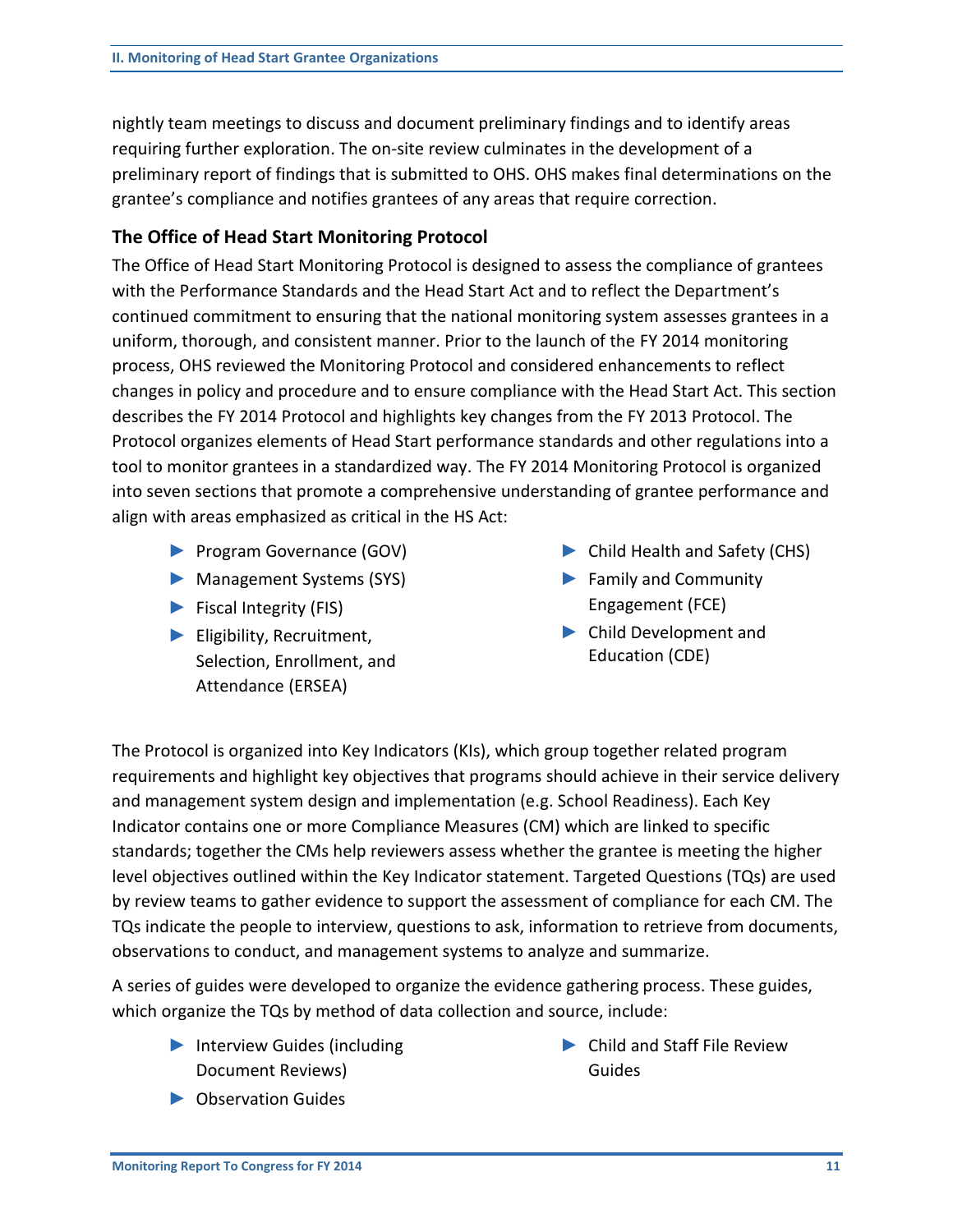The evidence collected through each guide is linked to CMs and used to assist review teams in making precise and accurate assessments.

#### **Summary of Key Changes in Program Monitoring Effective in FY 2014**

OHS implemented several enhancements to the Protocol in FY 2014. Specific changes included:

- ► Refining established Standardized Methodology to ensure consistency, objectivity, and accuracy within the review process and to provide a set of high standards to which the reviewers are held accountable;
- ► Enhancing the Management Systems analysis process to support review team discussions around trends and inconsistencies system-wide, while summarizing management systems in each content area;
- ► Enhancing Targeted Questions in CDE focusing on School Readiness to identify examples of goals in each of the 5 essential domains as part of the OHS School Readiness and Early Learning Framework.
- ► Streamlining compliance measures in FCE to ensure efficient and effective evidence for that specific content area;
- ► Streamlining interview guides to ensure efficient and effective evidence collection for all content areas;
- ► Further refining the EAS based on data analyses from FY 2013;
- ► Developing an AIAN Re-Evaluation Tool specific to American Indian and Alaska Native grantees to address performance issues unique to these grantees and to respond to the requirements of the Designation Renewal System.

#### **Standardized Methodology & Reviewer Reliability**

In an effort to increase consistency, objectivity, and accuracy within the review process OHS formalized reviewer requirements relating to the on-site review process in FY 2013 and further enhanced these requirements in FY 2014. This formalization served to reinforce the importance of random sampling and review scheduling and to further define the expectations of reviewers while conducting reviews. As a result, reviewers have a clarified set of standards to which they are held accountable and reviews are more uniform across grantees.

#### **Sampling**

As in FY 2013, the FY 2014 Monitoring Protocol continues to use random samples for all staff files, child files, and class/group observations (CHS, CDE, and CLASS<sup>TM</sup>) to ensure the generalizability of information collected through the review process. The sample size and composition are determined by a probability-driven algorithm that selects a random sample to ensure that monitoring review observations are valid and generalizable to an entire grantee. The sampling algorithm was implemented in the OHS monitoring software to ensure consistency in its implementation.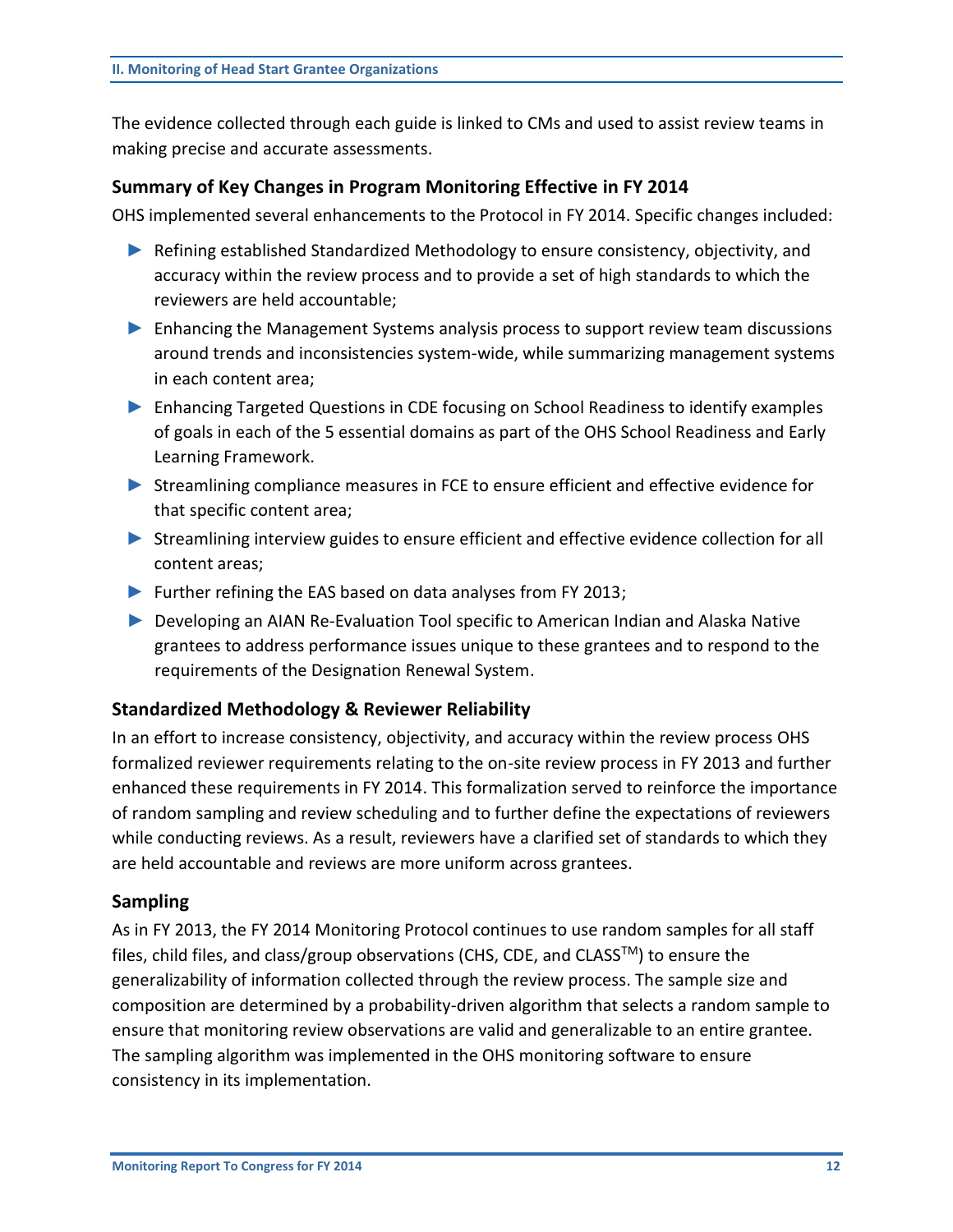#### **Evidence Assessment System**

In FY 2014, as in FY 2012 and FY 2013, reviewers collected information about grantee performance and reported it through the new Evidence Assessment System (EAS). This system allows reviewers to more easily summarize information collected during the review and provide OHS with more detailed information about the scope and materiality of the evidence collected. For each Compliance Measure, reviewers are asked to match the evidence collected throughout the review to an appropriate threshold that corresponds to the degree to which the grantee is complying with the requirements (e.g., the review selects whether 0 to 5 percent, 6 to 24 percent or 25 to 50 percent of files reviewed indicate children were not screened within 45 days of enrollment). Prior to the introduction of this system, reviewers only indicated either "Yes" or "No" as to whether the grantee was in compliance. This system standardizes processes around evidence collection to improve consistency in the types and amount of information gathered across review teams.

#### **CLASS™**

To gain a better understanding of the quality of Head Start classrooms, grantees with a centerbased or combination option classrooms serving preschool-age children receive an additional assessment during their Triennial or First Year review. Reviewers use the Classroom Assessment Scoring System (CLASS™) as a tool to evaluate the quality of teacher-child interactions that promote positive child outcomes. CLASS<sup>™</sup> scores range from one to seven, with one indicating the lowest quality interactions and seven indicating the highest quality interactions. One dimension, Negative Climate, is inverse scored, with seven indicating the lowest quality interactions and one indicating the highest quality interactions. In FY 2014, 404 grantees participated in a CLASS<sup>™</sup> review.

CLASS™ dimensions are grouped into three overall domains: Classroom Organization, Emotional Support, and Instructional Support. The dimensions in the Classroom Organization domain are used to evaluate the way teachers organize and manage students' behavior, time, and attention in the classroom. The dimensions in the Emotional Support domain are used to evaluate the ways that teachers support children's social and emotional functioning in the classroom. The dimensions in the Instructional Support domain are used to form an index of the instructional value of the classroom. The dimensions are divided among the domains as follows:

| <b>Emotional Support</b>                                                                                                     | <b>Classroom Organization</b>                                                                 | <b>Instructional Support</b>                                           |
|------------------------------------------------------------------------------------------------------------------------------|-----------------------------------------------------------------------------------------------|------------------------------------------------------------------------|
| <b>Positive Climate</b><br><b>Negative Climate</b><br><b>Teacher Sensitivity</b><br><b>Regard for Student</b><br>Perspective | <b>Behavior Management</b><br>Productivity<br><b>Instructional Learning</b><br><b>Formats</b> | Concept Development<br><b>Quality of Feedback</b><br>Language Modeling |

Following updates made to the FY 2012 CLASS™ Protocol, randomly selected, statistically-driven sample sizes continued to be used to identify which grantees' classes were observed in FY 2014. The monitoring software reflects the classes selected for the sample and provides replacement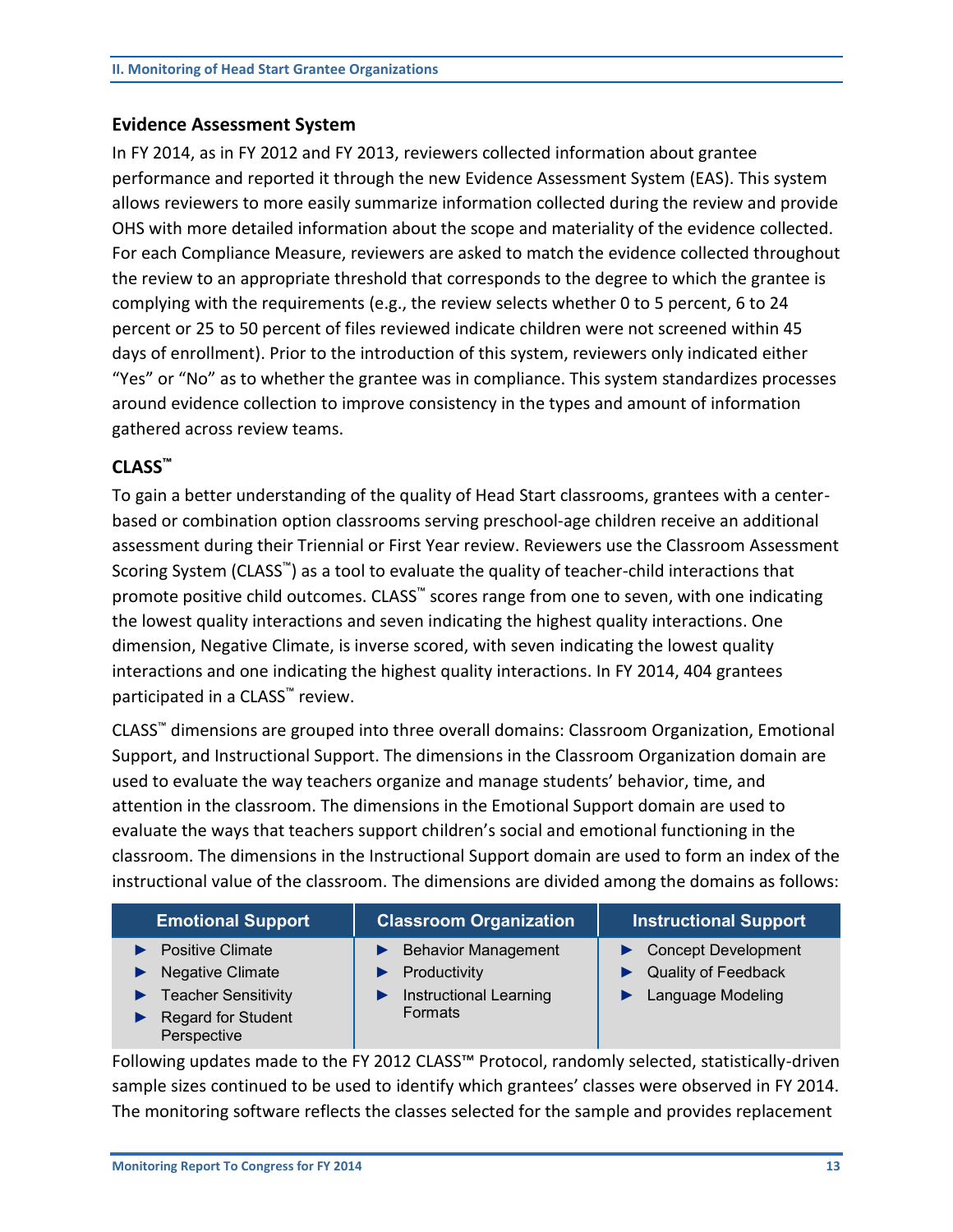classrooms as needed. The number of cycles observed per classroom remains at two, as supported by research done by the tool developer, indicating that for purposes of monitoring and attaining a valid score at the grantee level, maximizing the number of classrooms observed across the program should take priority over the number of cycles observed within an individual classroom. OHS continues to provide reviewers with rigorous training on implementing OHS' defined CLASS<sup>™</sup> methodology (e.g., timing and settings for observations, conditions under which observations should or should not occur).

#### **Reporting**

OHS utilizes a system of exception‐based reporting to comply with the federal mandate to inform grantees of findings that should be corrected (Section 641A(e) of the Head Start Act, as amended in 2007). Fundamental to the reporting process is the collection, verification, and substantiation of evidence from multiple sources to corroborate findings of noncompliance. As guided by the Monitoring Protocol, review teams conduct interviews with program staff, policy council and board members, and others; observe children and teachers in classroom settings; and review program documents and materials, as well as children's files, to assess compliance with Head Start requirements.

If, during an on‐site review, the RTL identifies a deficiency that requires immediate corrective action, an HHS Responsible Official provides written notice of the deficiency requiring immediate correction and the RTL is authorized to direct the grantee to take immediate corrective action to ensure that staff and/or children are removed from imminent harm or immediate danger and that the cause of the imminent harm or immediate danger is corrected. The corrective action required of the grantee to correct the immediate deficiency is provided in the notice.

On each Head Start monitoring review, the review team also documents any identified strengths of the grantee. Strengths are practices that are new or innovative and have a positive impact that help the grantee overcome challenges and provide greater or improved service quality or surpass established performance indicators. Strengths can highlight any of the services provided (health services, nutrition services, family and community partnerships, program management etc.).

#### **Designation Renewal System**

In FY 2009 and FY 2010, in response to mandates in the 2007 reauthorization of the Head Start Act, OHS developed regulations that created a designation renewal system (DRS). Under the new system, grantees that are not found to be delivering high-quality and comprehensive Head Start programs are subject to recompetition for their grants. HHS issued proposed regulations articulating the details of the proposed DRS in September 2010. On November 9, 2011 the final DRS was published in the Federal Register and it became effective on December 9, 2011. The first cohort of 132 grantees required to recompete under DRS was announced in December 2011. The second cohort of 122 grantees required to recompete under DRS was announced in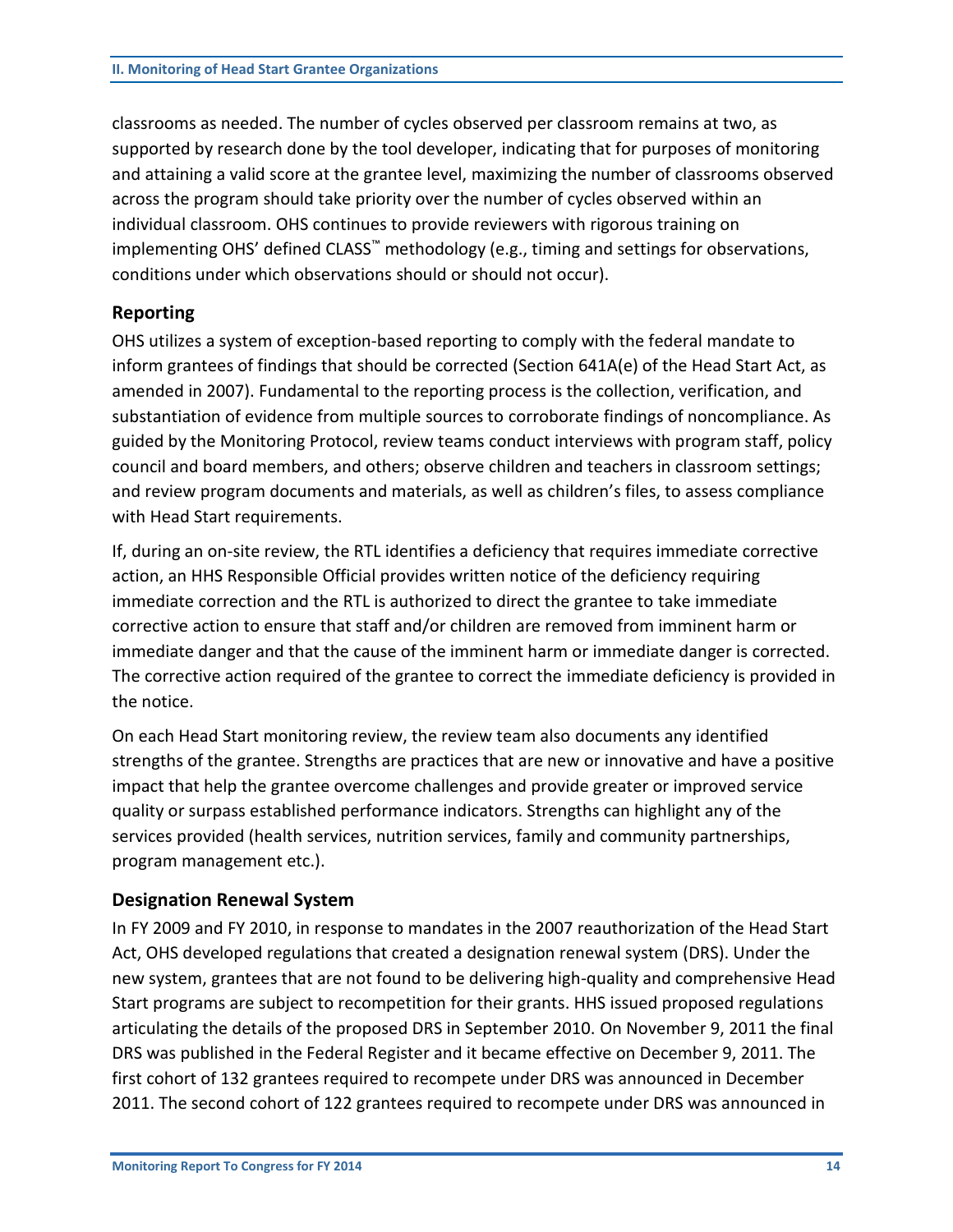February 2013. The third cohort of 103 grantees required to recompete under DRS was announced in February 2014.

OHS has so far identified 88 grants that are required to recompete for their grant funding based on deficient findings identified between October 1, 2013 and November 24, 2014<sup>4</sup> or CLASS<sup>™</sup> scores identified between October 1, 2013 and September 30, 2014. Details about the fourth DRS cohort based on monitoring reviews in FY 2014 are listed below:

- $\triangleright$  The total number of grants in the DRS pool = 88
- The number of grantees in the DRS pool due to low CLASS<sup>™</sup> scores alone = 54
- $\blacktriangleright$  The number of grantees in the DRS pool due to deficiencies alone = 32
- $\triangleright$  The number of grantees in the DRS pool due to low CLASS<sup>™</sup> scores AND deficiencies = 2

#### **The Reviewer Pool**

OHS ensures that each review is staffed by individuals who are knowledgeable about Head Start programs and monitoring. With the objective of maintaining the integrity of the reviewer pool, OHS has a number of policies and procedures to guide the pre-review preparation, post-review learning, and improvement of reviewers. Reviewers are assigned to review teams under a governing framework that limits the number of reviews that reviewers employed by a Head Start grantee or delegate agency can participate in each year and prevents reviewers from reviewing programs within their home states. OHS also maintains a pre‐site process for providing review team members with a standard set of grantee documents for review in advance of the site visit as well as weekly pre- and post-review team briefings. Through postreview briefings, OHS identifies the processes that need to be strengthened and the areas in which additional support are required to facilitate reviewers' work while on site. These efforts continue to maintain the efficiency and effectiveness of the review teams.

#### **Centralized Quality Control and Finalization of Review Reports**

To ensure consistency in monitoring, OHS's Central Office is responsible for the form, content, and issuance of monitoring reports to grantees. OHS assumes responsibility for the quality assurance process to ensure that Head Start review reports submitted by review teams following the on‐site review meet rigorous standards for accuracy, clarity, and legal soundness. Centralization of quality control and the heavy emphasis on evidence‐based findings increases consistency in the quality, detail, specificity, and utility of Head Start review reports. A centralized process also increases timeliness in issuing monitoring review reports to grantees, thereby enabling grantees to take corrective action and bring their programs into compliance more quickly.

 $\overline{a}$ 

<sup>4</sup> Please note that as of June 30, 2015, OHS has not yet finalized the list of grantees in the Designation Renewal System (DRS).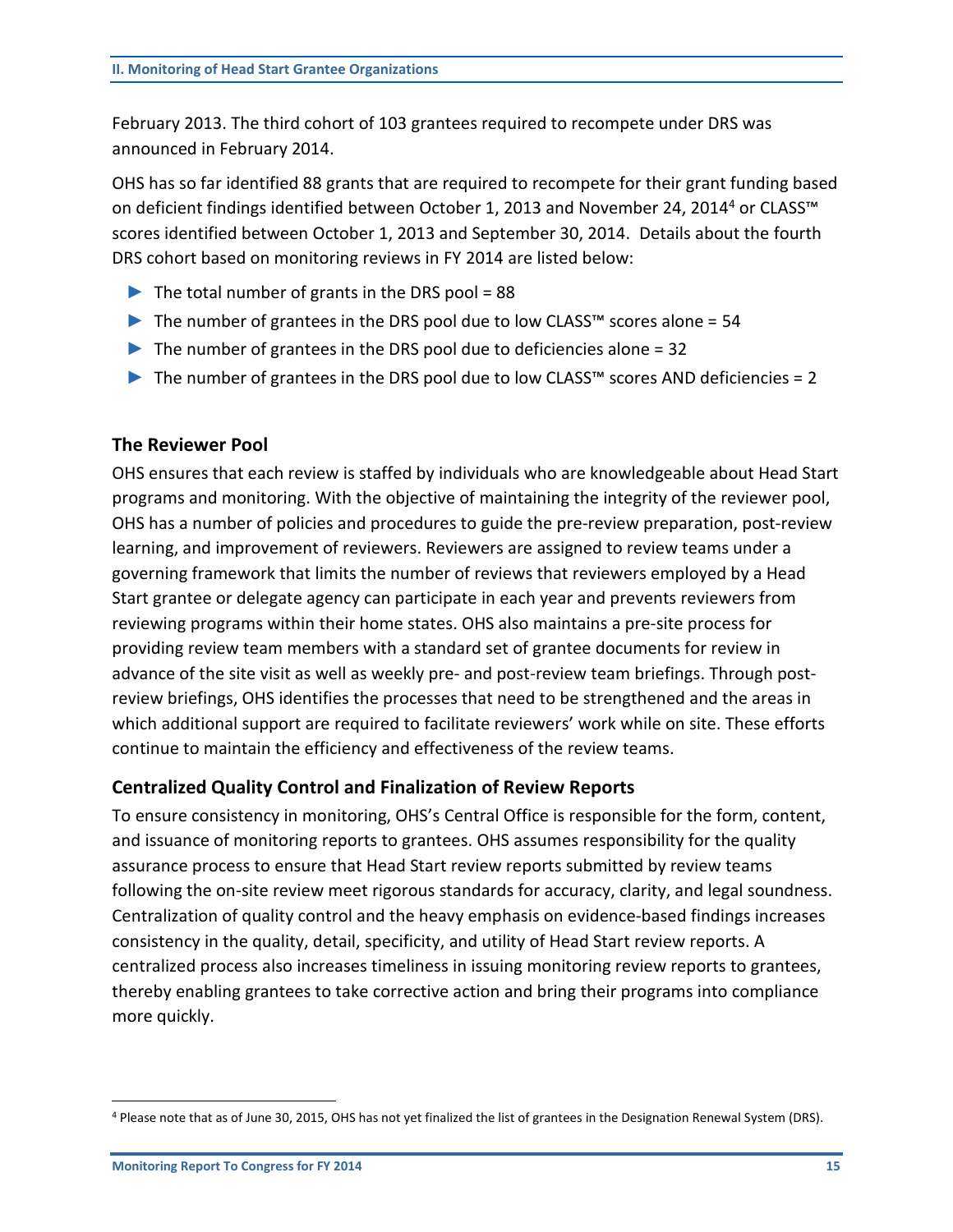### **III. Grantee Monitoring Review Outcomes**

This section presents basic descriptive data on Head Start monitoring reviews conducted in FY 2014, specifically addressing the following:

- ► Types of monitoring reviews conducted
- ▶ Grantee review outcomes
- ► Number and types of findings identified
- ► Most frequently cited areas of noncompliance and areas of deficiency
- ► Correction of findings during Follow-up reviews

#### **Types of Monitoring Reviews Conducted**

This Annual Head Start Monitoring Report to Congress for FY 2014 focuses on the cohort of grantees who underwent Triennial, First‐Year, and Other reviews in FY 2014, and who received review reports by October 20, 2014. The report also includes information on Follow‐up reviews for all grantees that had outstanding findings that were reviewed in FY 2014, including grantees that had findings that originated in previous fiscal years.

In total, 695 grantees received final reports from 850 Triennial, First-Year, Other, and Follow-Up reviews by October 20, 2014.

#### **Grantee Review Outcomes**

After a Triennial, First-Year, Other, or Follow-up review is completed, OHS issues a Head Start Review Report to each grantee. The report indicates the compliance outcome of the review and the Head Start program requirement(s) for which OHS found the grantee to be out of compliance. The compliance outcome is a function of the final determination made by OHS on each of the findings documented by the review team during the review. Each finding issued by OHS will be one of two types: noncompliant or deficient.

Grantees with no findings receive a review determination of "Compliant." If a grantee is found to only have areas of noncompliance, it receives a review determination of "Noncompliant," which is referred to throughout this report as "having one or more noncompliances." If a grantee is found to have one or more deficiencies, regardless of whether it also has noncompliances, it receives a review determination of "Deficient," referred to throughout this report as "having one or more deficiencies." Grantees also can be cited with an "Immediate Deficiency" finding on their reviews. These findings affect the grantee's status in the same way as a deficient finding. However, unlike a deficient finding, if an immediate deficiency is found, the grantee is issued a separate report and is required to correct the issue immediately upon receipt.

The 850 monitoring reviews completed in FY 2014 included:

► 492 Triennial reviews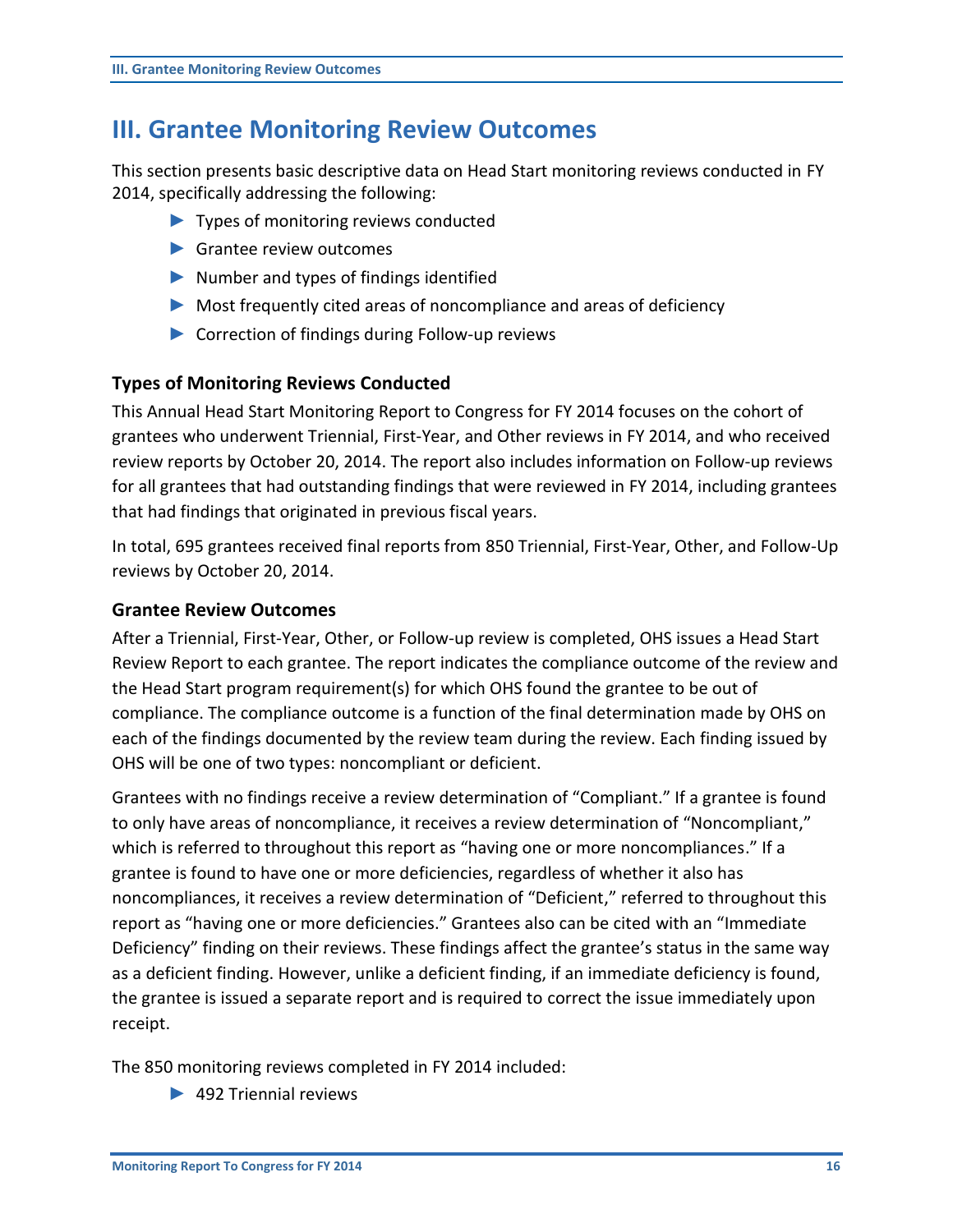- ► 10 First Year reviews
- ► 56 Other reviews
- $\blacktriangleright$  292 Follow-up reviews<sup>5</sup>

Exhibits 2 through 8 present outcomes for Triennial, First-Year, and Other reviews. Outcomes for Follow-up reviews are presented in Exhibit 9. A full definition of each type of review can be found in the glossary at the end of the report.



#### <span id="page-19-0"></span>**Exhibit 2: FY 2014 Review Outcomes by Review Type**

Exhibit 2 displays review types and their outcomes in FY 2014. In total, 45.6 percent of First year and Triennial reviews in FY 2014 found grantees to be compliant. Across all reviews, a small proportion (13.8 percent) of grantees was found deficient. On Triennial and First Year reviews, only 5.2 percent of grantees were found deficient. Deficiencies were most often found in Other reviews, which monitor grantee performance outside of the scheduled Triennial review. On an Other review, Regional Office (RO) staff or local community members request that OHS focus a review on known or suspected issues.

Exhibit 3 shows review outcomes by review type since FY 2012. Overall, deficiencies increased since FY 2013, attributable to increases in deficiencies in both Triennial/First Year and Other reviews. In FY 2013, close to 87 percent of grantees receiving Other reviews were found deficient. That proportion increased to 91.1 percent in FY 2014. Among Triennial and First Year reviews, deficiencies, again, increased from FY 2013 (3.7 percent to 5.2 percent). Between FY 2013 and FY 2014, there were fewer noncompliant Triennial/First Year and Other reviews, the former dropping from 60.9% to 49.2%, while the latter diminished by nearly half (11.1% to

 $\overline{a}$ 

<sup>5</sup> Of the 292 Follow-up reviews completed in FY 2014, 203 (69.5 percent) were follow-ups from reviews completed in previous fiscal years.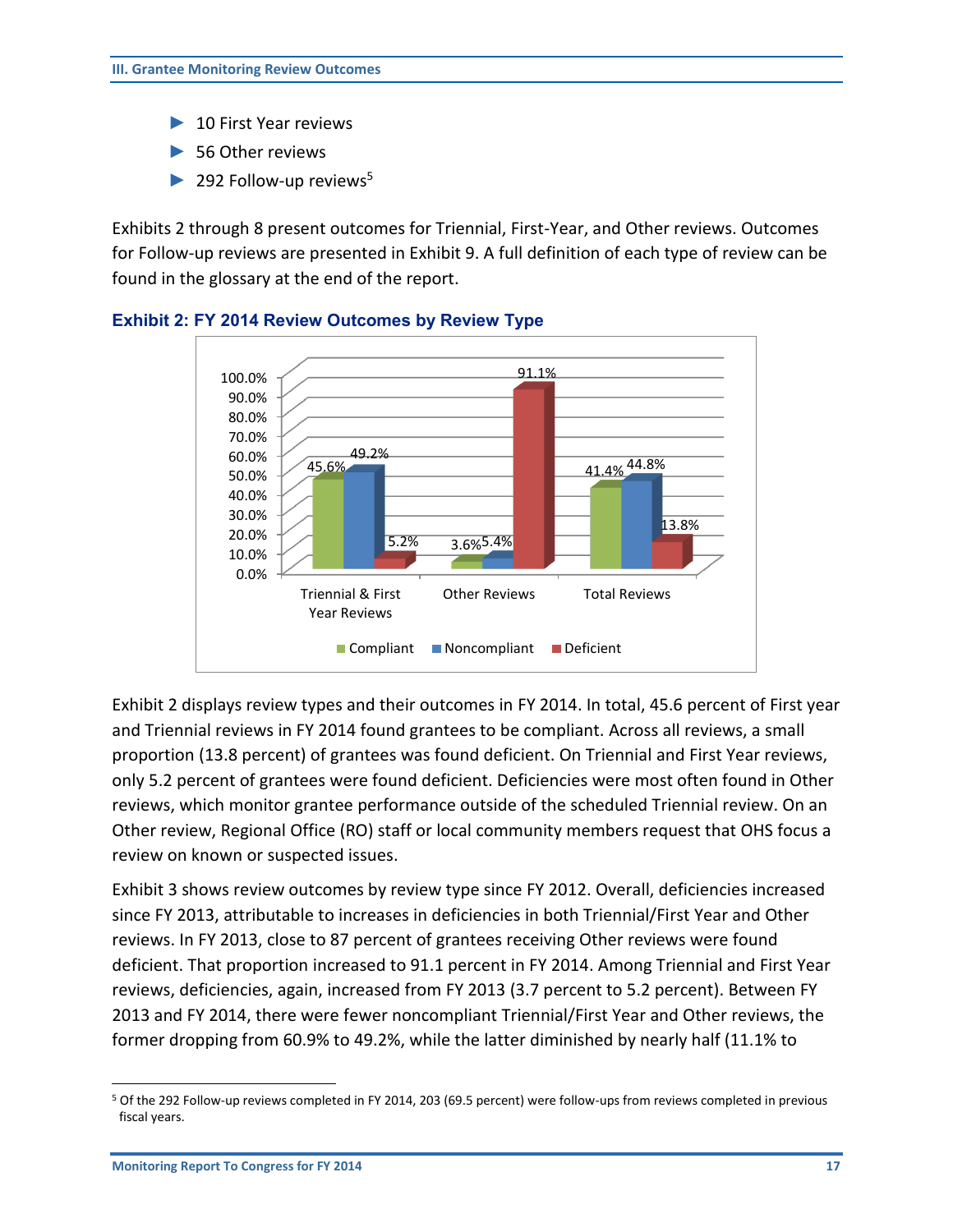5.5%).

<span id="page-20-0"></span>

#### **Exhibit 3: Review Outcomes by Review Type and Fiscal Year**

Exhibit 4 shows how review outcomes vary by grantee size. In FY 2014, larger grantees were cited for more deficiencies than smaller grantees, and by a sizeable margin. For grantees with 600 or fewer students enrolled, anywhere from about 10 percent to 18 percent were cited for at least one deficiency. Comparatively, save for super grantees, nearly 30 percent of grantees with greater than 600 students were cited with at least one deficiency. In contrast, smaller grantees were more likely to be noncompliant compared to larger grantees: among grantees with 600 students or fewer, noncompliant reviews hovered around 50 percent, while approximately 34 to 40 percent of grantees with greater than 600 students were cited for one or more areas of noncompliance (not including super grantees). Super grantees are grantees with an enrollment greater than 5000 students. 43 super grantees were reviewed in FY 2014, and all were found to be noncompliant.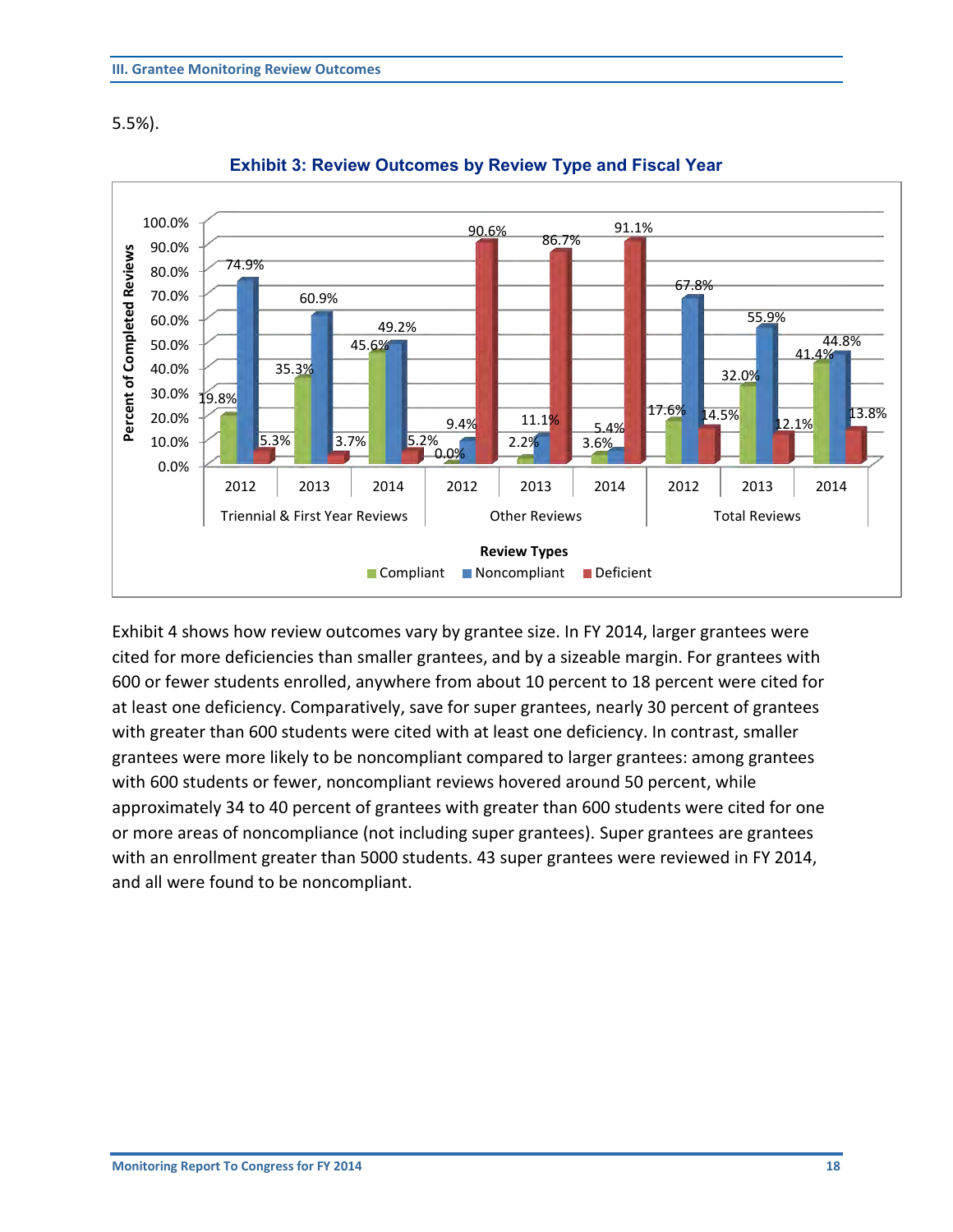

<span id="page-21-0"></span>

#### **Number and Types of Findings Identified**

#### *Number of Findings per Review*

Exhibit 5 shows the number of findings, either noncompliances or deficiencies, per grantee in FY 2014. Almost 40 percent of grantees reviews had only one or two findings in total. Approximately 43 percent of grantees reviewed had no findings. At the other end of the spectrum, less than one percent of grantees reviewed had 11 or more findings in FY 2014. Among those four grantees with 11 or more total findings, 50 percent had only noncompliances, while the other 50 percent had at least one deficiency among those 11 or greater findings. Program Design and Management (25.2 percent) and Fiscal (18.92 percent) citations were the most frequently cited among findings in FY 2014. The most common citations for among areas of noncompliance were in the areas of monthly financial statements  $(642(d)(2)(A))$ ; child's age-appropriate preventive and primary health care  $(1304.20(a)(1)(iii))$ ; and screening for developmental, sensory, and behavioral concerns (1304.20(b)(1)). Among deficiencies, the most common citations were in the areas of child supervision (1304.52(i)(1)(iii)); the use of positive methods of child guidance and not corporal punishment  $(1304.52(i)(1)(iv))$ ; and the appropriate release of a child to a specified child or legal guardian  $(1310.10(g))$ . Among elevated findings, the most common citations were in the areas of information sharing with the governing body (642(d)(2)(D)); annual self-assessment  $(642(d)(2)(F)$ ; and monthly program information summaries  $(642(d)(2)(B))$ . Each of the four grantees with 11 or more total findings was from a different region: one grantee from Region 3 (13 findings), one grantee from Region 4 (12 findings), one grantee from Region 6 (12 findings), and one American Indian/Alaska Native (AIAN) grantee from Region 11 (17 findings).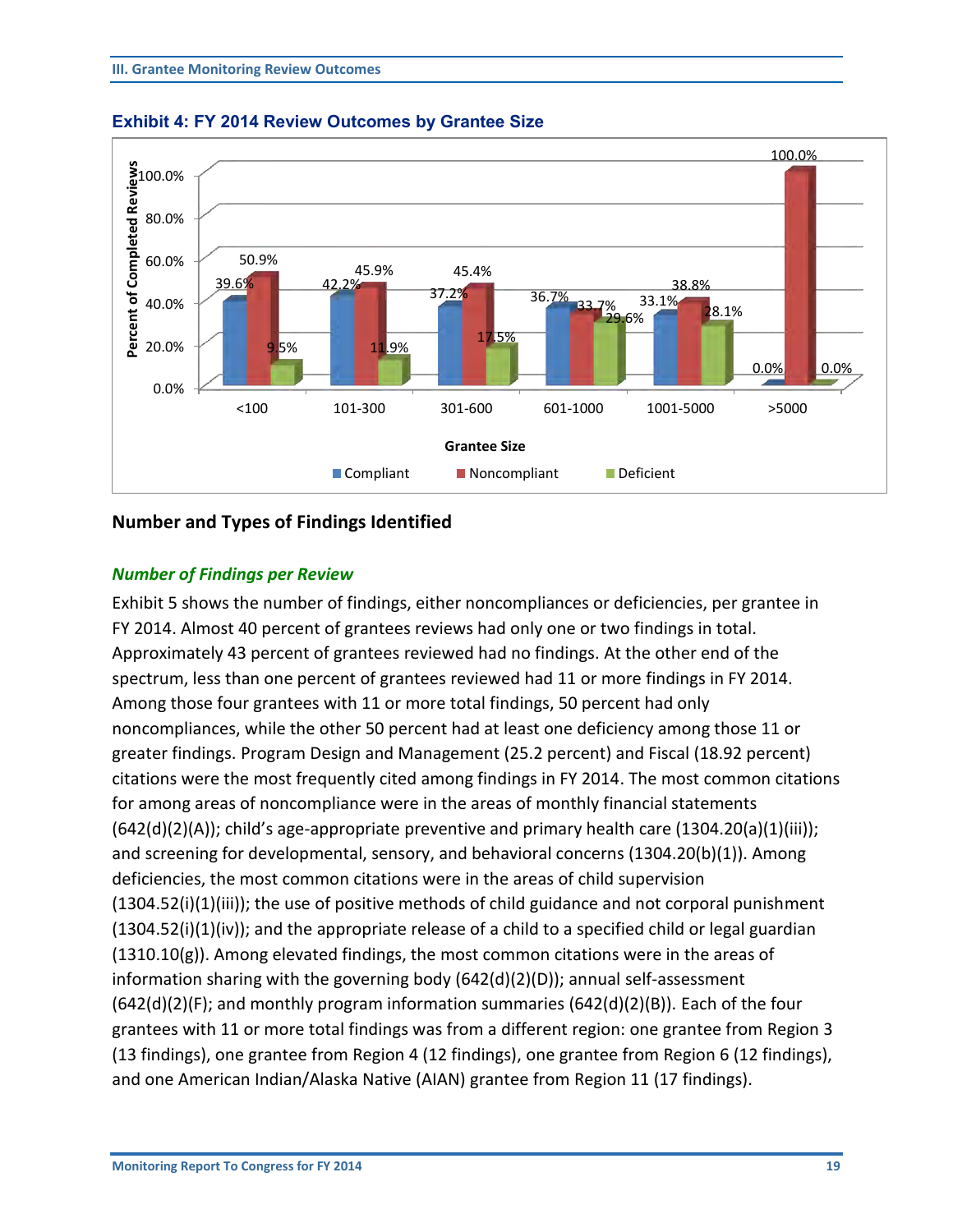

#### <span id="page-22-0"></span>**Exhibit 5: FY 2014 Distribution of Reviewed Grantees by Number of Findings**

Exhibit 6 shows that the majority of noncompliant and deficient grantees in FY 2014 had only one or two findings in total. Almost two-thirds (70.6 percent) of the grantees with a review outcome of Noncompliant had only one or two findings, while over 60 percent (63.6 percent) of the grantees with a review outcome of "Deficient" had only one or two findings. Among noncompliant grantees, there was an average of 2.3 noncompliance findings per grantee. Among grantees cited for at least one deficiency, grantees had, on average, 1.7 noncompliant findings and 1.2 deficient findings. Overall, among grantees with at least one finding, reviews cited 2.2 noncompliances and 0.3 deficiencies per grantee.

Over 90 percent of the grantees with noncompliant reviews had five or fewer findings (92.2 percent), while the proportion was lower among grantees with deficient reviews (86.3 percent). Less than 8 percent of grantees with noncompliant reviews were cited for more than 6 findings total. Among grantees with deficient reviews, 13.6 percent were cited for greater than 6 findings.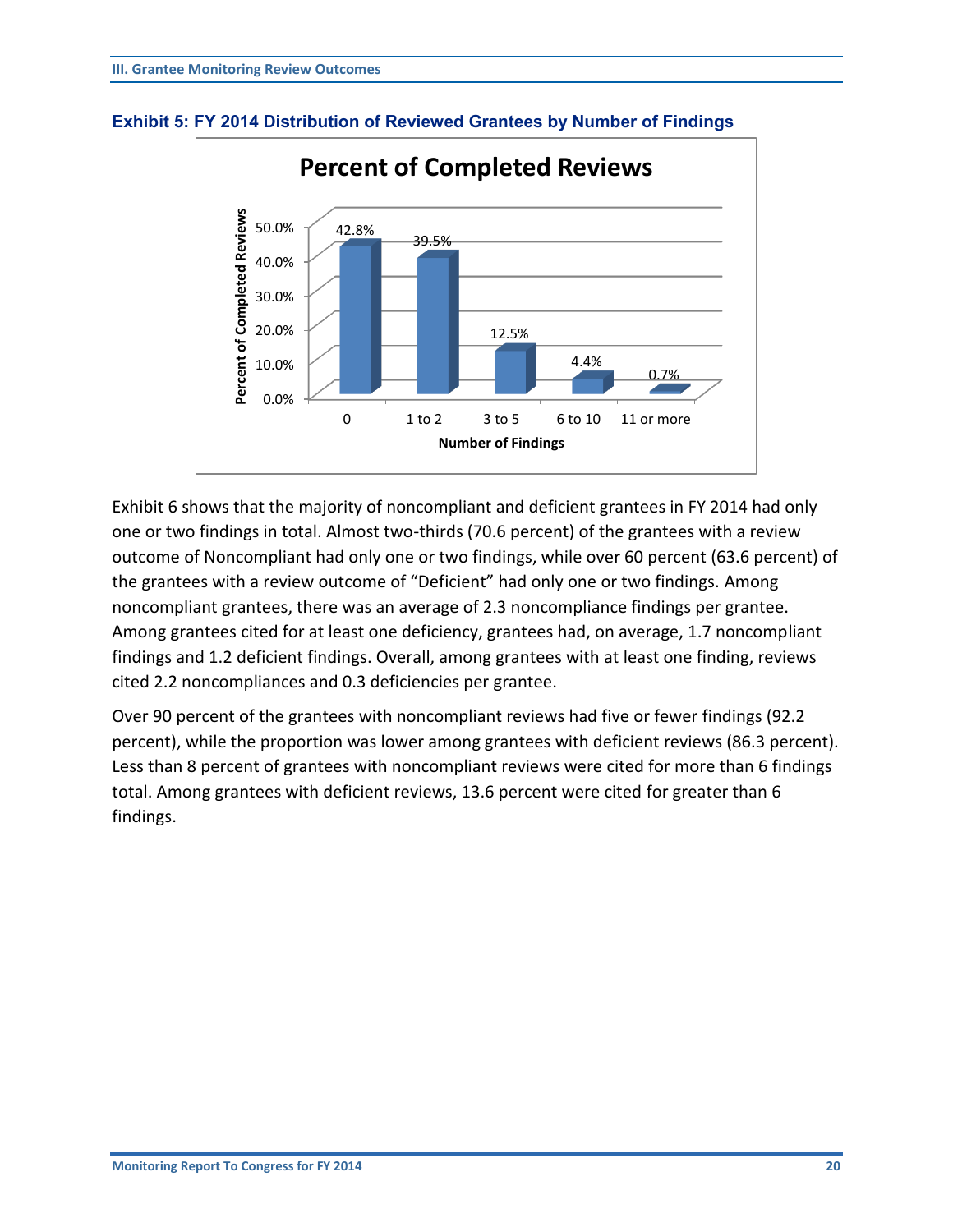<span id="page-23-0"></span>



#### **Most Frequently Cited Areas of Noncompliance and Areas of Deficiency**

#### *Most Frequently Cited Areas of Noncompliance*

In FY 2014, "Reporting to the Governing Body and Policy Council" was the issue most frequently cited as noncompliant during First-Year, Triennial, and Other reviews; almost one-fourth (62 of 274, 22.6 percent) of all grantees with findings were cited in this area (Exhibit 7). "Determining Child Health Status," which was the third most commonly cited noncompliant finding in FY 2013, was the second most frequently cited issue, with nearly 19 percent of grantees (51 of 274, 18.6 percent) cited with noncompliant findings for at least one standard related to the issue. The third most frequently cited issue, "Allowable and Allocable Costs," was not among the top 15 most frequently cited issues in FY 2013. Among FY 2014 reviews, however, close to 17 percent of grantees (46 of 274, 16.8 percent) were found to be noncompliant for at least one standard related to this issue.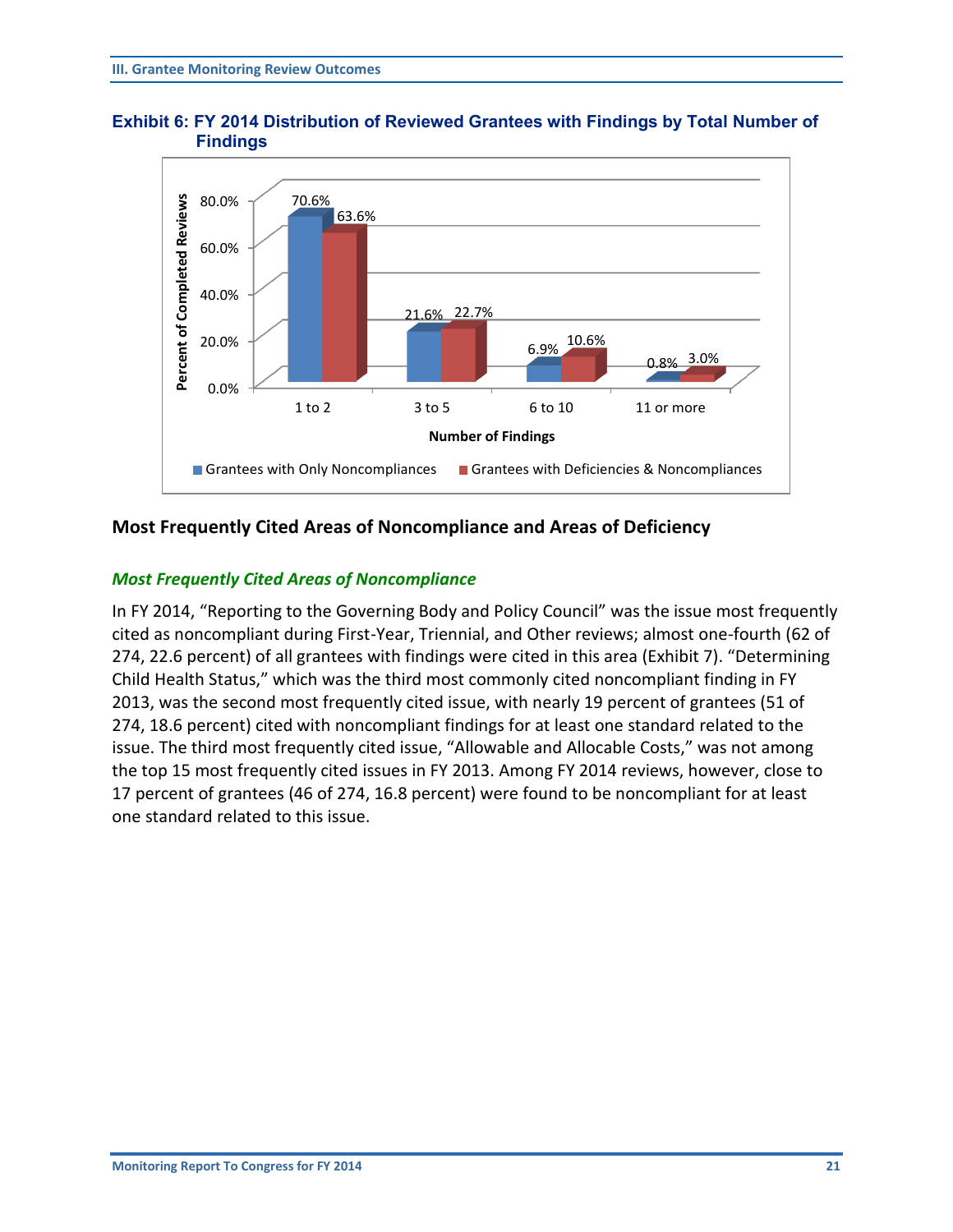<span id="page-24-0"></span>

|                     | <b>Exhibit 7: Performance Issues Most Frequently Cited among Areas of Noncompliance in</b> |
|---------------------|--------------------------------------------------------------------------------------------|
| $FY$ 2014 (n = 274) |                                                                                            |

| <b>Rank</b>    | <b>Grantees Reviewed</b><br><b>With Noncompliant</b><br><b>Issue</b><br><b>Citations</b>        |                |               |
|----------------|-------------------------------------------------------------------------------------------------|----------------|---------------|
|                |                                                                                                 | $\overline{n}$ | $\frac{9}{6}$ |
| $\overline{1}$ | Reporting to the Governing Body and Policy Council                                              | 62             | 22.6%         |
| $\overline{2}$ | Determining Child Health Status                                                                 | 51             | 18.6%         |
| 3              | Allowable and Allocable Costs                                                                   | 46             | 16.8%         |
| 4              | Screening for Developmental, Health, Sensory, and Behavioral<br>Concerns                        | 41             | 15.0%         |
| $5\phantom{1}$ | Physical Arrangements Consistent with the Health, Safety and<br>Developmental Needs of Children | 37             | 13.5%         |
| 6              | Annual Report to the Public                                                                     | 33             | 12.0%         |
| $\overline{7}$ | Initial Health Examinations for Staff                                                           | 30             | 10.9%         |
| $\overline{7}$ | Governing Body Responsibilities                                                                 | 30             | 10.9%         |
| 9              | <b>Criminal Record Checks</b>                                                                   | 26             | 9.5%          |
| 10             | <b>Financial Management Systems</b>                                                             | 24             | 8.8%          |
| 11             | Maintenance, Repair, Safety, and Security of all Facilities, Materials<br>and Equipment         | 21             | 7.7%          |
| 12             | Recruitment and Enrollment of Children with Disabilities                                        | 17             | 6.2%          |
| 13             | Ongoing Monitoring of Grantee Operations and Delegates                                          | 16             | 5.8%          |
| 13             | Services for Pregnant Women and New Mothers                                                     | 16             | 5.8%          |
| 15             | <b>Teacher Qualifications</b>                                                                   | 15             | 5.5%          |

#### *Most Frequently Cited Areas of Deficiency*

According to the Head Start Act, a deficiency can fall into one of six categories (1) a threat to the health, safety, or civil rights of children or staff; (2) a denial to parents of the exercise of their full roles and responsibilities related to program governance; (3) a failure to perform substantially the requirements related to Early Childhood Development and Health Services, Family and Community Partnerships, or Program Design and Management; (4) the misuse of Head Start grant funds; (5) the loss of legal status or financial viability; or (6) any other violation of federal or state requirements.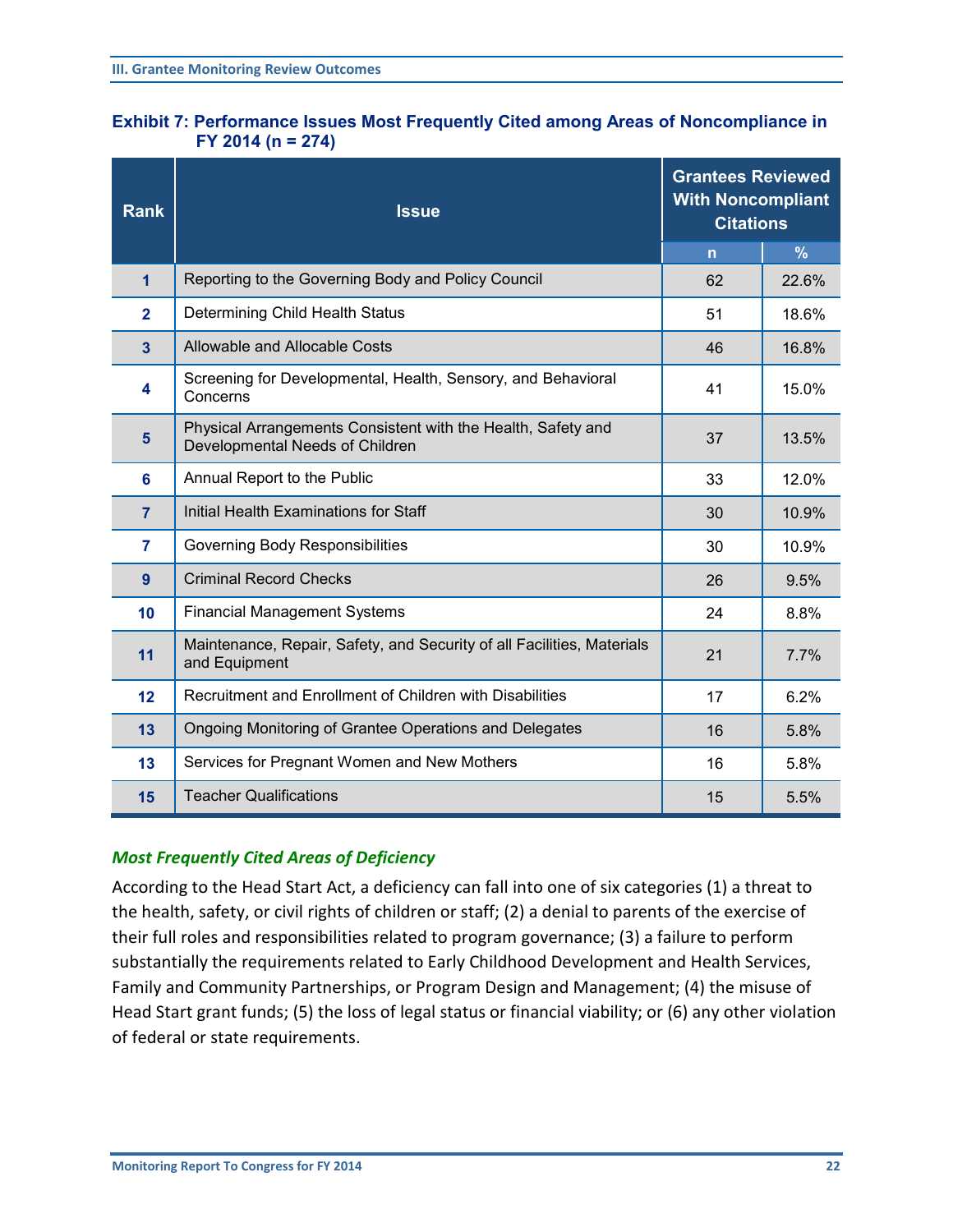<span id="page-25-0"></span>

| <b>Exhibit 8: Performance Issues Most Frequently Cited as Deficient in FY 2014</b> |  |  |
|------------------------------------------------------------------------------------|--|--|
| $(n = 66)$                                                                         |  |  |

| <b>Rank</b>    | <b>Issue</b>                                                                                    | <b>Grantees Reviewed</b><br><b>With Deficient</b><br><b>Citations</b> |       |
|----------------|-------------------------------------------------------------------------------------------------|-----------------------------------------------------------------------|-------|
|                |                                                                                                 | $\overline{n}$                                                        | $\%$  |
| 1              | <b>Code of Conduct</b>                                                                          | 48                                                                    | 72.7% |
| $\mathbf{2}$   | Children are Only Released to a Parent or Legal Guardian                                        | 6                                                                     | 9.1%  |
| $\overline{3}$ | <b>Criminal Record Checks</b>                                                                   | 5                                                                     | 7.6%  |
| 4              | Physical Arrangements Consistent with the Health, Safety and<br>Developmental Needs of Children | 4                                                                     | 6.1%  |
| 4              | Ongoing Monitoring of Grantee Operations and Delegates                                          | $\overline{4}$                                                        | 6.1%  |
| 4              | Maintenance, Repair, Safety, and Security of all Facilities,<br><b>Materials and Equipment</b>  | 4                                                                     | 6.1%  |
| $\overline{7}$ | Child Health and Safety                                                                         | 2                                                                     | 3.0%  |
| 7              | Determining Child Health Status                                                                 | $\overline{2}$                                                        | 3.0%  |
| 8              | Health /Dental Follow-up and Treatment                                                          | 1                                                                     | 1.5%  |
| 8              | <b>Vehicular Safety</b>                                                                         | 1                                                                     | 1.5%  |
| 8              | Governing Body Responsibilities                                                                 | 1                                                                     | 1.5%  |
| 8              | Social and Emotional Development                                                                | 1                                                                     | 1.5%  |
| 8              | Organizational Structure/Staffing                                                               | 1                                                                     | 1.5%  |

Close to three-quarters (48 out of 66, 72.7 percent) of grantees with deficiencies were cited for a "Code of Conduct" deficiency, a category which primarily consists of leaving children unattended or unsupervised (Exhibit 8). This was an increase from FY 2013, when a little less than 65 percent of grantees had a deficiency pertaining to this issue. Issues with children not being properly released to a parent or legal guardian made up the second most common deficiency citation with 9.1 percent of deficient grantees cited, which is a small increase from FY 2013 (8.3 percent), when this issue was the third most frequently cited performance issue. A considerably smaller proportion of grantees had deficiencies relating to criminal record checks when compared with FY 2013 (7.6 percent vs. 16.7 percent).

#### *Review Outcomes for Follow-up Reviews (Correction of Findings)*

Overall, grantees were successful in correcting their findings on follow-up. Of the 741 findings reviewed on FY 2014 Follow-up reviews, 704 (95.0 percent) were corrected on their first review in FY 2014; 37 (5.0 percent) were not corrected and were, therefore, elevated to deficiencies.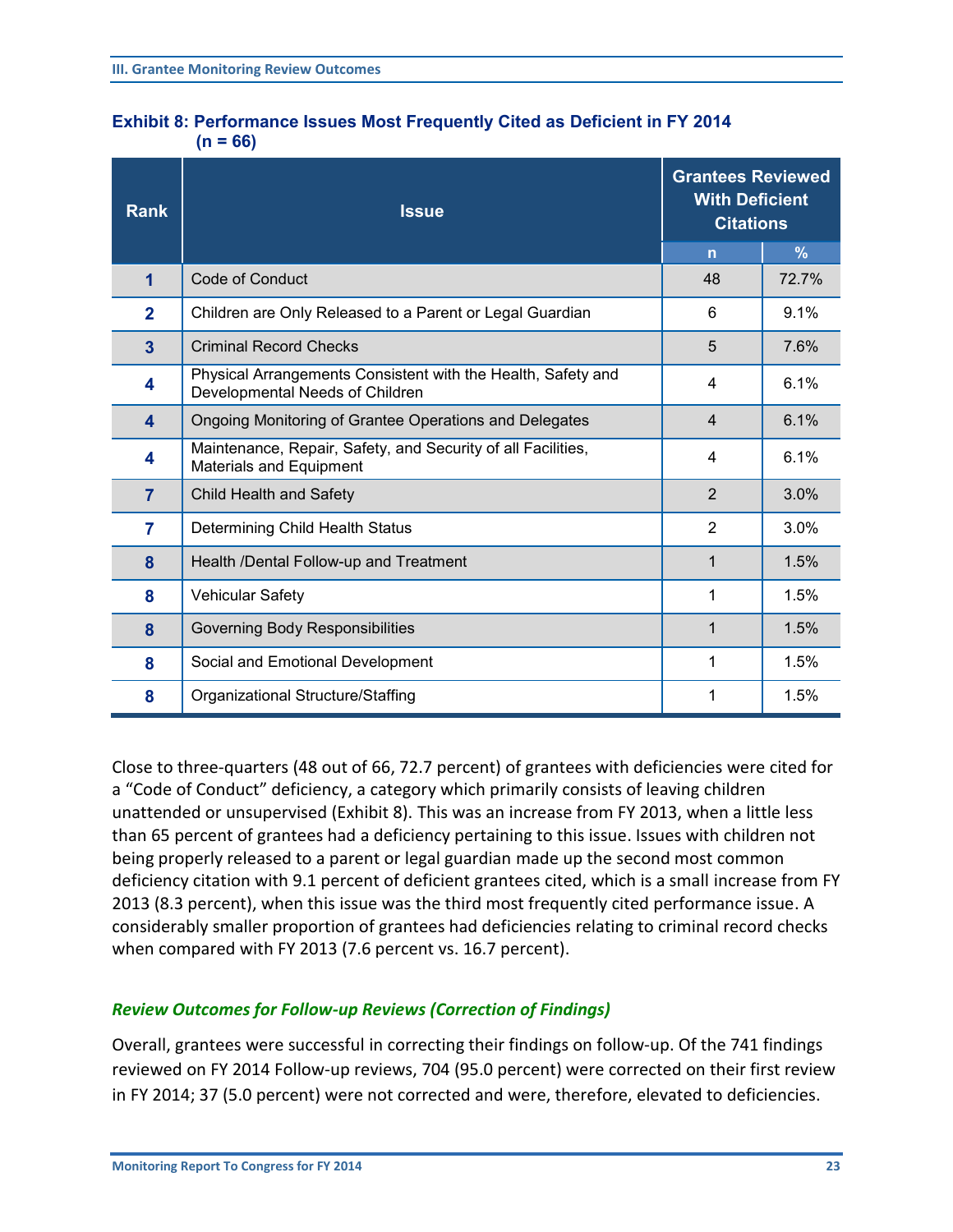Grantees have more difficulty in correcting some findings than others. Among FY 2014 reviews, grantees were highly likely to have findings elevated for issues related to Reporting to the Governing Body and Policy Council (4 grantees, 33.3 percent), Governing Body Responsibilities (4 grantees, 33.3 percent), and the Annual Report to the Public (3 grantees, 25.0 percent). While grantees struggled with elevated findings related to Reporting to the Governing Body and Policy Council in FY 2013, Governing Body Responsibilities and the Annual Report to the Public did not have any associated elevated findings in FY 2013. Some issues in FY 2013 – Screening for Developmental, Health, Sensory, and Behavioral Concerns and Ongoing Monitoring of Grantee Operations and Delegates – were no longer issues in FY 2014. As is consistent with previous years, however, Determining Child Health Status continues to be a problem for some grantees.

| <b>Rank</b>    | <b>Issue</b>                                                                                     | <b>Grantees Reviewed with</b><br><b>Elevated Findings</b> |               |
|----------------|--------------------------------------------------------------------------------------------------|-----------------------------------------------------------|---------------|
|                |                                                                                                  | $\overline{n}$                                            | $\frac{9}{6}$ |
| $\overline{1}$ | Reporting to the Governing Body and Policy Council                                               | $\overline{4}$                                            | 33.3%         |
| 1              | <b>Governing Body Responsibilities</b>                                                           | 4                                                         | 33.3%         |
| $\overline{3}$ | Annual Report to the Public                                                                      | 3                                                         | 25.0%         |
| 4              | <b>Policy Council Responsibilities</b>                                                           | 1                                                         | 8.3%          |
| 4              | <b>Financial Management Systems</b>                                                              | 1                                                         | 8.3%          |
| 6              | Payroll Records and Procedures                                                                   | 1                                                         | 8.3%          |
| 6              | Family Partnerships: Goal Setting                                                                | 1                                                         | 8.3%          |
| 6              | Determining Child Health Status                                                                  | 1                                                         | 8.3%          |
| 6              | <b>School Readiness</b>                                                                          | 1                                                         | 8.3%          |
| 6              | Period of Availability of Funds                                                                  | 1                                                         | 8.3%          |
| 6              | <b>Criminal Record Checks</b>                                                                    | 1                                                         | 8.3%          |
| 6              | Program Planning                                                                                 | 1                                                         | 8.3%          |
| $6\phantom{a}$ | <b>Procurement Procedures</b>                                                                    | 1                                                         | 8.3%          |
| 14             | Physical Arrangements Consistent with the Health, Safety,<br>and Developmental Needs of Children | 1                                                         | 8.3%          |
| 14             | Recruitment and Enrollment of Children with Disabilities                                         | 1                                                         | 8.3%          |

#### <span id="page-26-0"></span>**Exhibit 9: Performance Issues Most Frequently Elevated, FY 2014 (n=12)**

AIAN Re-evaluation Reviews were conducted for AIAN grantees found to be out of compliance with Head Start requirements to ensure that all findings are corrected. In FY 2014, 17 AIAN Re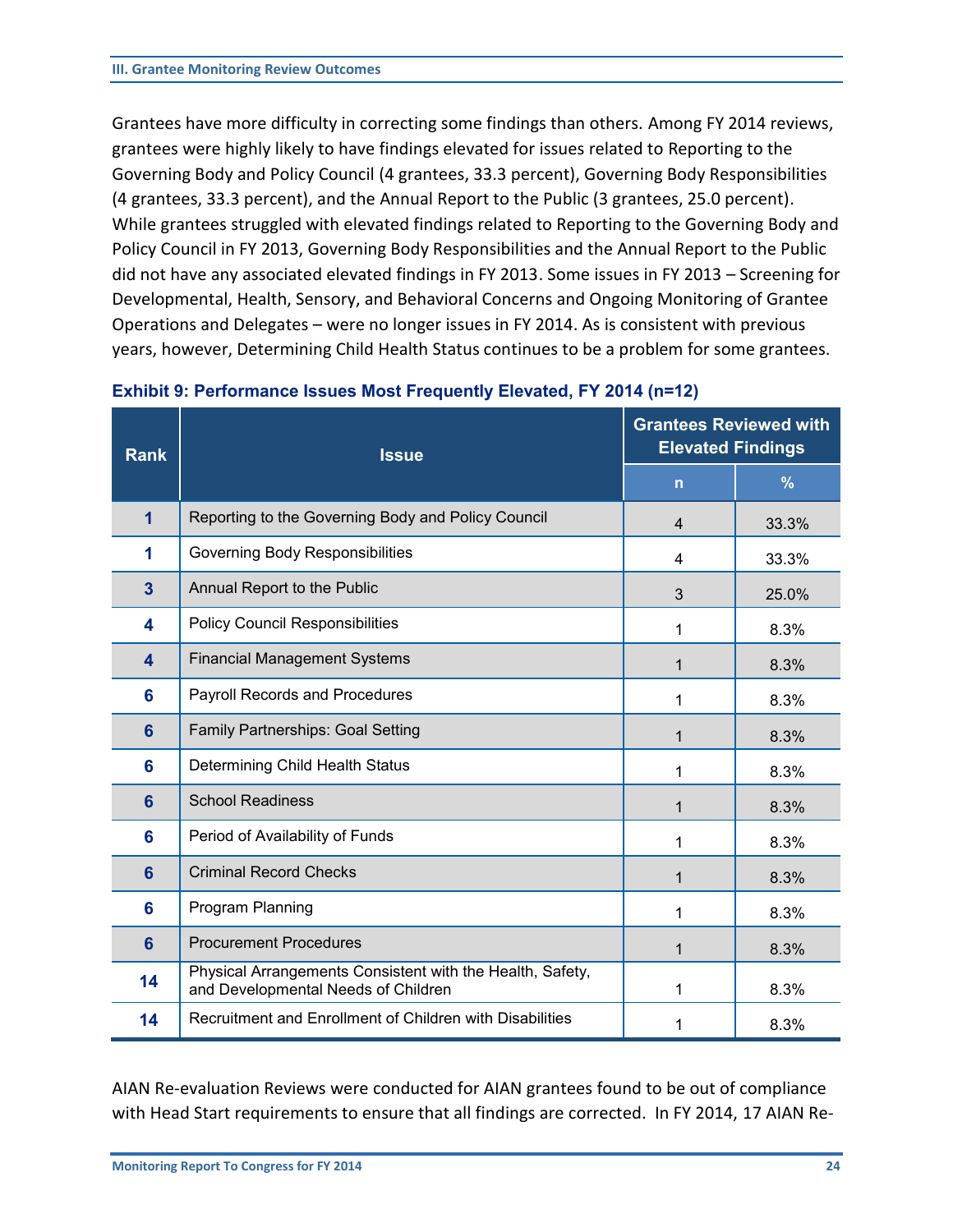evaluation Reviews were conducted. There were no outstanding issues reported in any of the 17 AIAN Re-evaluation Reviews.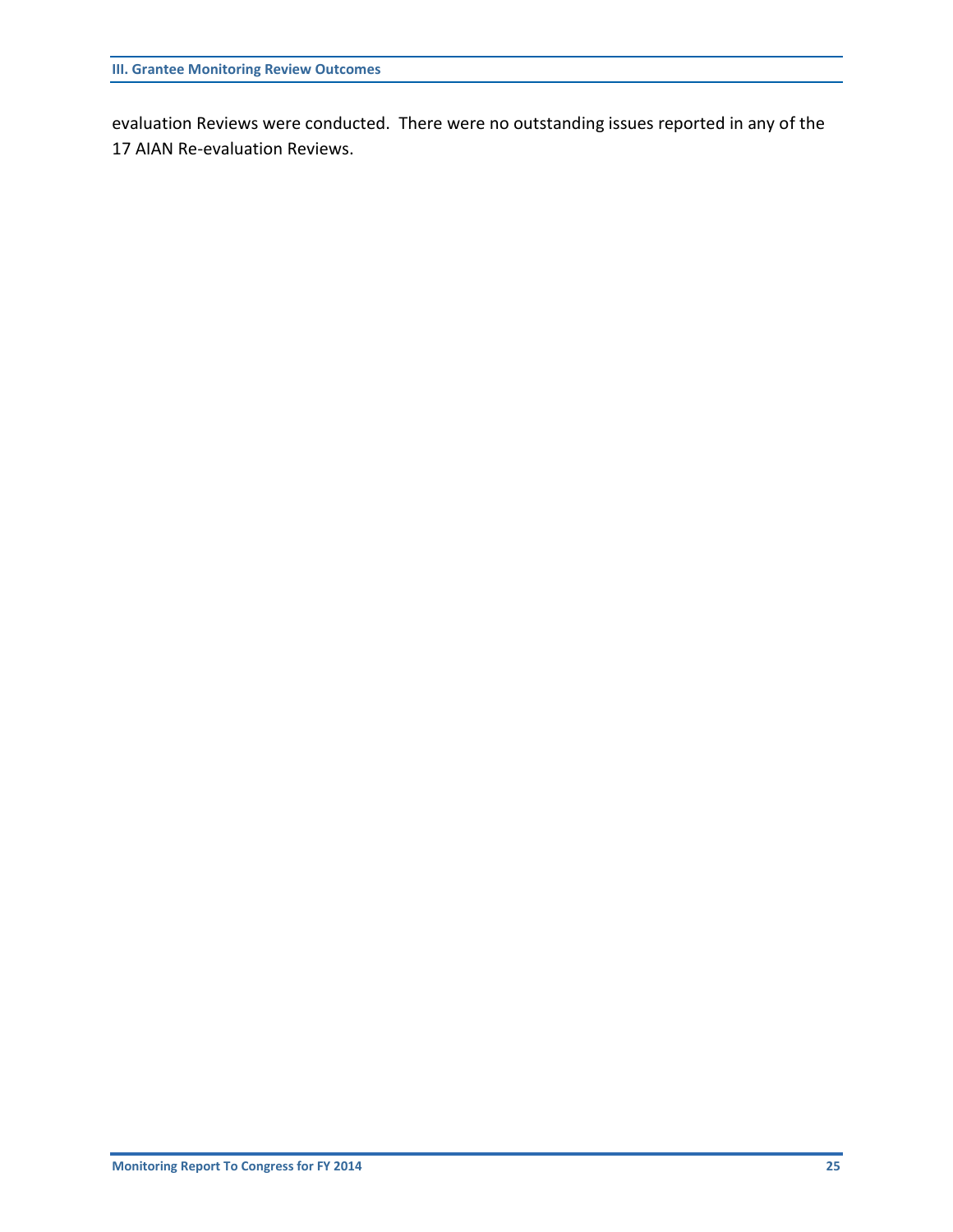### **V. CLASS™**

As noted in Section II of this report, CLASS<sup>™</sup> dimensions are grouped into three main domains -Classroom Organization, Emotional Support, and Instructional Support - which assess the various ways teachers and students interact. In FY 2014, grantees generally scored in the high quality range in the Emotional Support and Classroom Organization dimensions (Exhibit 10). Note that average scores for negative climate also fell in the high quality range, approaching the highest possible score of 1, meaning negative climates were not observed frequently (Negative climate is coded in the opposite direction of all the other dimensions). For the dimensions within Instructional Support, however, grantees scored in the low to middle quality range.



#### <span id="page-28-0"></span>**Exhibit 10: Average CLASS™ Scores by Dimension (n = 404)**

Dimensions are grouped together and averaged to create an average domain score. Across domains, scores were notably higher in the Emotional Support and Classroom Organization domains than in the Instructional Support dimensions (Exhibit 11), a similar pattern to FY 2013. As it relates to DRS, grantees in the bottom ten percent of grantees in any of the three domains are put into the DRS pool.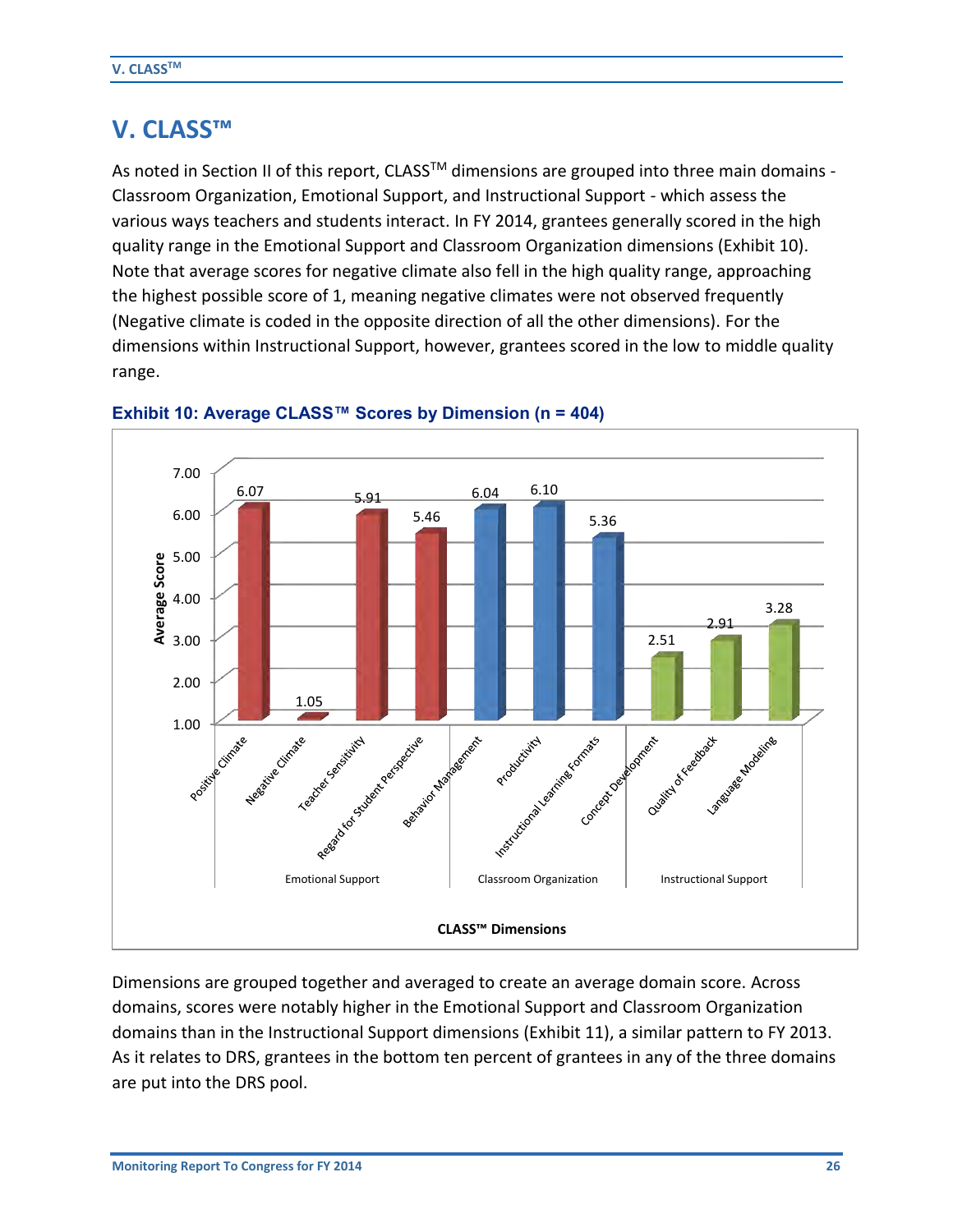

<span id="page-29-0"></span>**Exhibit 11: FY 2014 Average CLASSTM Scores by Domain** 

NOTE: The score for Negative Climate was inverted to calculate the average Emotional Support score (i.e. a score of one became a score of seven)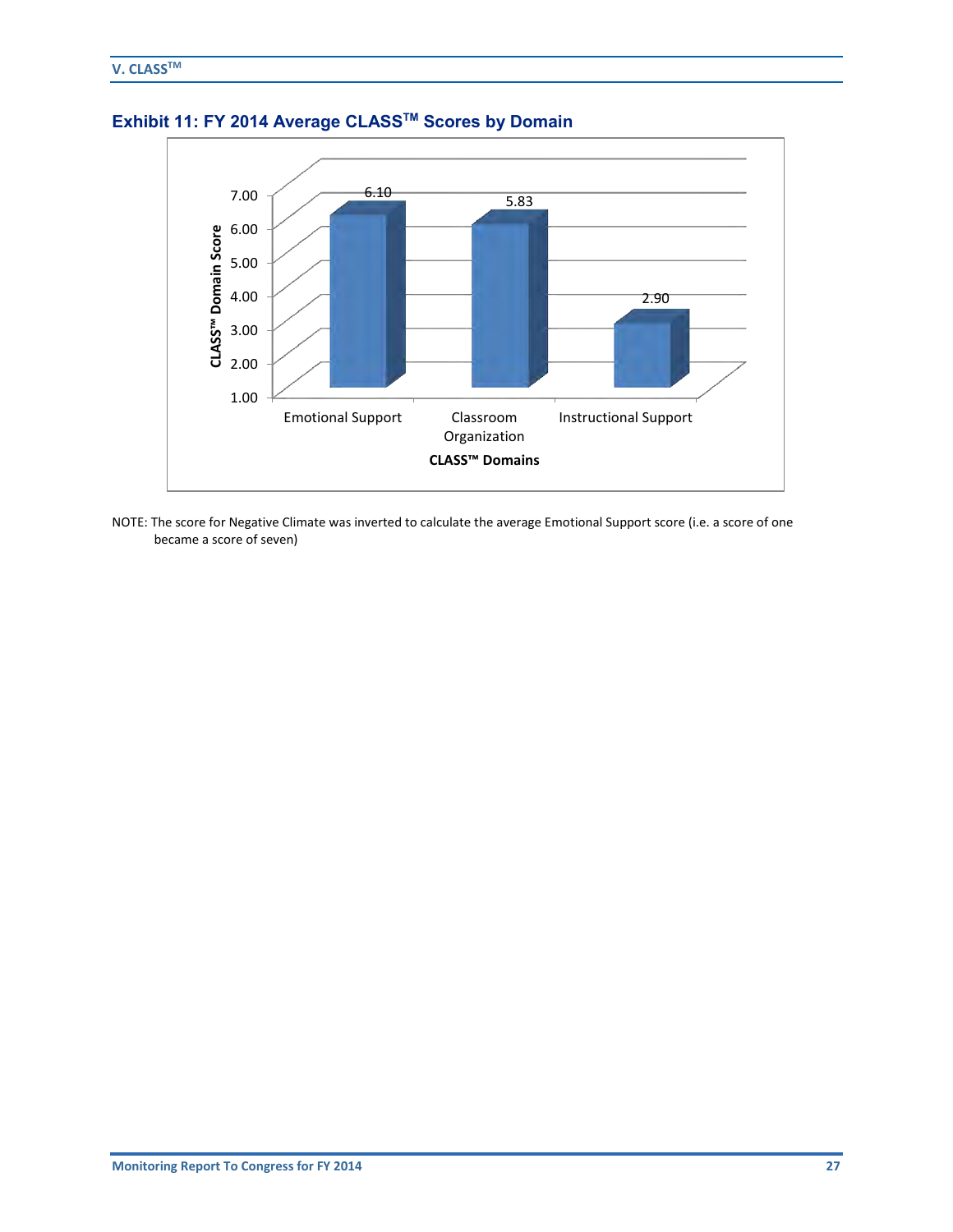## **VI. Designation Renewal System (DRS) Results**

OHS has so far identified 88 grants that are required to compete for renewed grant funding based on low CLASS™ scores or deficient findings. Of the 88 grants in the DRS cohort, 32 qualified based on elevated findings, immediate deficiencies, or deficiencies identified during FY 2014 reviews and 54 qualified based on low CLASS™ scores, alone. Two qualified for the DRS pool based on both CLASS™ scores and deficiencies. Grantees can also be included in the DRS pool for non-monitoring reasons. Although this did occur in the third cohort, to date, no grantees have been entered into the DRS pool for non-monitoring reasons. Exhibit 12 presents the number of grantees in the DRS cohort and the reasons for their membership in the cohort<sup>6</sup>.

<span id="page-30-0"></span>



 $\overline{a}$ 

<sup>&</sup>lt;sup>6</sup> Please note that as of June 30, 2015, OHS has not yet finalized the list of grantees in the Designation Renewal System (DRS).

<sup>&</sup>lt;sup>7</sup> Please note that as of June 30, 2015, OHS has not yet finalized the list of grantees in the Designation Renewal System (DRS).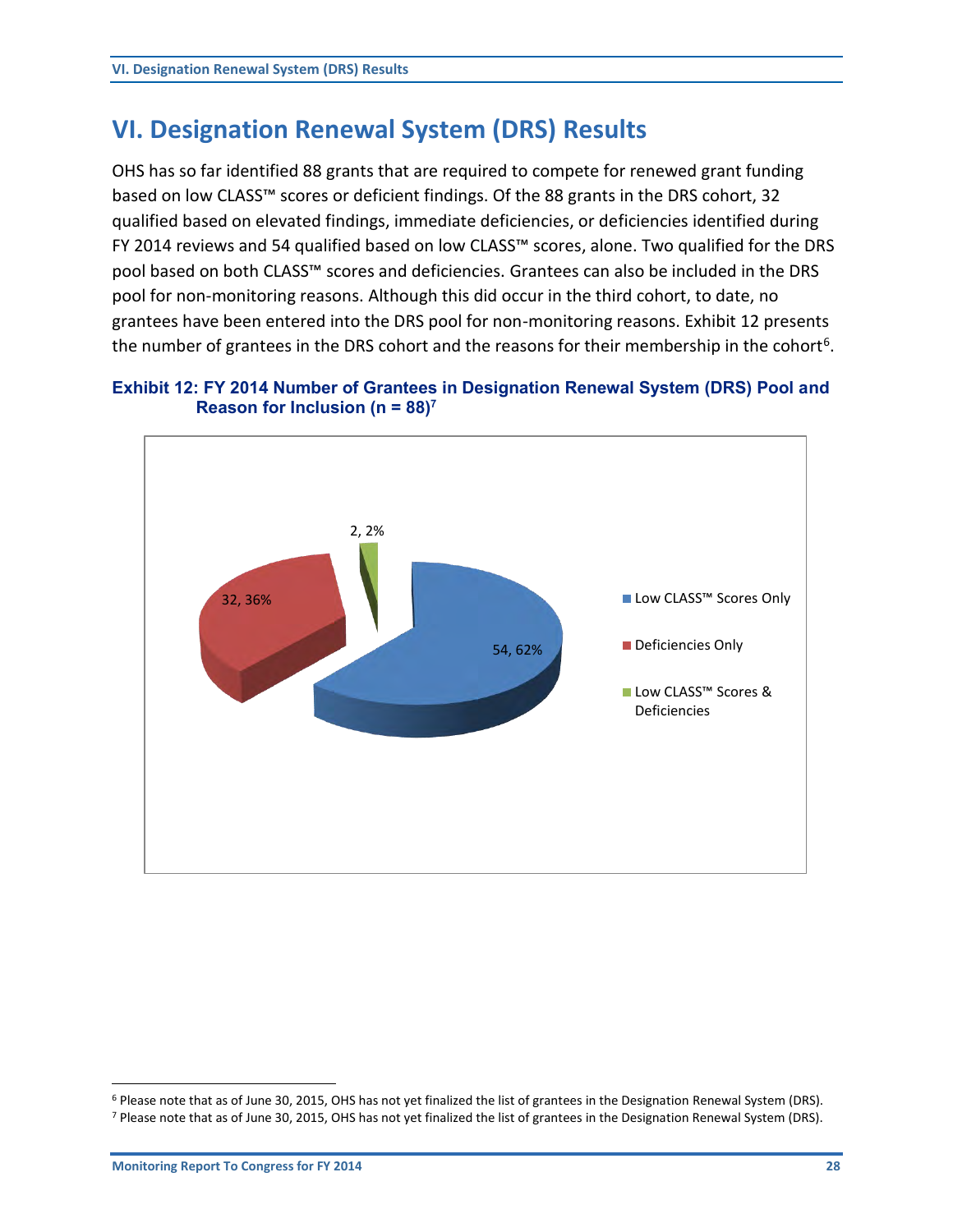# **VII. Annual Review of the FY 2014 Fiscal Monitoring Procedures**

Section 650(c) of the Head Start Act requires OHS to complete an annual review of fiscal monitoring procedures to "assess whether the design and implementation of the Triennial reviews described in Section 641A(c) include compliance procedures that provide reasonable assurances that Head Start agencies are complying with applicable fiscal laws and regulations." This Fiscal Monitoring Assessment demonstrates that the OHS fiscal monitoring process provides a complete and accurate picture of grantee fiscal integrity and required compliance with laws and regulations.

The Fiscal Protocol was developed by OHS and individuals with expertise in grantee fiscal operations (i.e., Head Start Regional Office staff and fiscal subject matter experts, including CPAs and attorneys). It supports consistency in evidence collection and examination and ensures even-handed treatment with regard to the overall assessment of grantee fiscal operations. The Head Start Act specifically requires that OHS include as part of the monitoring review a protocol for fiscal management to assess compliance with program requirements for:

- ► Using federal funds appropriately,
- ► Using federal funds specifically to purchase property (consistent with Section 644(f) of the Head Start Act) and to compensate personnel,
- ► Securing and using qualified financial officer support, and
- ► Reporting financial information and implementing appropriate internal controls to safeguard federal funds.

The key areas of the Fiscal Protocol take into account the requirements of the Head Start Act as well as additional fiscal compliance requirements found in other fiscal laws and regulations, including the Head Start Performance Standards and other regulations implemented at 45 CFR 1301 to 1311. The Fiscal Protocol frameworks include financial management systems, reporting, procurement, compensation, indirect costs and cost allocation, non-federal share, cost principles, facilities, and property. Fiscal compliance is assessed through review of designated pre-site documents submitted by the grantee, Regional Office fiscal information, onsite observations and review of documents, transactions, agreements, and interviews, including governing body and policy council members and key fiscal personnel.

#### **FY 2014 Fiscal Monitoring Protocol**

Prior to the launch of the FY 2014 monitoring process, OHS reviewed the FY 2013 Fiscal Protocol and considered enhancements to reflect changes in policy and procedure and to ensure compliance with the Head Start Act. This section highlights key changes from the FY 2013 Protocol. The Protocol organizes elements of Head Start performance standards and other regulations into a tool to monitor grantees in a standardized way.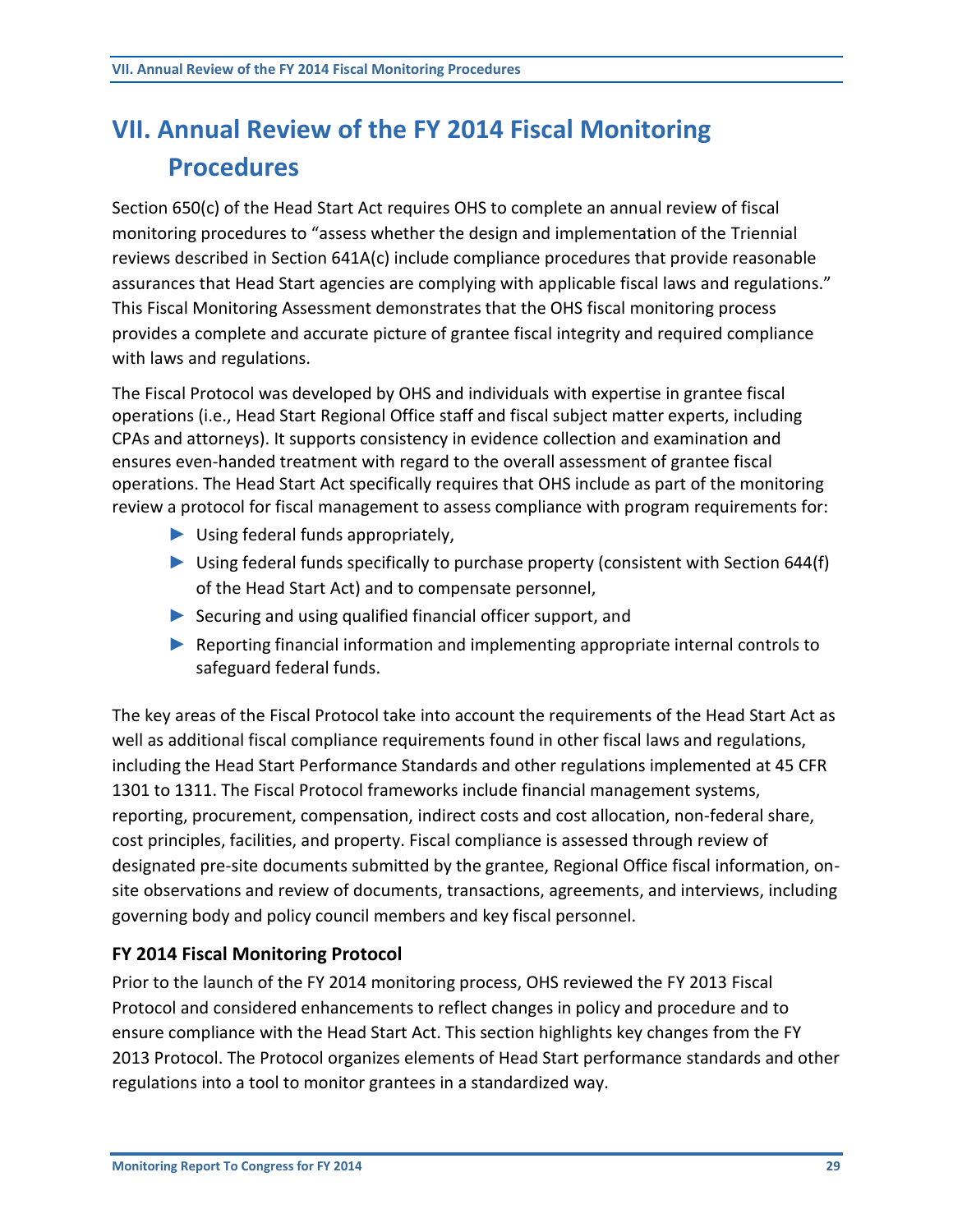As substantial enhancements were made prior to the FY 2011 reviews, there were relatively few changes between the FY 2013 and FY 2014 Fiscal protocols. In FY 2014, the Fiscal Protocol was streamlined to make the on-site monitoring process more efficient. For example, a *delegate agency review guide* was added to the protocol based on expert review of the protocol. This new guide focused on the fiscal management systems used by the grantee to assess compliance at the delegate agency level. In addition, a *parent in-kind* section was added to the Non-Federal Share guide to focus on parent volunteer activity both in the classroom and at-home. Because parent in-kind donations are frequently substantial donations to grantee, the section was added to improve the review of the documentation of claims, as well as the necessity and reasonableness of services volunteered.

The Pre-Site Fiscal Information Form (FIFO) implemented in FY 2011 and FY 2013 continued to be used in FY 2014. The FIFO is completed using information from the Regional Office grants managers and is available to Reviewers along with the pre-site documents provided by the grantee for review in advance of on-site activities. The FIFO informs on-site activities by providing Reviewers with information related to the significant fiscal issues which a grantee may be encountering.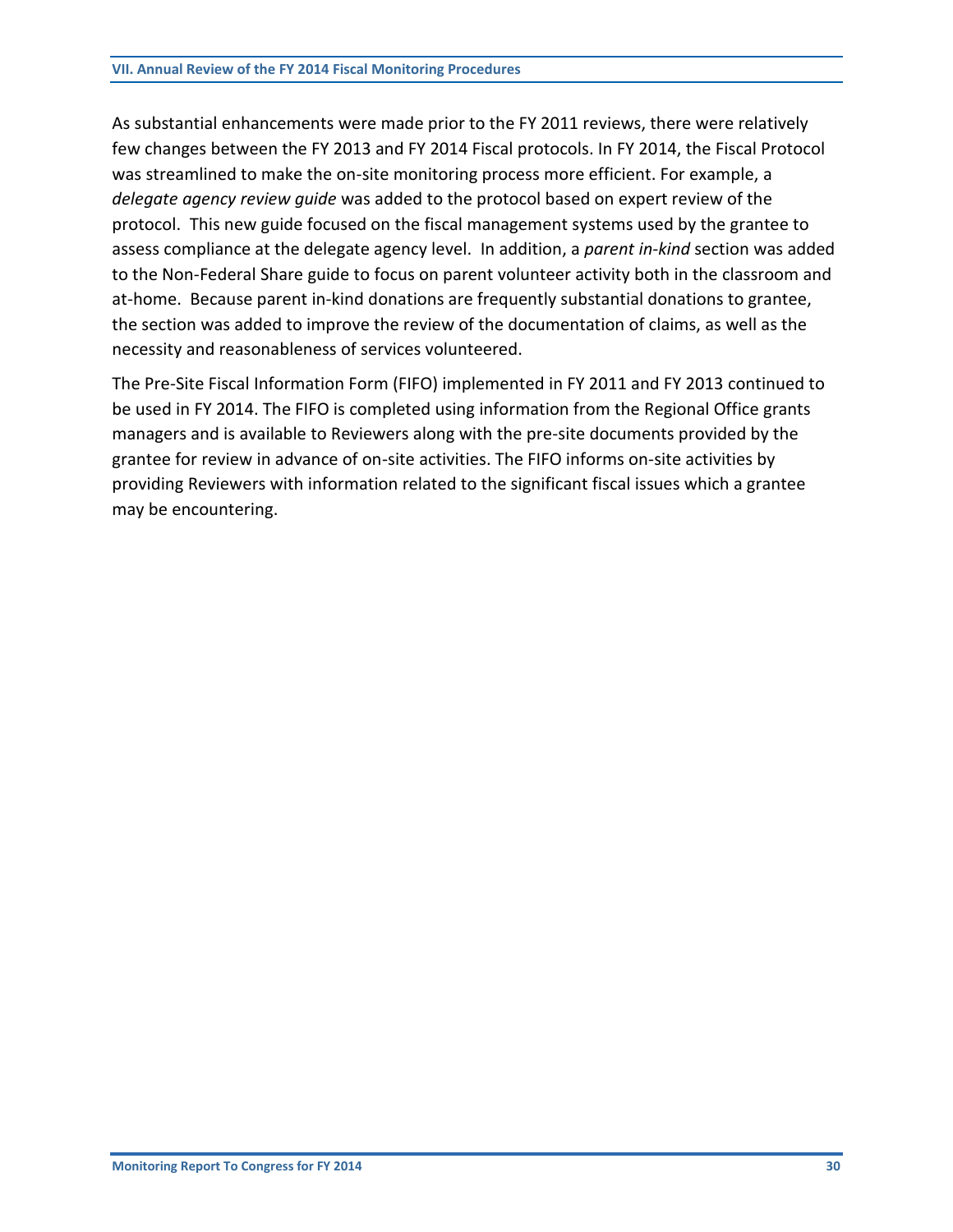# **VIII. New Directions in Monitoring for FY 2015**

In FY 2015, OHS will implement a newly aligned monitoring system to address the OHS's grant cycle shift from an indefinite to a five-year project period. Additionally, OHS has increased its focus on quality in addition to compliance and is prioritizing having more frequent interaction with grantees to provide information to support their continuous improvement in core performance areas. OHS has identified core performance areas as:

- ► Environmental Health and Safety,
- ► Management Systems and Program Governance,
- ► Fiscal Integrity and Eligibility, Recruitment, Selection, Enrollment, and Attendance (ERSEA),
- ► Comprehensive Services and School Readiness, and
- ► Teacher-Child Interactions (as addressed through the CLASS™ observation instrument).

All five-year grants will be monitored using the Aligned Monitoring System. Indefinite grants will be monitored when they transition to a 5-year grant. The Aligned Monitoring System will provide the OHS with comprehensive performance data needed by Year 4 of the 5-year grant. OHS will evaluate the data to determine whether the grantee will need to re-compete.

The OHS designed the Aligned Monitoring System to provide different review processes based on the grantee's history: the *Comprehensive Monitoring Process* and the *Differential Monitoring Process*. The monitoring process that a grantee receives is determined by whether or not they meet a specific set of criteria. The criteria include:

- $\triangleright$  No findings on the previous review cycle,
- $\triangleright$  No fiscal findings in the past two review cycles,
- $\triangleright$  No findings in the annual audits,
- ► No Designation Renewal System (DRS) criteria met,
- ► No significant program changes (e.g., changes in program leadership), and
- $\triangleright$  No concerns identified through input from the Regional Office.

Grantees that do not meet the above listed criteria will engage in the *Comprehensive Monitoring Process*. Those grantees that do meet the criteria will receive the *Differential Monitoring Process*.

The *Comprehensive Monitoring Process* is comprised of six individual review events: Environmental Health and Safety; Fiscal Integrity and ERSEA; CLASS™; Management Systems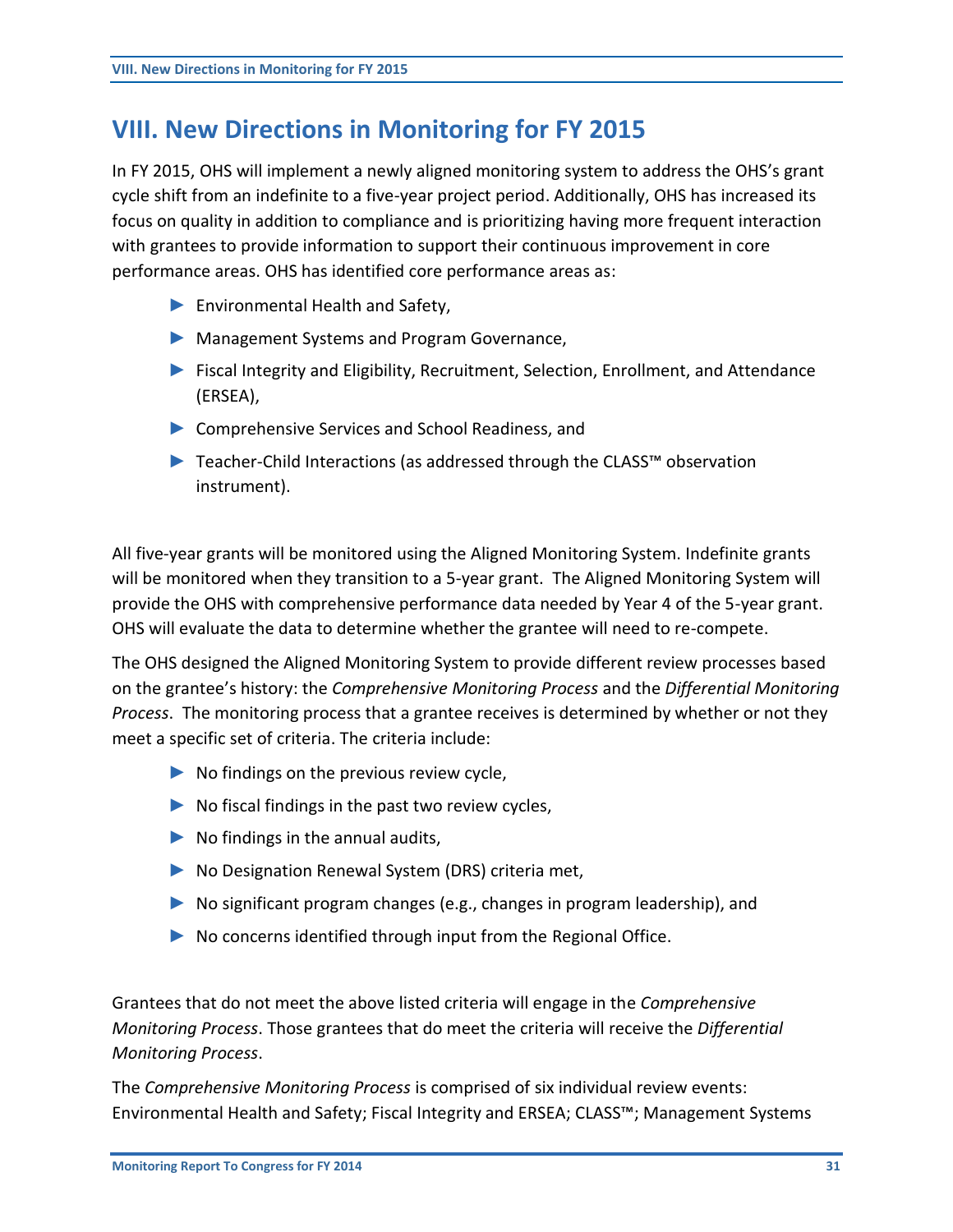and Program Governance; and Comprehensive Services and School Readiness. Individual review events will only focus on one area at a time, giving the grantee and the reviewer a better opportunity to achieve a more in-depth review of the content area.

The *Differential Monitoring Process* recognizes grantees that have demonstrated a history of compliance. Grantees eligible for this process will first receive a Head Start Key Indicators-Compliant (or HSKI-C) review. The Head Start Key Indicators-Compliant (HSKI-C) Protocol is a research-based monitoring instrument that the Office of Head Start (OHS) is using to identify grantees that are eligible for differential monitoring. The HSKI-C protocol is an abbreviated version of the protocols used in the Comprehensive Monitoring System. It is comprised of 27 Compliance Measures that were selected based on how strongly they differentiated between high and low performing grantees. The HSKI-C covers the following review areas:

- Management Systems & Program Governance
- Comprehensive Services & School Readiness
- Fiscal Integrity

Grantees that are successful in, or pass, the HSKI-C review will only receive the Environmental Health and Safety and CLASS<sup>™</sup> review events. Successful grantees will receive the full complement of comprehensive reviews during their next 5-year grant cycle. If grantees do not pass the HSKI-C, they will go through the Comprehensive Monitoring Process.

 After each review event, grantees will receive a report that summarizes findings and/or concerns for that specific content area. At the end of Year 4, grantees will receive a "roll-up" report summarizing the results of review events held in Years 1 through 3.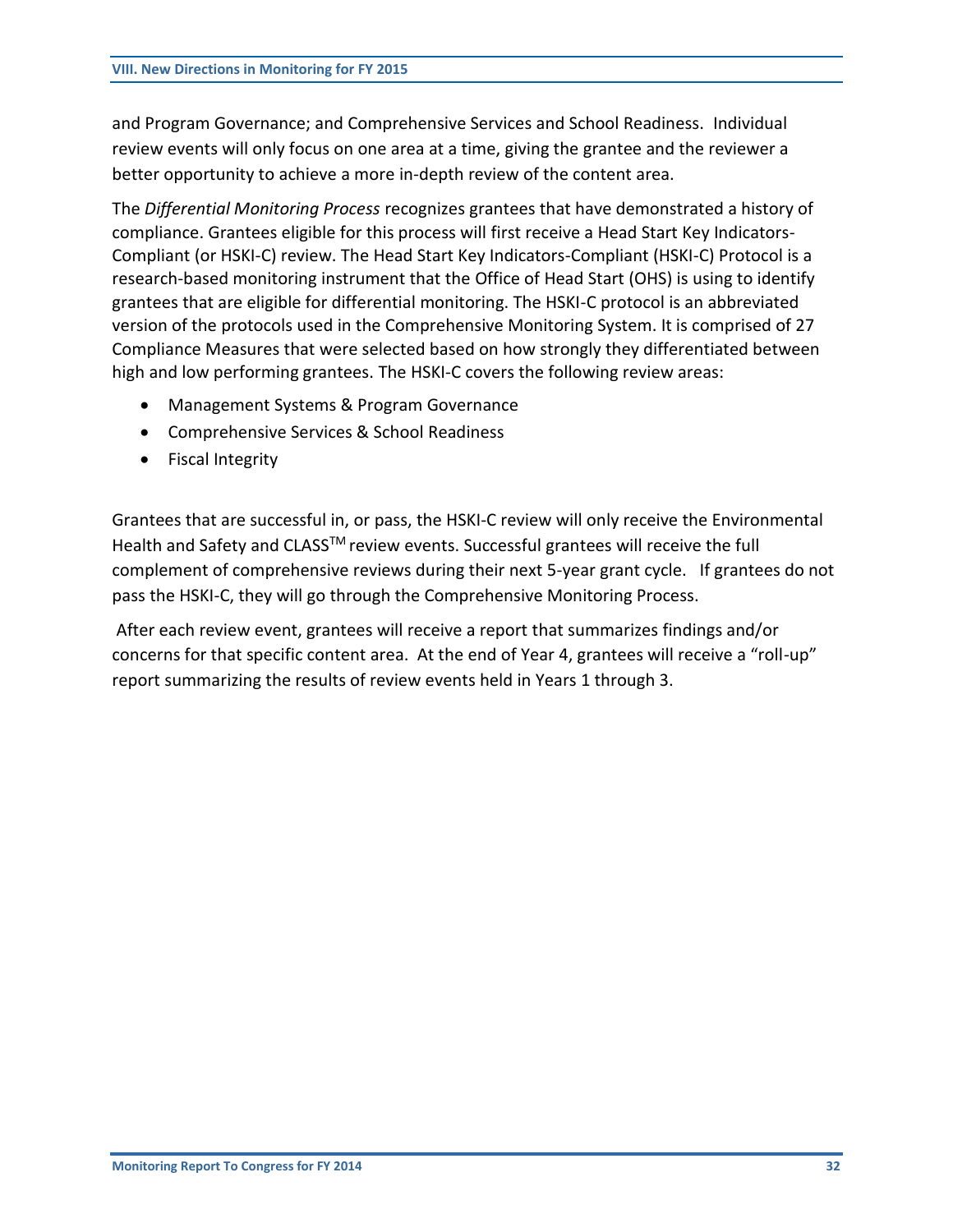# **Appendix: Glossary**

| <b>Term</b>                              | <b>Definition</b>                                                                                                                                                                                                                                                                                                                                                                                                                                                                                                                                                                                                                                                                                                                                                                                                                                        |  |  |
|------------------------------------------|----------------------------------------------------------------------------------------------------------------------------------------------------------------------------------------------------------------------------------------------------------------------------------------------------------------------------------------------------------------------------------------------------------------------------------------------------------------------------------------------------------------------------------------------------------------------------------------------------------------------------------------------------------------------------------------------------------------------------------------------------------------------------------------------------------------------------------------------------------|--|--|
| <b>ACF</b>                               | Administration for Children and Families in the U.S. Department of Health and<br>Human Services (HHS) (includes the Regional Offices).                                                                                                                                                                                                                                                                                                                                                                                                                                                                                                                                                                                                                                                                                                                   |  |  |
| <b>Actual Enrollment</b>                 | Actual enrollment includes all children (and pregnant women) regardless of<br>funding source (ACF or non-ACF) who are participating in a Head Start or<br>Early Head Start program, and have attended at least one class or received at<br>least one home visit.                                                                                                                                                                                                                                                                                                                                                                                                                                                                                                                                                                                         |  |  |
|                                          | Related Terms: Funded Enrollment and ACF.                                                                                                                                                                                                                                                                                                                                                                                                                                                                                                                                                                                                                                                                                                                                                                                                                |  |  |
| Area of<br><b>Noncompliance</b><br>(ANC) | An Area of Noncompliance (ANC) is a type of review decision recorded in a<br>complete Head Start Review Report that documents a grantee's lack of<br>compliance with one or more Head Start program requirements. Depending on<br>the documented severity of the grantee's lack of compliance and the degree to<br>which the situation poses a threat to the safety and well-being of enrolled<br>children, an Area of Noncompliance may become partial or sole justification for<br>a deficiency determination or for a noncompliance determination.<br>An Area of Noncompliance begins as a Preliminary Area of Noncompliance<br>(PANC) identified by the review team in the field. A PANC becomes an Area of<br>Noncompliance when OHS decides the PANC has sufficient evidentiary<br>support to justify a noncompliance or deficiency determination. |  |  |
|                                          | Related Terms: Deficiency, Determination, Noncompliance, Preliminary Area<br>of Noncompliance, Head Start Performance Standards and Head Start<br>Program Requirements.                                                                                                                                                                                                                                                                                                                                                                                                                                                                                                                                                                                                                                                                                  |  |  |
|                                          | A citation is a performance standard referenced on a Preliminary Area of<br>Noncompliance or an Area of Noncompliance.                                                                                                                                                                                                                                                                                                                                                                                                                                                                                                                                                                                                                                                                                                                                   |  |  |
| <b>Citation</b>                          | Related Terms: Area of Noncompliance, Preliminary Area of Noncompliance<br>and Performance Standards.                                                                                                                                                                                                                                                                                                                                                                                                                                                                                                                                                                                                                                                                                                                                                    |  |  |
| <b>Completed Review</b>                  | A completed review is a conducted monitoring review of any type Triennial,<br>First-year, Other or Follow-up) for which the Head Start Review Report has<br>been officially received by the grantee.                                                                                                                                                                                                                                                                                                                                                                                                                                                                                                                                                                                                                                                     |  |  |
|                                          | Related Term: Head Start Review Report                                                                                                                                                                                                                                                                                                                                                                                                                                                                                                                                                                                                                                                                                                                                                                                                                   |  |  |
| <b>Deficiency</b>                        | The Head Start Act, as amended in 2007, defines a deficiency (Section 637<br>[42 U.S.C. 9832]) as follows:<br>(A) Systemic or substantial material failure of an agency in an area of performance that<br>the Secretary determines involves:<br>(i) A threat to the health, safety, or civil rights of children or staff;<br>A denial to parents of the exercise of their full roles and responsibilities related to<br>(ii)<br>program operations;<br>(iii) A failure to comply with standards related to early childhood development and<br>health services, family and community partnerships, or program design and<br>management;<br>(iv) The misuse of funds received under this subchapter;                                                                                                                                                       |  |  |
|                                          | Loss of legal status (as determined by the Secretary) or financial viability, loss of<br>(v)                                                                                                                                                                                                                                                                                                                                                                                                                                                                                                                                                                                                                                                                                                                                                             |  |  |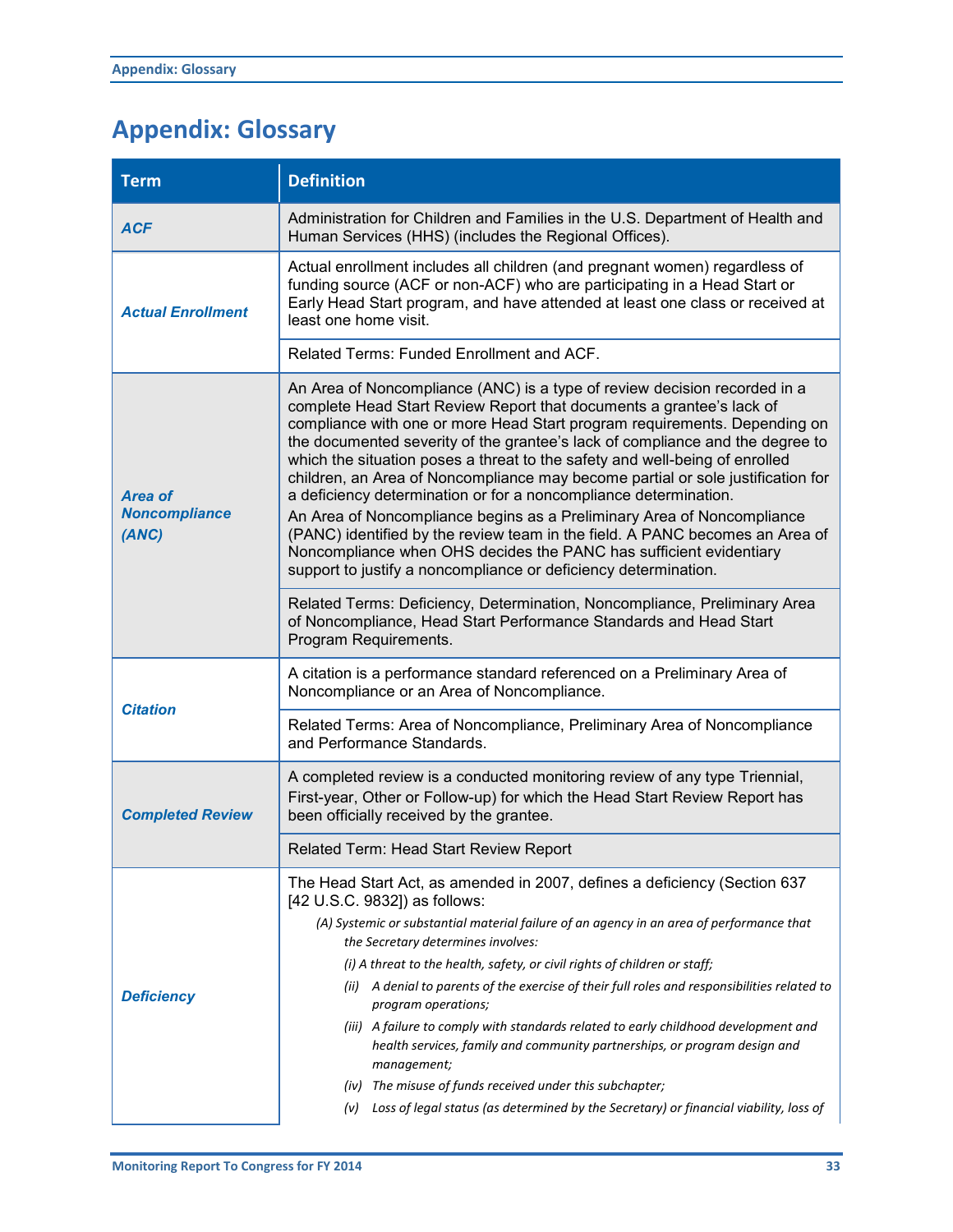| <b>Term</b>                               | <b>Definition</b>                                                                                                                                                                                                                                                                                                                                                                                                                                                                                                                                                                                                                                                                                                                                                                                                                                                                                                                                                                                                                                                                                                                                                                  |
|-------------------------------------------|------------------------------------------------------------------------------------------------------------------------------------------------------------------------------------------------------------------------------------------------------------------------------------------------------------------------------------------------------------------------------------------------------------------------------------------------------------------------------------------------------------------------------------------------------------------------------------------------------------------------------------------------------------------------------------------------------------------------------------------------------------------------------------------------------------------------------------------------------------------------------------------------------------------------------------------------------------------------------------------------------------------------------------------------------------------------------------------------------------------------------------------------------------------------------------|
|                                           | permits, debarment from receiving Federal grants or contracts, or the improper<br>use of Federal funds; or<br>(vi) Failure to meet any other Federal or State requirement that the agency has<br>shown an unwillingness or inability to correct, after notice from the Secretary,<br>within the period specified;<br>(B) Systemic or material failure of the governing body of any agency to fully exercise its<br>legal and fiduciary responsibilities; or<br>(C) An unresolved Area of Noncompliance.<br>Deficiency is an OHS determination that a grantee has failed to substantially to<br>provide the required services or to substantially implement required procedures.<br>A deficiency [determination] is documented in a final Review Report and<br>includes one or more Areas of Noncompliance. In a report, a statement of a<br>deficiency determination includes a corrective action timeframe (of 30 days or<br>180 days depending on the severity), a finding category or deficiency type, and<br>required corrective actions (Follow-up review and/or Quality Improvement Plan<br>(QIP)).<br>Related Terms: Area of Noncompliance, Determination, Grantee, Quality |
|                                           | Improvement Plan (QIP) and Head Start Review Report.                                                                                                                                                                                                                                                                                                                                                                                                                                                                                                                                                                                                                                                                                                                                                                                                                                                                                                                                                                                                                                                                                                                               |
| <b>Delegate Agency</b>                    | A delegate agency is a public or private nonprofit or for-profit organization or<br>agency to which a Head Start grantee has delegated by written agreement the<br>carrying out of all or part of its responsibility for operating a Head Start<br>program or programs.                                                                                                                                                                                                                                                                                                                                                                                                                                                                                                                                                                                                                                                                                                                                                                                                                                                                                                            |
|                                           | Related Terms: Grantee and Head Start Program.                                                                                                                                                                                                                                                                                                                                                                                                                                                                                                                                                                                                                                                                                                                                                                                                                                                                                                                                                                                                                                                                                                                                     |
| <b>Determination</b>                      | A determination is an Office of Head Start decision regarding a grantee's lack<br>of compliance with state and/or federal requirements. A determination is<br>documented in the Head Start Review Report and is supported by one or more<br>Areas of Noncompliance each citing one or more performance standards.<br>There are two types of determinations: Deficiency Determinations and<br>Noncompliance Determinations. A determination statement indicates the type<br>of determination, the corrective action timeframe, the required corrective<br>actions (Follow-up review and/or Quality Improvement Plan (QIP).                                                                                                                                                                                                                                                                                                                                                                                                                                                                                                                                                          |
|                                           | Related Terms: Deficiency, Noncompliance, Quality Improvement Plan (QIP)<br>and Head Start Review Report.                                                                                                                                                                                                                                                                                                                                                                                                                                                                                                                                                                                                                                                                                                                                                                                                                                                                                                                                                                                                                                                                          |
| <b>Early Head Start</b><br><b>Program</b> | An agency or delegate agency funded under the Head Start Act to provide<br>comprehensive child development services to children from birth to three years<br>of age and pregnant women.                                                                                                                                                                                                                                                                                                                                                                                                                                                                                                                                                                                                                                                                                                                                                                                                                                                                                                                                                                                            |
|                                           | Related Terms: Delegate Agency and Head Start Program.                                                                                                                                                                                                                                                                                                                                                                                                                                                                                                                                                                                                                                                                                                                                                                                                                                                                                                                                                                                                                                                                                                                             |
| <b>Fiscal Year (FY)</b>                   | Twelve-month accounting period (federal FY 2009 began on October 1, 2008<br>and ended on September 30, 2009).                                                                                                                                                                                                                                                                                                                                                                                                                                                                                                                                                                                                                                                                                                                                                                                                                                                                                                                                                                                                                                                                      |
| <b>Follow-up Review</b>                   | Return visits made to grantees to verify whether corrective actions have been<br>implemented. Determinations in First-year, Triennial or Other reviews indicate<br>whether or not a Follow-up review is required, and the timeframe within which<br>the grantee must correct the Areas of Noncompliance. If the initial Follow-up<br>review team identifies that one or more Areas of Noncompliance have not                                                                                                                                                                                                                                                                                                                                                                                                                                                                                                                                                                                                                                                                                                                                                                       |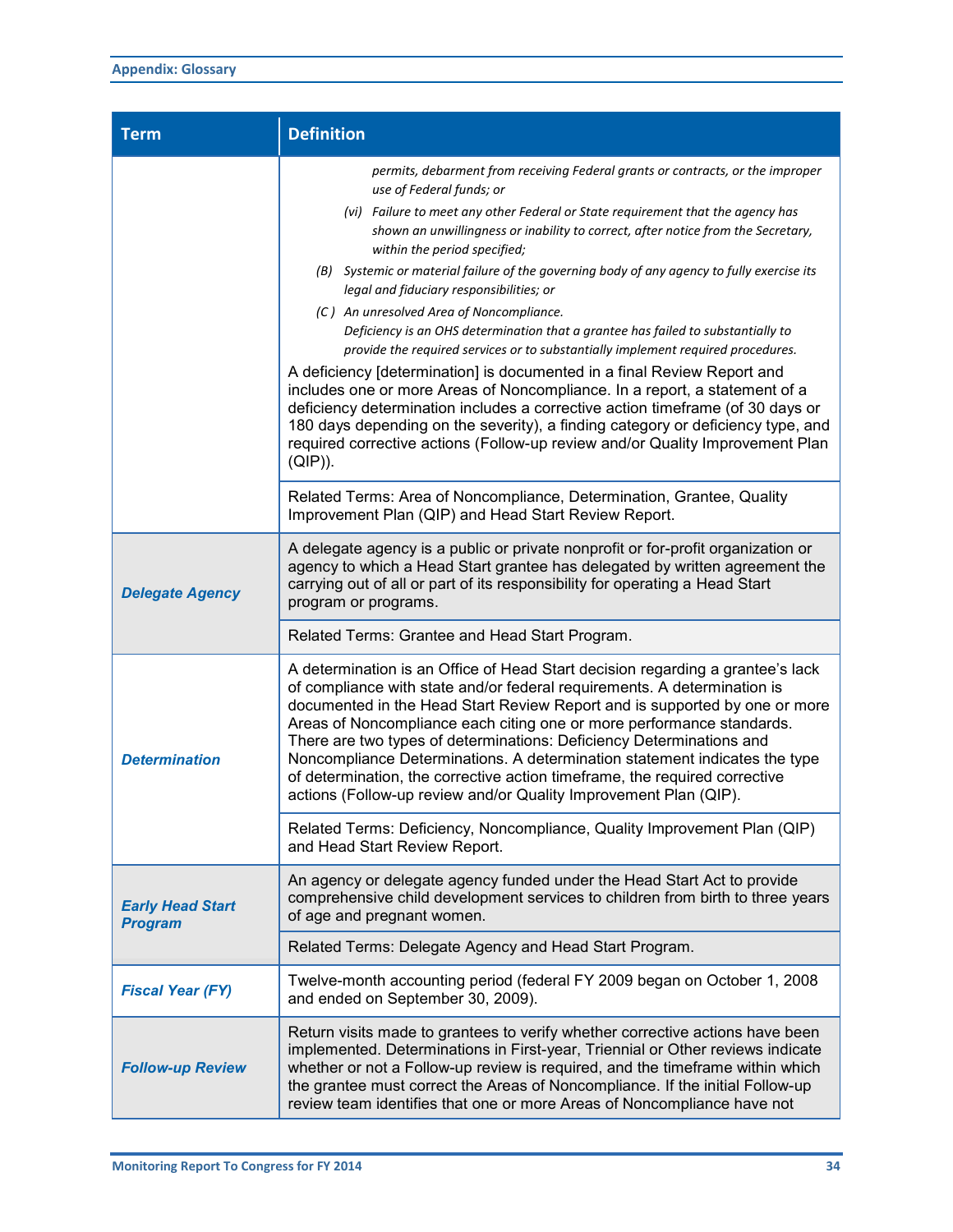| <b>Term</b>                                      | <b>Definition</b>                                                                                                                                                                                                                                                                                                                                                                                                                                                                                                                                                |
|--------------------------------------------------|------------------------------------------------------------------------------------------------------------------------------------------------------------------------------------------------------------------------------------------------------------------------------------------------------------------------------------------------------------------------------------------------------------------------------------------------------------------------------------------------------------------------------------------------------------------|
|                                                  | been corrected, the Office of Head Start (OHS) may decide a second Follow-<br>up review is required. Less often, a third or fourth Follow-up review is<br>conducted.                                                                                                                                                                                                                                                                                                                                                                                             |
|                                                  | Related Terms: Triennial Review, First-Year Review, Other Review and<br>Monitoring Reviews.                                                                                                                                                                                                                                                                                                                                                                                                                                                                      |
| <b>Funded Enrollment</b>                         | Funded enrollment is the total number of children (and pregnant women) that a<br>Head Start (Early Head Start or Head Start/Early Head Start) program is to<br>serve as indicated on the federal Financial Assistance Award from ACF.                                                                                                                                                                                                                                                                                                                            |
|                                                  | Related Terms: Actual Enrollment and ACF.                                                                                                                                                                                                                                                                                                                                                                                                                                                                                                                        |
| Grant                                            | A federally funded monetary award that is provided to an agency to perform<br>Head Start (Early Head Start or Head Start/Early Head Start) services either<br>directly or through delegate agencies.                                                                                                                                                                                                                                                                                                                                                             |
|                                                  | Related Terms: Grantee and Head Start Program.                                                                                                                                                                                                                                                                                                                                                                                                                                                                                                                   |
| <b>Grantee</b>                                   | An agency (i.e. public or private nonprofit, school system) that has been<br>awarded one or more grants by the Administration for Children and Families<br>(ACF) to administer one or more Head Start programs (Early Head Start or<br>Head Start/Early Head Start) or to oversee the programs administered by a<br>delegate agency.                                                                                                                                                                                                                             |
|                                                  | Related Terms: Delegate Agency and Program Type.                                                                                                                                                                                                                                                                                                                                                                                                                                                                                                                 |
| <b>Grantee Compliance</b><br><b>Status</b>       | The final determination made on the grantee by the Office of Head Start (OHS)<br>based on the results of the on-site monitoring review. The status is one of the<br>following:<br>1)<br>Compliant: Grantees without a noncompliant or deficient finding<br>Having one or more noncompliances: Grantees with one or more noncompliant<br>2)<br>findings<br>3)<br>Having one or more deficiencies: Grantees with one or more deficient findings,<br>deficient grantees may have one or more noncompliant findings in addition to one or<br>more deficient findings |
|                                                  | Related terms: Deficiency and Noncompliance.                                                                                                                                                                                                                                                                                                                                                                                                                                                                                                                     |
| <b>Head Start Program</b>                        | An agency or delegate agency funded under the Head Start Act to provide<br>comprehensive child development services.                                                                                                                                                                                                                                                                                                                                                                                                                                             |
|                                                  | Related Terms: Delegate Agency and Early Head Start Program.                                                                                                                                                                                                                                                                                                                                                                                                                                                                                                     |
| <b>Head Start Program</b><br><b>Requirements</b> | The Head Start Program Requirements include the Head Start Program<br>Performance Standards and applicable laws, regulations and policy<br>requirements to which all grantees operating a Head Start program must<br>adhere. During the on-site monitoring review, review teams assess grantee's<br>compliance with the Head Start Program<br>Requirements.                                                                                                                                                                                                      |
|                                                  | Related Terms: Head Start Program Performance Standards and Monitoring<br>Reviews.                                                                                                                                                                                                                                                                                                                                                                                                                                                                               |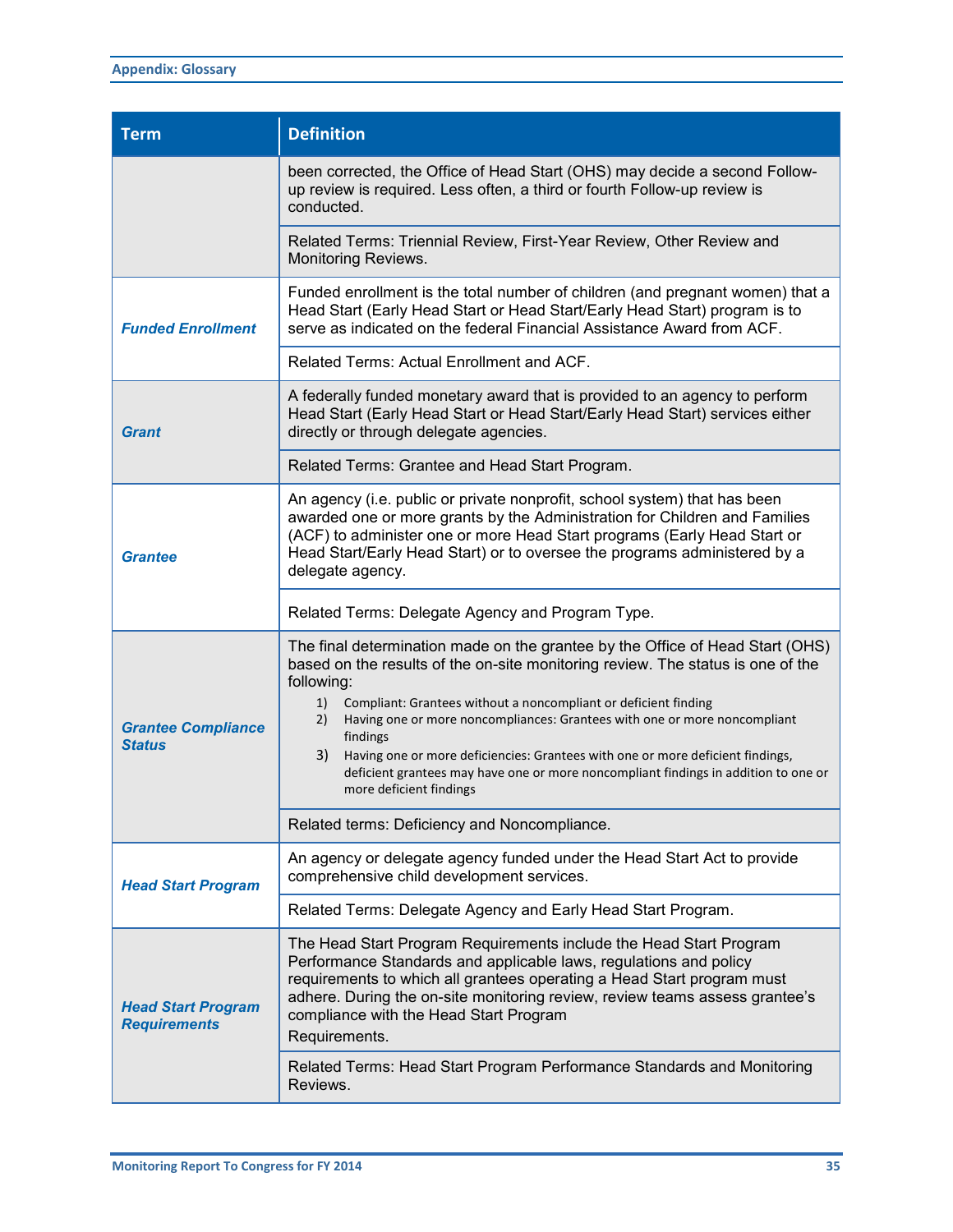| <b>Term</b>                               | <b>Definition</b>                                                                                                                                                                                                                                                                                                                                                                                                                                                                                                                                                                                                                                                                                                                                                                             |
|-------------------------------------------|-----------------------------------------------------------------------------------------------------------------------------------------------------------------------------------------------------------------------------------------------------------------------------------------------------------------------------------------------------------------------------------------------------------------------------------------------------------------------------------------------------------------------------------------------------------------------------------------------------------------------------------------------------------------------------------------------------------------------------------------------------------------------------------------------|
| <b>Head Start Review</b><br><b>Report</b> | The Head Start Review Report serves as legal notice to a Head Start grantee<br>of the results of the on-site monitoring review. It provides the grantee with<br>detailed information on the areas in which the grantee is not meeting Head<br>Start program requirements. The Head Start Review Report also documents<br>the corrective action timeframes that the grantee has to resolve the issues<br>addressed in the report.                                                                                                                                                                                                                                                                                                                                                              |
|                                           | Related Terms: Completed Review, Conducted Review, Corrective Action<br>Timeframe, Deficiency and Noncompliance.                                                                                                                                                                                                                                                                                                                                                                                                                                                                                                                                                                                                                                                                              |
| <b>HHS</b>                                | U.S. Department of Health and Human Services, which oversees the<br>Administration for Children and Families (ACF).                                                                                                                                                                                                                                                                                                                                                                                                                                                                                                                                                                                                                                                                           |
|                                           | Related Terms: Administration for Children and Families (ACF).                                                                                                                                                                                                                                                                                                                                                                                                                                                                                                                                                                                                                                                                                                                                |
| <b>Monitoring Reviews</b>                 | Per Section 641A of the Head Start Act, grantees are required to receive a full-<br>onsite monitoring review every three years (i.e. Triennial reviews) and newly<br>funded programs are required to receive a monitoring review after their first full<br>year (i.e. Regular First-year reviews) of providing Head Start services.<br>Programs that are not in compliance with Head Start federal regulations and<br>requirements during the on-site monitoring review are required to have a<br>Follow-up review to verify whether corrective actions have been implemented.<br>There are four main types of monitoring reviews or review types: 1) Triennial,<br>2) Regular First-Year, 3) Other, and 4) Follow-up.<br>Related Terms: Head Start Program Performance Standards, Head Start |
|                                           | Program Requirements, Triennial Review, Regular First-Year Review, Other<br>Review and Follow-up Review.                                                                                                                                                                                                                                                                                                                                                                                                                                                                                                                                                                                                                                                                                      |
| <b>Noncompliance</b>                      | A noncompliance is an Area of Noncompliance (ANC) citing one or more<br>performance standards and related to a noncompliance determination in the<br>completed Head Start Review Report.                                                                                                                                                                                                                                                                                                                                                                                                                                                                                                                                                                                                      |
|                                           | Related Terms: Area of Noncompliance, Determination, Grantee, Quality<br>Improvement Plan (QIP) and Head Start Review Report.                                                                                                                                                                                                                                                                                                                                                                                                                                                                                                                                                                                                                                                                 |
| <b>Office of Head Start</b><br>(OHS)      | Within the Administration for Children and Families in the U.S. Department of<br>Health and Human Services (HHS), the Office of Head Start (OHS) serves as<br>the principal advisory unit to the Assistant Secretary on issues regarding the<br>Head Start program. OHS provides leadership, coordinates activities, develops<br>legislative and budgetary proposals, and presents objectives and initiatives for<br>the Head Start program. (OHS was formerly the Head Start Bureau.)                                                                                                                                                                                                                                                                                                        |
|                                           | Related Terms: U.S. Department of Health and Human Services (DHHS) and<br>Administration for Children and Families (ACF).                                                                                                                                                                                                                                                                                                                                                                                                                                                                                                                                                                                                                                                                     |
| <b>OHSMS Software</b>                     | An integrated technology solution supporting a broad spectrum of monitoring<br>review activities: pre-site planning and document-sharing, on-site review<br>coordination and documentation, and post-review corrective action activities.                                                                                                                                                                                                                                                                                                                                                                                                                                                                                                                                                     |
| <b>Other Review</b>                       | Alerted to a potential performance issue or concern with a grantee, OHS may<br>resolve to conduct an out-of-cycle review, referred to as an Other review.<br>Other reviews, unlike Triennial and Regular First-Year reviews, are non-routine<br>in nature.                                                                                                                                                                                                                                                                                                                                                                                                                                                                                                                                    |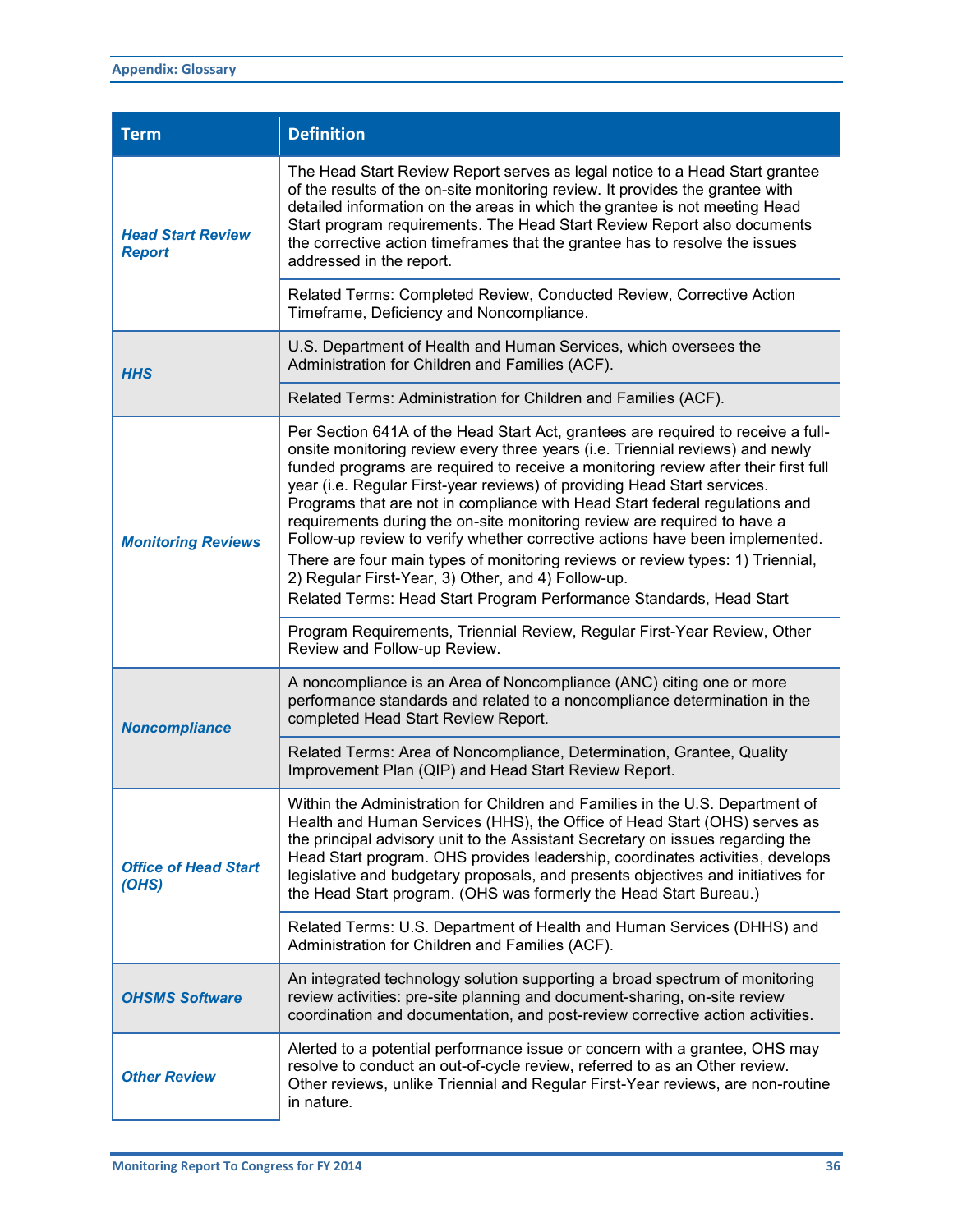| <b>Term</b>                                                                                                        | <b>Definition</b>                                                                                                                                                                                                                                                                                                                                                                                                                                                                                                                                                                                                                                                                                                                                                                                                                                                                                                      |
|--------------------------------------------------------------------------------------------------------------------|------------------------------------------------------------------------------------------------------------------------------------------------------------------------------------------------------------------------------------------------------------------------------------------------------------------------------------------------------------------------------------------------------------------------------------------------------------------------------------------------------------------------------------------------------------------------------------------------------------------------------------------------------------------------------------------------------------------------------------------------------------------------------------------------------------------------------------------------------------------------------------------------------------------------|
|                                                                                                                    | Related Terms: Triennial Review, Follow-up Review and Monitoring Reviews.                                                                                                                                                                                                                                                                                                                                                                                                                                                                                                                                                                                                                                                                                                                                                                                                                                              |
| Performance<br><b>Standards (Head</b><br><b>Start Program</b><br><b>Performance</b><br><b>Standards) and other</b> | Head Start functions, activities, and facility criteria required to meet the<br>objectives of the Head Start program as they relate directly to children and<br>their families. The Performance Standards are one source for measuring<br>grantee compliance.                                                                                                                                                                                                                                                                                                                                                                                                                                                                                                                                                                                                                                                          |
| <b>regulations</b>                                                                                                 | Related Terms: Head Start Program Requirements.                                                                                                                                                                                                                                                                                                                                                                                                                                                                                                                                                                                                                                                                                                                                                                                                                                                                        |
| <b>Preliminary Area of</b><br><b>Noncompliance</b><br>(PANC)                                                       | A preliminary conclusion of a grantee's failure to comply with a given Head<br>Start program performance standard or regulation. This conclusion is based on<br>evidence collected by the review team during the monitoring review. A PANC<br>becomes an Area of Noncompliance in a final Review Report if OHS<br>determines that the PANC has sufficient evidence and documentation.                                                                                                                                                                                                                                                                                                                                                                                                                                                                                                                                  |
|                                                                                                                    | Related Terms: Area of Noncompliance, Determination, Grantee and Head<br>Start Review Report.                                                                                                                                                                                                                                                                                                                                                                                                                                                                                                                                                                                                                                                                                                                                                                                                                          |
| <b>Program Type</b>                                                                                                | Program type describes the category of services (i.e. Early Head Start or Head<br>Start) that a Head Start program provides. There are three program types: 1)<br>Head Start, 2) Early Head Start, and 3) Head Start/Early Head Start.                                                                                                                                                                                                                                                                                                                                                                                                                                                                                                                                                                                                                                                                                 |
|                                                                                                                    | Related Terms: Head Start, Early Head Start and Head Start Program.                                                                                                                                                                                                                                                                                                                                                                                                                                                                                                                                                                                                                                                                                                                                                                                                                                                    |
| <b>Protocol</b>                                                                                                    | In Fiscal Year 2007, OHS introduced a new integrated Monitoring Protocol that<br>was designed to assess the performance and compliance of Head Start<br>grantees in a more focused, efficient, and comprehensive manner. The<br>protocol focused on the delivery of services as well as the management<br>systems that support services, accountability, and fiscal integrity. This<br>integrated protocol contains a set of compliance questions that cover all<br>program service areas and management systems. Each compliance question<br>is directly linked to a regulation; therefore, any review activity including<br>interviews, observations or document review relates to a clearly defined<br>performance requirement. Requiring review teams to adhere to a uniform and<br>defined set of compliance questions increases focus, efficiency, fairness and<br>comprehensiveness of the scope of the review. |
| <b>Quality Improvement</b><br>Plan (QIP)                                                                           | Once a grantee is determined to have one or more deficiencies, the grantee<br>must submit for approval a quality improvement plan (QIP) to the Regional<br>Office outlining the deficiencies to be corrected, the actions to be taken to<br>correct each deficiency, and the timeframe for accomplishing the corrective<br>actions specified                                                                                                                                                                                                                                                                                                                                                                                                                                                                                                                                                                           |
|                                                                                                                    | Related Terms: Determination and Deficiency.                                                                                                                                                                                                                                                                                                                                                                                                                                                                                                                                                                                                                                                                                                                                                                                                                                                                           |
| <b>Regular First-Year</b><br><b>Review</b>                                                                         | Newly funded Head Start grantees are reviewed after their first full year of<br>operation. These types of reviews are commonly referred to as "First-Year"<br>reviews. After their first-year review, grantees will then be reviewed every three<br>years.                                                                                                                                                                                                                                                                                                                                                                                                                                                                                                                                                                                                                                                             |
|                                                                                                                    | Related Terms: Triennial Review, Follow-up Review, Other Review and<br>Monitoring Reviews.                                                                                                                                                                                                                                                                                                                                                                                                                                                                                                                                                                                                                                                                                                                                                                                                                             |
|                                                                                                                    | Decision about a grantee's compliance with applicable laws and regulations                                                                                                                                                                                                                                                                                                                                                                                                                                                                                                                                                                                                                                                                                                                                                                                                                                             |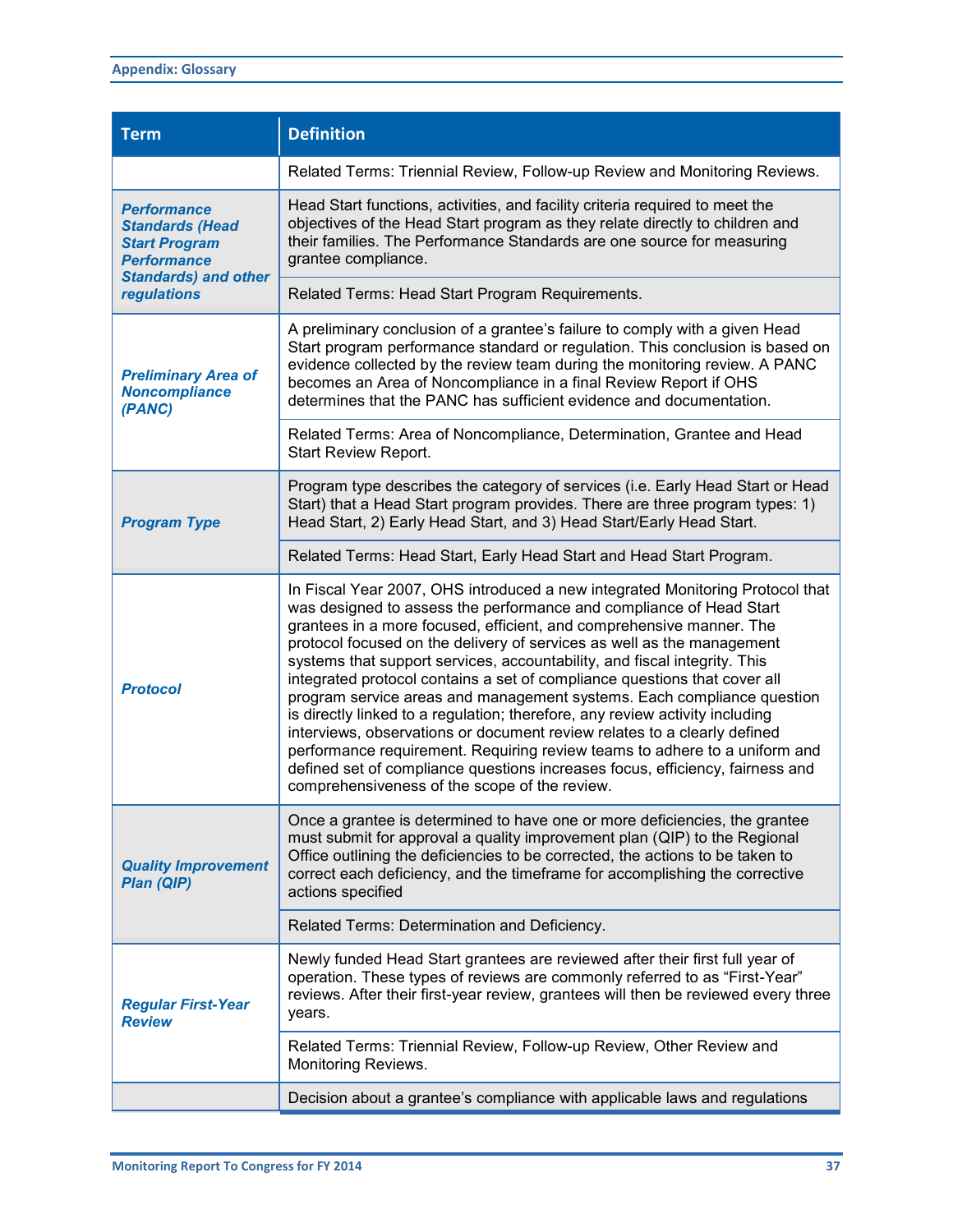| <b>Term</b>                        | <b>Definition</b>                                                                                                                                                                                                                                        |
|------------------------------------|----------------------------------------------------------------------------------------------------------------------------------------------------------------------------------------------------------------------------------------------------------|
| <b>Review Decision</b>             | based on evidence collected during the monitoring review. (Review decisions<br>include "no areas of noncompliance," "areas of noncompliance," and<br>deficiency determinations.)                                                                         |
|                                    | Related Terms: Areas of Noncompliance, Deficiency, Noncompliance,<br>Determination and Monitoring Reviews.                                                                                                                                               |
| <b>Review Team Leader</b><br>(RTL) | Staff person who leads the monitoring review team. The team leader (or RTL)<br>delegates tasks, assigns reviewers to complete sections of the Protocol, and<br>facilitates and coordinates interaction between grantee staff and review team<br>members. |
|                                    | Related Terms: Monitoring Reviews.                                                                                                                                                                                                                       |
| <b>Reviewer</b>                    | Member of a monitoring review team who under the guidance of the<br>monitoring review team leader gathers evidence through observations,<br>interviews and document review to assess the performance of a Head Start<br>grantee being reviewed.          |
|                                    | Related Terms: Monitoring Reviews.                                                                                                                                                                                                                       |
| <b>Triennial Review</b>            | Head Start grantees undergo monitoring reviews every three years. These<br>types of reviews are referred to as "Triennial" reviews.                                                                                                                      |
|                                    | Related Terms: First-Year Review, Follow-up Review, Other Review and<br>Monitoring Reviews.                                                                                                                                                              |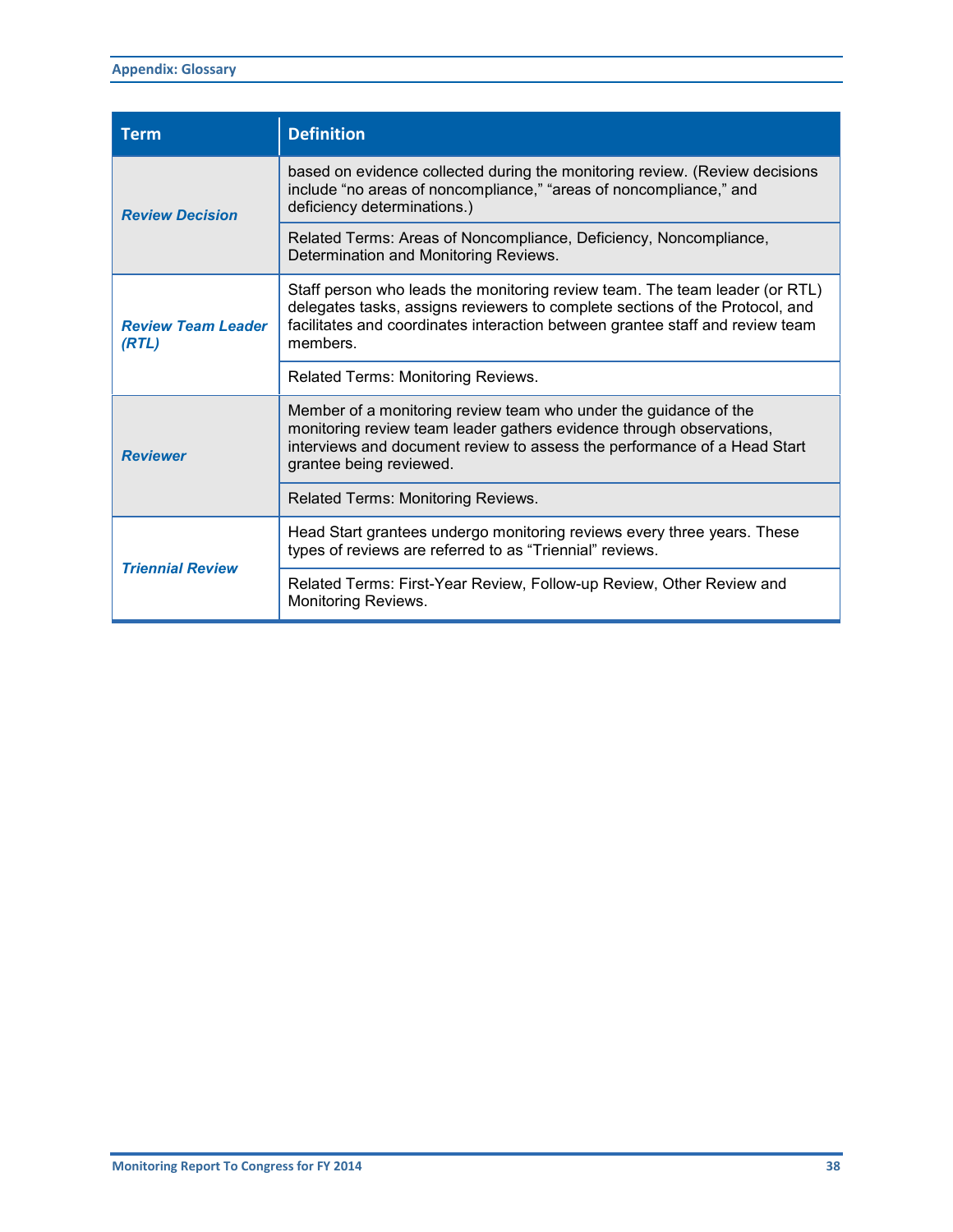# **Appendix: Tables**

| <b>Performance Standards Most Frequently Cited as Noncompliant</b> |                               |                                                                                                                                                                                                                                                                                                                                                               |                                                                       |       |  |
|--------------------------------------------------------------------|-------------------------------|---------------------------------------------------------------------------------------------------------------------------------------------------------------------------------------------------------------------------------------------------------------------------------------------------------------------------------------------------------------|-----------------------------------------------------------------------|-------|--|
| <b>Performance</b><br><b>Standard</b>                              | <b>Content</b><br><b>Area</b> | <b>Standard Description</b>                                                                                                                                                                                                                                                                                                                                   | <b>Grantees</b><br><b>Reviewed With</b><br><b>Deficient Citations</b> |       |  |
|                                                                    |                               |                                                                                                                                                                                                                                                                                                                                                               | $\mathsf{n}$                                                          | $\%$  |  |
| 642(d)(2)(A)                                                       | <b>GOV</b>                    | Monthly financial statements                                                                                                                                                                                                                                                                                                                                  | 49                                                                    | 17.9% |  |
| 1304.20(a)(1)(ii)                                                  | <b>CHS</b>                    | Child is up-to-date on a schedule of age<br>appropriate preventive and primary health care                                                                                                                                                                                                                                                                    | 40                                                                    | 14.6% |  |
| 1304.20(b)(1)                                                      | <b>CHS</b>                    | Screening for Developmental, Sensory, and<br><b>Behavioral Concerns</b>                                                                                                                                                                                                                                                                                       | 39                                                                    | 14.2% |  |
| 642(d)(2)(C)                                                       | <b>GOV</b>                    | Program enrollment reports                                                                                                                                                                                                                                                                                                                                    | 32                                                                    | 11.7% |  |
| 642(d)(2)(D)                                                       | <b>GOV</b>                    | Conduct of Responsibilities. Each Head Start<br>agency shall ensure the sharing of accurate<br>information for use by the governing body and the<br>policy council, about program planning, policies,<br>and Head Start agency operations, including<br>monthly reports of meals and snacks provided<br>through programs of the Department of<br>Agriculture; | 30                                                                    | 11.0% |  |
| 1304.52(k)(1)                                                      | <b>SYS</b>                    | Grantee and delegate agencies must assure that<br>each staff member has an initial health<br>examination (that includes screening for<br>tuberculosis) and a periodic re-examination                                                                                                                                                                          | 30                                                                    | 11.0% |  |
| 644(a)(2)(B)                                                       | <b>SYS</b>                    | An explanation of budgetary expenditures and<br>proposed budget for the fiscal year.                                                                                                                                                                                                                                                                          | 28                                                                    | 10.2% |  |
| 642(d)(2)(B)                                                       | <b>GOV</b>                    | Monthly program information summaries                                                                                                                                                                                                                                                                                                                         | 27                                                                    | 9.9%  |  |
| 648A(g)(3)(A)                                                      | <b>SYS</b>                    | <b>Criminal Record Checks</b>                                                                                                                                                                                                                                                                                                                                 | 26                                                                    | 9.5%  |  |
| 644(a)(2)(G)                                                       | <b>SYS</b>                    | The agency's efforts to prepare children for<br>kindergarten.                                                                                                                                                                                                                                                                                                 | 26                                                                    | 9.5%  |  |
| 1304.53(a)(10)(viii                                                | <b>CHS</b>                    | Cleaning of indoor and outdoor premises                                                                                                                                                                                                                                                                                                                       | 25                                                                    | 9.1%  |  |
| 642(d)(2)(l)                                                       | <b>GOV</b>                    | The sharing of accurate and regular information<br>for use by the governing body and the policy<br>council regarding the program information<br>reports.                                                                                                                                                                                                      | 24                                                                    | 8.8%  |  |
| 642(d)(2)(E)                                                       | <b>GOV</b>                    | Financial audit                                                                                                                                                                                                                                                                                                                                               | 22                                                                    | 8.0%  |  |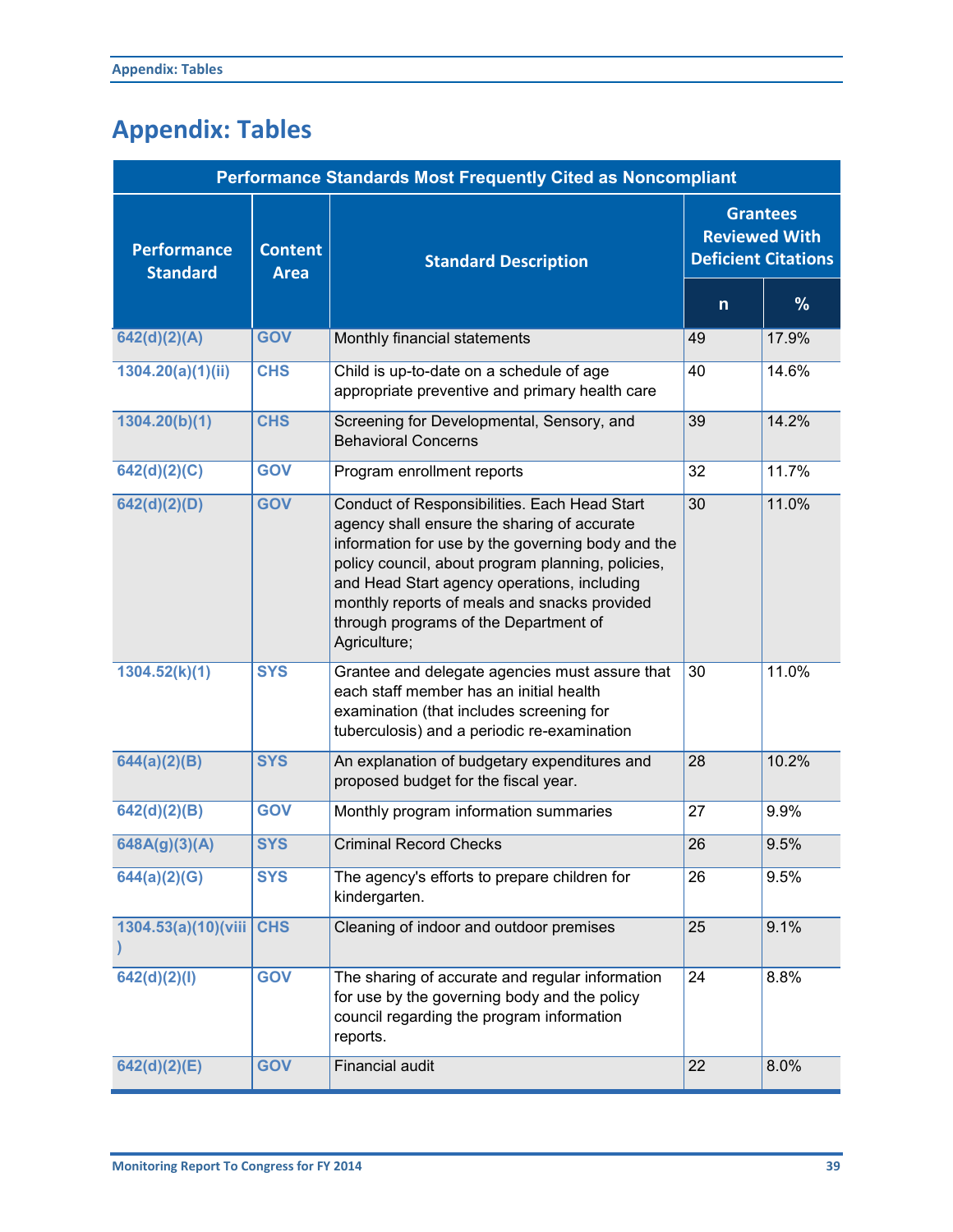| <b>Performance Standards Most Frequently Cited as Noncompliant</b> |                               |                                                                                                                                                                                                                                                                                                                                                                                                                |                                                                       |               |  |
|--------------------------------------------------------------------|-------------------------------|----------------------------------------------------------------------------------------------------------------------------------------------------------------------------------------------------------------------------------------------------------------------------------------------------------------------------------------------------------------------------------------------------------------|-----------------------------------------------------------------------|---------------|--|
| <b>Performance</b><br><b>Standard</b>                              | <b>Content</b><br><b>Area</b> | <b>Standard Description</b>                                                                                                                                                                                                                                                                                                                                                                                    | <b>Grantees</b><br><b>Reviewed With</b><br><b>Deficient Citations</b> |               |  |
|                                                                    |                               |                                                                                                                                                                                                                                                                                                                                                                                                                | $\mathsf{n}$                                                          | $\frac{9}{6}$ |  |
| 1304.53(a)(7)                                                      | <b>CHS</b>                    | Grantee must provide for the maintenance, repair,<br>safety, and security of all facilities, materials and<br>equipment.                                                                                                                                                                                                                                                                                       | 21                                                                    | 7.7%          |  |
| 642(d)(2)(G)                                                       | <b>GOV</b>                    | Communitywide strategic planning and needs<br>assessment                                                                                                                                                                                                                                                                                                                                                       | 19                                                                    | 6.9%          |  |
| 644(a)(2)                                                          | <b>SYS</b>                    | Each Head Start agency shall make available to<br>the public a report published at least once in each<br>fiscal year that discloses the following information<br>from the most recently concluded fiscal year,<br>except that reporting such information shall not<br>reveal personally identifiable information about an<br>individual child or parent.                                                       | 19                                                                    | 6.9%          |  |
| 642(d)(2)(F)                                                       | <b>GOV</b>                    | Annual self-assessment                                                                                                                                                                                                                                                                                                                                                                                         | $\overline{17}$                                                       | 6.2%          |  |
| 1304.40(i)(6)                                                      | <b>CHS</b>                    | Health staff must visit each newborn within two<br>weeks of birth                                                                                                                                                                                                                                                                                                                                              | 16                                                                    | 5.8%          |  |
| 1304.53(a)(10)(x)                                                  | <b>CHS</b>                    | Playground equipment and surfaces                                                                                                                                                                                                                                                                                                                                                                              | 16                                                                    | 5.8%          |  |
| 640(d)(1)                                                          | <b>ERSEA</b>                  | The Secretary shall establish policies and<br>procedures to assure that, for fiscal year 2009<br>and thereafter, not less than 10 percent of the<br>total number of children actually enrolled by each<br>Head Start agency and each delegate agency will<br>be children with disabilities who are determined to<br>be eligible for special education and related<br>services, or early intervention services. | 16                                                                    | 5.8%          |  |
| 642(d)(2)(H)                                                       | <b>GOV</b>                    | The sharing of accurate and regular information<br>for use by the governing body and the policy<br>council regarding communication and guidance<br>from the Secretary.                                                                                                                                                                                                                                         | 16                                                                    | 5.8%          |  |
| 648A(g)(3)(B)                                                      | <b>SYS</b>                    | <b>Criminal Record Checks</b>                                                                                                                                                                                                                                                                                                                                                                                  | 16                                                                    | 5.8%          |  |
| 641A(g)(3)                                                         | <b>SYS</b>                    | Sec. 641A. STANDARDS; MONITORING OF<br>HEAD START AGENCIES AND PROGRAMS [42<br>U.S.C. 9836A] (g) Self-Assessments- (3)<br><b>ONGOING MONITORING- Each Head Start</b><br>agency (including each Early Head Start agency)<br>and each delegate agency shall establish and<br>implement procedures for the ongoing monitoring<br>of their respective programs, to ensure that the                                 | 16                                                                    | 5.8%          |  |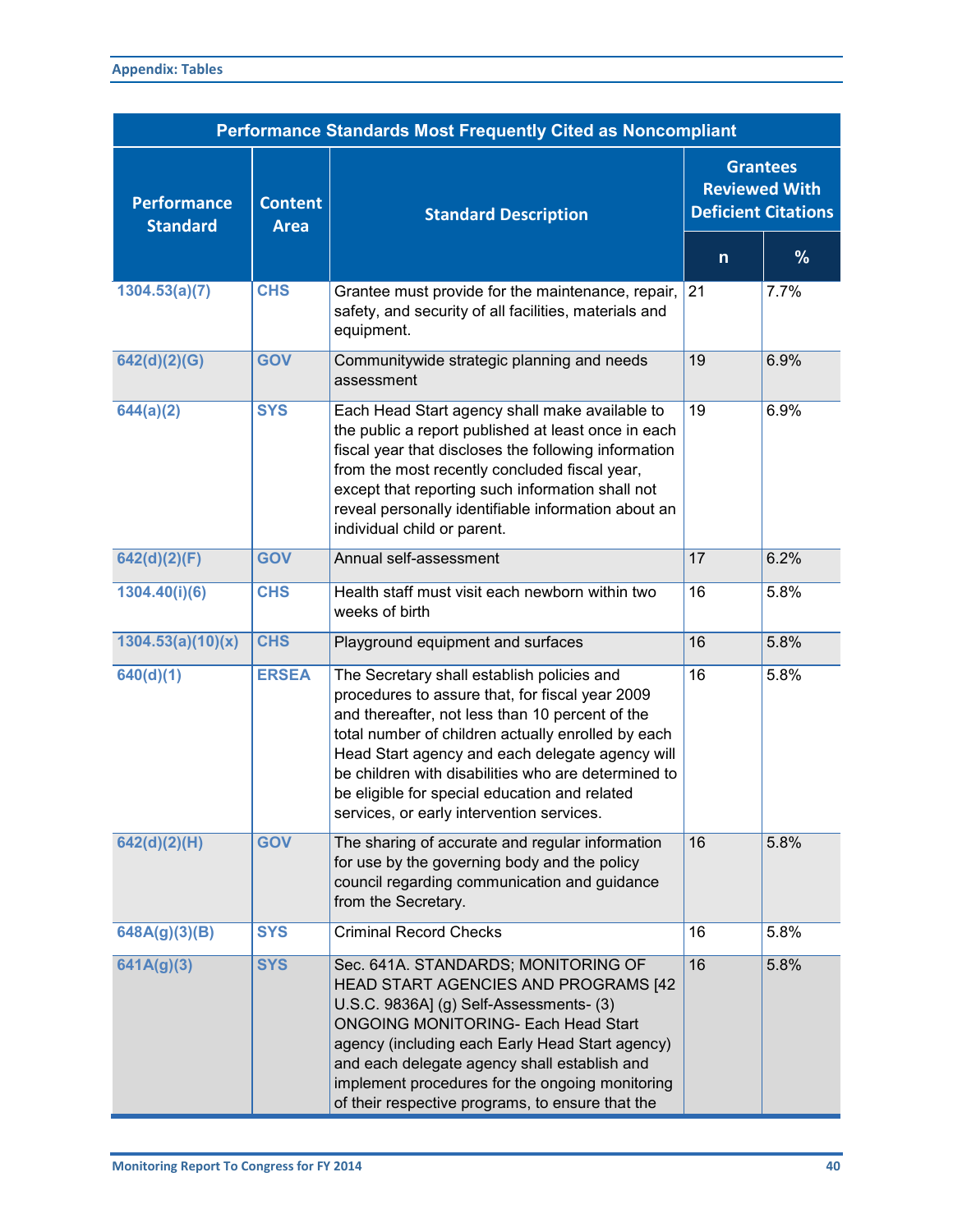| <b>Performance Standards Most Frequently Cited as Noncompliant</b> |                        |                                                                                                                                          |                                                                       |      |  |
|--------------------------------------------------------------------|------------------------|------------------------------------------------------------------------------------------------------------------------------------------|-----------------------------------------------------------------------|------|--|
| <b>Performance</b><br><b>Standard</b>                              | <b>Content</b><br>Area | <b>Standard Description</b>                                                                                                              | <b>Grantees</b><br><b>Reviewed With</b><br><b>Deficient Citations</b> |      |  |
|                                                                    |                        |                                                                                                                                          | n                                                                     | %    |  |
|                                                                    |                        | operations of the programs work toward meeting<br>program goals and objectives and standards<br>described in subsection $(a)(1)$ .       |                                                                       |      |  |
| 74.21(b)(3)                                                        | <b>FIS</b>             | Financial management systems shall provide for<br>effective control over and accountability for all<br>funds, property and other assets. | 15                                                                    | 5.5% |  |
| 648A(g)(3)(C)                                                      | <b>SYS</b>             | <b>Criminal Record Checks</b>                                                                                                            | 15                                                                    | 5.5% |  |

| <b>Head Start Acronym</b> | <b>Head Start Definition</b>                                    |
|---------------------------|-----------------------------------------------------------------|
| <b>CDE</b>                | <b>Child Development and Education</b>                          |
| <b>CHS</b>                | Child Health and Safety                                         |
| <b>ERSEA</b>              | Eligibility, Recruitment, Selection, Enrollment, and Attendance |
| <b>FCE</b>                | Family and Child Engagement                                     |
| <b>FIS</b>                | <b>Fiscal Management</b>                                        |
| <b>GOV</b>                | Program Governance                                              |
| <b>SYS</b>                | <b>Management Systems</b>                                       |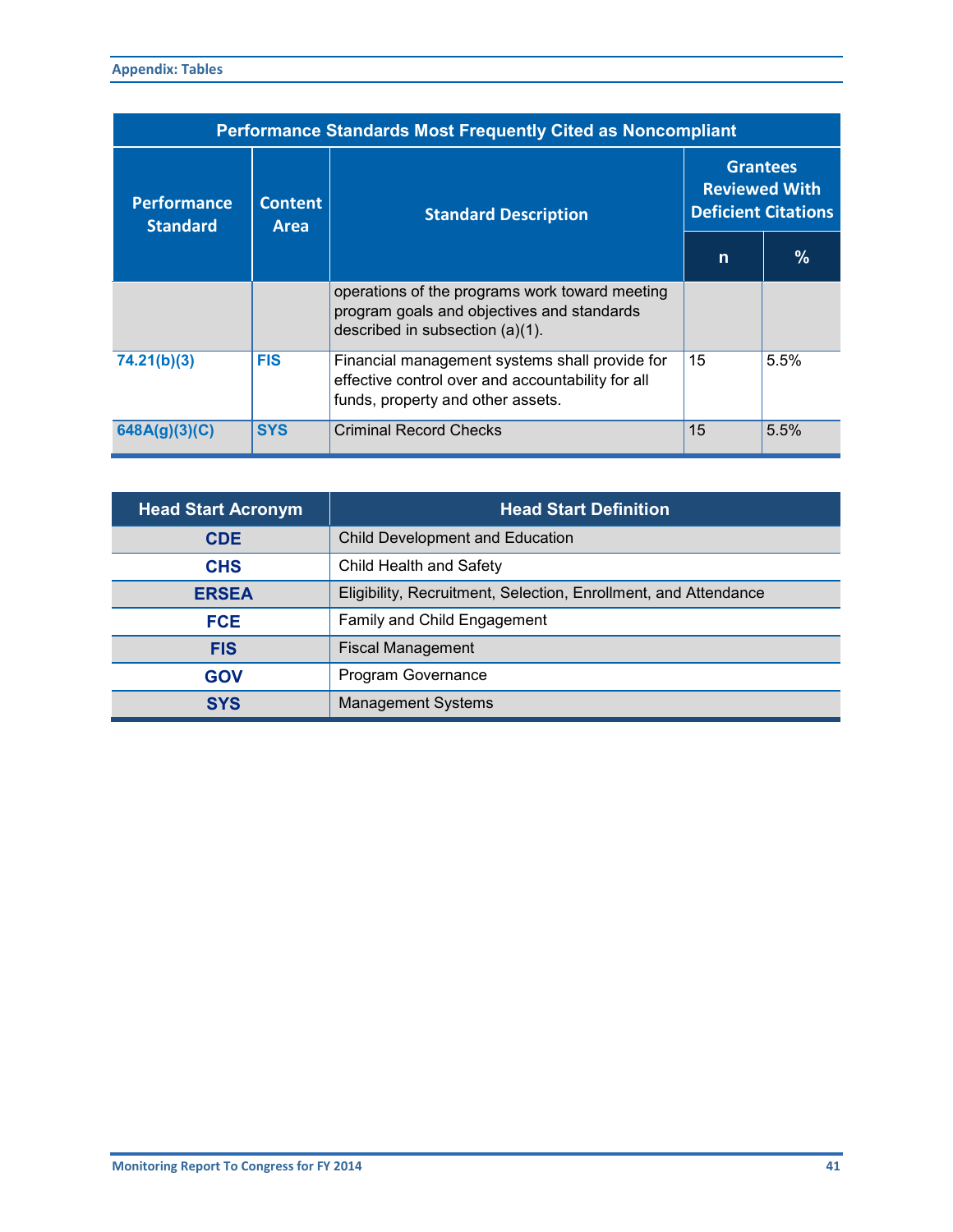| <b>Performance Standards Most Frequently Cited as Deficient</b> |                               |                                                                                                                                                                                                                                                                                                                                                                                                                                                                                                                   |                                                                       |       |  |
|-----------------------------------------------------------------|-------------------------------|-------------------------------------------------------------------------------------------------------------------------------------------------------------------------------------------------------------------------------------------------------------------------------------------------------------------------------------------------------------------------------------------------------------------------------------------------------------------------------------------------------------------|-----------------------------------------------------------------------|-------|--|
| <b>Performance</b><br><b>Standard</b>                           | <b>Content</b><br><b>Area</b> | <b>Standard Description</b>                                                                                                                                                                                                                                                                                                                                                                                                                                                                                       | <b>Grantees</b><br><b>Reviewed With</b><br><b>Deficient Citations</b> |       |  |
|                                                                 |                               |                                                                                                                                                                                                                                                                                                                                                                                                                                                                                                                   | $\mathsf{n}$                                                          | %     |  |
| 1304.52(i)(1)(iii)                                              | <b>CHS</b>                    | Code of conduct specifies that children are not<br>unsupervised or left alone                                                                                                                                                                                                                                                                                                                                                                                                                                     | 42                                                                    | 63.6% |  |
| 1304.52(i)(1)(iv)                                               | <b>SYS</b>                    | Code of conduct specifies that the program will not<br>They will use positive methods of child guidance<br>and will not engage in corporal punishment                                                                                                                                                                                                                                                                                                                                                             | 7                                                                     | 10.6% |  |
| 1310.10(g)                                                      | <b>CHS</b>                    | Each agency must ensure that children are only<br>released to a parent or legal guardian, or other<br>individual identified in writing by the parent or legal<br>guardian.                                                                                                                                                                                                                                                                                                                                        | $6\phantom{1}6$                                                       | 9.1%  |  |
| 648A(g)(3)(A)                                                   | <b>SYS</b>                    | <b>Criminal Record Checks</b>                                                                                                                                                                                                                                                                                                                                                                                                                                                                                     | 5                                                                     | 7.6%  |  |
| 1304.53(a)(10)(viii                                             | <b>CHS</b>                    | Cleaning of indoor and outdoor premises                                                                                                                                                                                                                                                                                                                                                                                                                                                                           | 3                                                                     | 4.5%  |  |
| 1304.53(a)(7)                                                   | <b>CHS</b>                    | Grantee must provide for the maintenance, repair,<br>safety, and security of all facilities, materials and<br>equipment.                                                                                                                                                                                                                                                                                                                                                                                          | 3                                                                     | 4.5%  |  |
| 641A(g)(3)                                                      | <b>SYS</b>                    | Sec. 641A. STANDARDS; MONITORING OF<br>HEAD START AGENCIES AND PROGRAMS [42<br>U.S.C. 9836A] (g) Self-Assessments- (3)<br><b>ONGOING MONITORING- Each Head Start</b><br>agency (including each Early Head Start agency)<br>and each delegate agency shall establish and<br>implement procedures for the ongoing monitoring<br>of their respective programs, to ensure that the<br>operations of the programs work toward meeting<br>program goals and objectives and standards<br>described in subsection (a)(1). | 3                                                                     | 4.5%  |  |
| 1304.53(a)(10)(v)                                               | <b>CHS</b>                    | Fire extinguishers                                                                                                                                                                                                                                                                                                                                                                                                                                                                                                | $\overline{2}$                                                        | 3.0%  |  |
| 1304.53(a)(10)(x)                                               | <b>CHS</b>                    | Playground equipment and surfaces                                                                                                                                                                                                                                                                                                                                                                                                                                                                                 | $\overline{2}$                                                        | 3.0%  |  |
| 648A(g)(3)(B)                                                   | <b>SYS</b>                    | <b>Criminal Record Checks</b>                                                                                                                                                                                                                                                                                                                                                                                                                                                                                     | $\overline{2}$                                                        | 3.0%  |  |
| 648A(g)(3)(C)                                                   | <b>SYS</b>                    | <b>Criminal Record Checks</b>                                                                                                                                                                                                                                                                                                                                                                                                                                                                                     | $\overline{2}$                                                        | 3.0%  |  |
| 1304.52(g)(5)                                                   | <b>SYS</b>                    | Staff must supervise the outdoor and indoor play<br>areas in such a way that children's safety can be<br>easily monitored and ensured.                                                                                                                                                                                                                                                                                                                                                                            | $\overline{2}$                                                        | 3.0%  |  |
| 1304.21(a)(3)(i)(C)                                             | <b>CDE</b>                    | Help development by encouraging self-control by<br>setting clear, consistent limits, and having realistic<br>expectations                                                                                                                                                                                                                                                                                                                                                                                         | 1                                                                     | 1.5%  |  |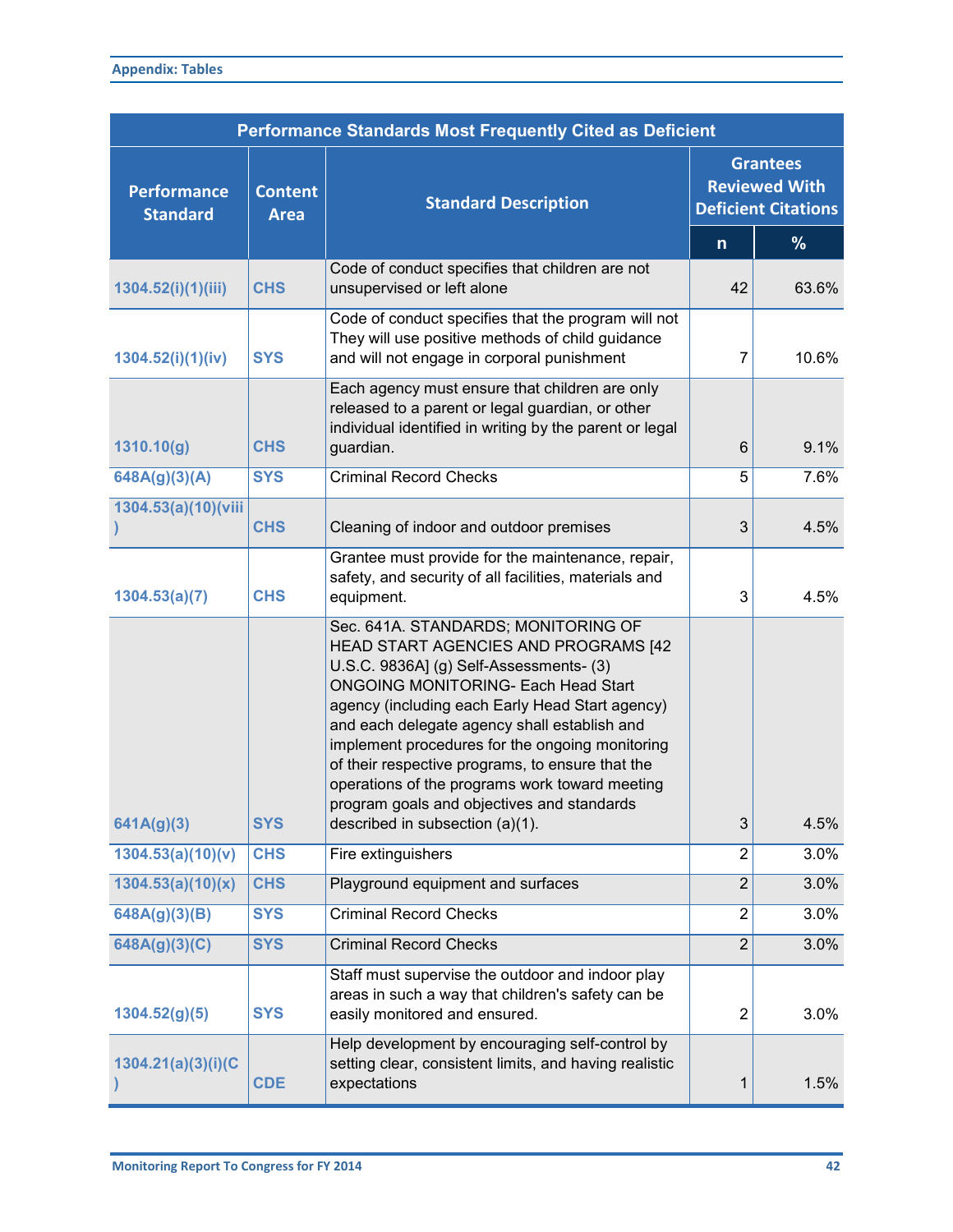| <b>Appendix: Tables</b> |  |
|-------------------------|--|
|-------------------------|--|

|                                       | <b>Performance Standards Most Frequently Cited as Deficient</b> |                                                                                                                                                                  |                                                                       |      |  |  |
|---------------------------------------|-----------------------------------------------------------------|------------------------------------------------------------------------------------------------------------------------------------------------------------------|-----------------------------------------------------------------------|------|--|--|
| <b>Performance</b><br><b>Standard</b> | <b>Content</b><br><b>Area</b>                                   | <b>Standard Description</b>                                                                                                                                      | <b>Grantees</b><br><b>Reviewed With</b><br><b>Deficient Citations</b> |      |  |  |
|                                       |                                                                 |                                                                                                                                                                  | $\mathsf{n}$                                                          | %    |  |  |
| 1310.15(a)                            | <b>CHS</b>                                                      | Bus equipped with appropriate child restraint<br>system                                                                                                          | 1                                                                     | 1.5% |  |  |
| 1304.20(a)(1)(ii)                     | <b>CHS</b>                                                      | Child is up-to-date on a schedule of age<br>appropriate preventive and primary health care                                                                       | 1                                                                     | 1.5% |  |  |
| 1304.20(c)(3)(ii)                     | <b>CHS</b>                                                      | Dental Follow-up and Treatment must include other<br>necessary preventive measures and further dental<br>treatment as recommended by the dental<br>professional. | 1                                                                     | 1.5% |  |  |
| 1304.20(a)(1)(iv)                     | <b>CHS</b>                                                      | Develop and implement a follow-up plan                                                                                                                           | 1                                                                     | 1.5% |  |  |
| 1304.53(a)(10)(xi)                    | <b>CHS</b>                                                      | <b>Electrical outlets</b>                                                                                                                                        | 1                                                                     | 1.5% |  |  |
| 1304.53(a)(8)                         | <b>CHS</b>                                                      | Environment is free of air pollutants as well as soil<br>and water contaminants                                                                                  | 1                                                                     | 1.5% |  |  |
| 1304.53(a)(10)(vii                    | <b>CHS</b>                                                      | Exits and evacuation routes                                                                                                                                      | 1                                                                     | 1.5% |  |  |
| 1304.53(a)(10)(ix)                    | <b>CHS</b>                                                      | Lead paint                                                                                                                                                       | $\mathbf{1}$                                                          | 1.5% |  |  |
| 1304.20(a)(1)(iii)                    | <b>CHS</b>                                                      | Obtain or arrange further diagnostic testing,<br>examination, and treatment                                                                                      | 1                                                                     | 1.5% |  |  |
| 1304.53(a)(10)(vi)                    | <b>CHS</b>                                                      | Smoke detectors                                                                                                                                                  | 1                                                                     | 1.5% |  |  |
| 1304.53(a)(10)(iii)                   | <b>CHS</b>                                                      | Storage and labeling of medication and storage of<br>hazardous materials                                                                                         | 1                                                                     | 1.5% |  |  |
| 642(c)(1)(E)(ii)                      | <b>GOV</b>                                                      | The governing body shall adopt practices that                                                                                                                    | $\mathbf{1}$                                                          | 1.5% |  |  |
| 642(c)(1)(E)(iii)                     | <b>GOV</b>                                                      | The governing body shall be responsible for<br>ensuring compliance with Federal laws and<br>applicable State, tribal, and local laws                             | 1                                                                     | 1.5% |  |  |
| 1304.22(d)(1)                         | <b>SYS</b>                                                      | Grantees must ensure that staff and volunteers can<br>demonstrate safety practices                                                                               | 1                                                                     | 1.5% |  |  |
| 1304.51(i)(2)                         | <b>SYS</b>                                                      | Grantees must establish and implement<br>procedures for the ongoing monitoring of their<br>operations and those of their delegate agencies                       | 1                                                                     | 1.5% |  |  |
| 1304.52(a)(1)                         | <b>SYS</b>                                                      | <b>Organizational Structure</b>                                                                                                                                  | 1                                                                     | 1.5% |  |  |
| 1304.52(i)(3)                         | <b>SYS</b>                                                      | Personnel policies and procedures must include<br>provision for appropriate penalties for violating the<br>standards of conduct.                                 | 1                                                                     | 1.5% |  |  |
| 1304.52(i)(1)                         | <b>SYS</b>                                                      | Standards of Conduct are written and followed                                                                                                                    | $\mathbf{1}$                                                          | 1.5% |  |  |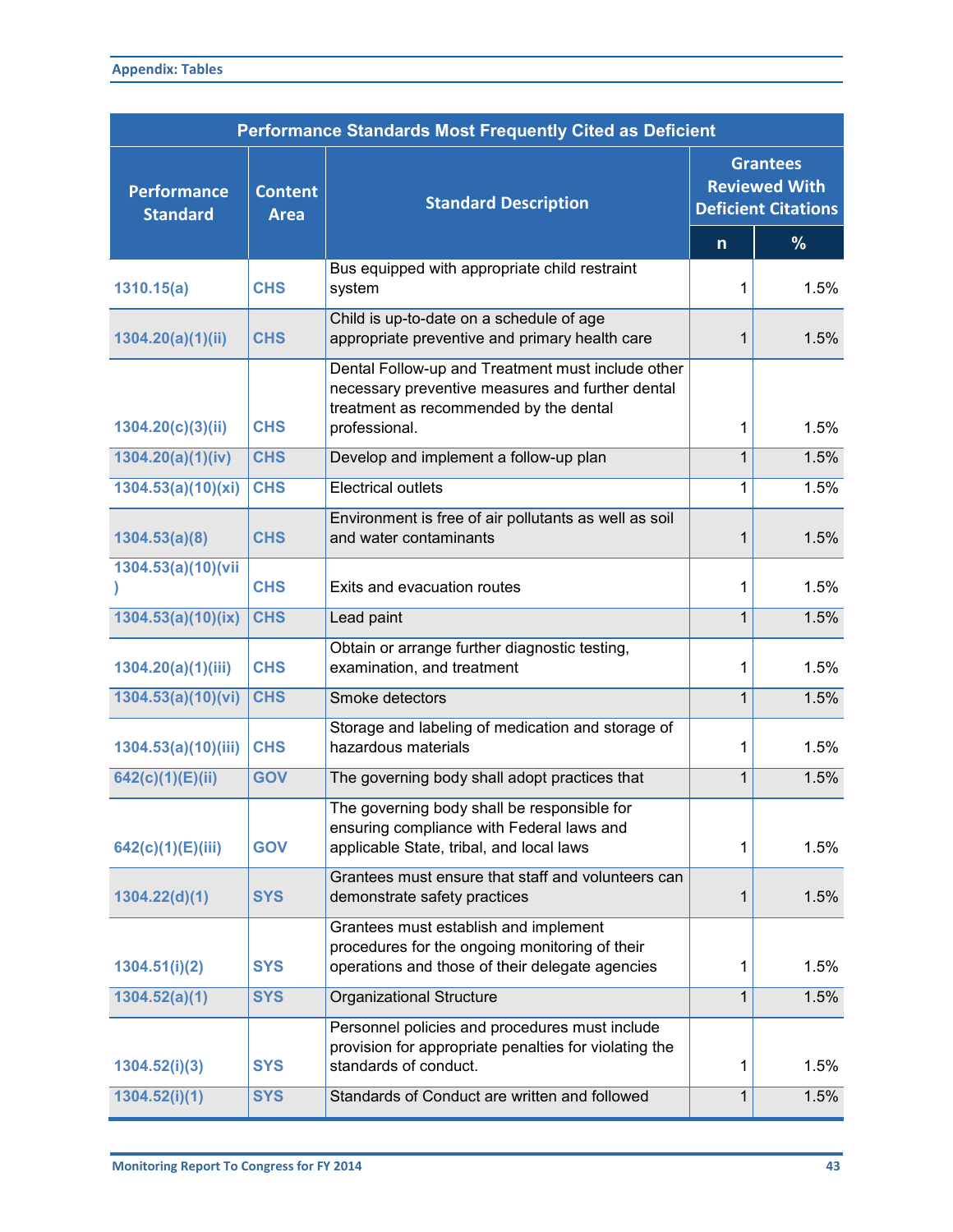| <b>Head Start Acronym</b> | <b>Head Start Definition</b>                                    |
|---------------------------|-----------------------------------------------------------------|
| <b>CDE</b>                | <b>Child Development and Education</b>                          |
| <b>CHS</b>                | Child Health and Safety                                         |
| <b>ERSEA</b>              | Eligibility, Recruitment, Selection, Enrollment, and Attendance |
| <b>FCE</b>                | Family and Child Engagement                                     |
| <b>FIS</b>                | <b>Fiscal Management</b>                                        |
| <b>GOV</b>                | Program Governance                                              |
| <b>SYS</b>                | <b>Management Systems</b>                                       |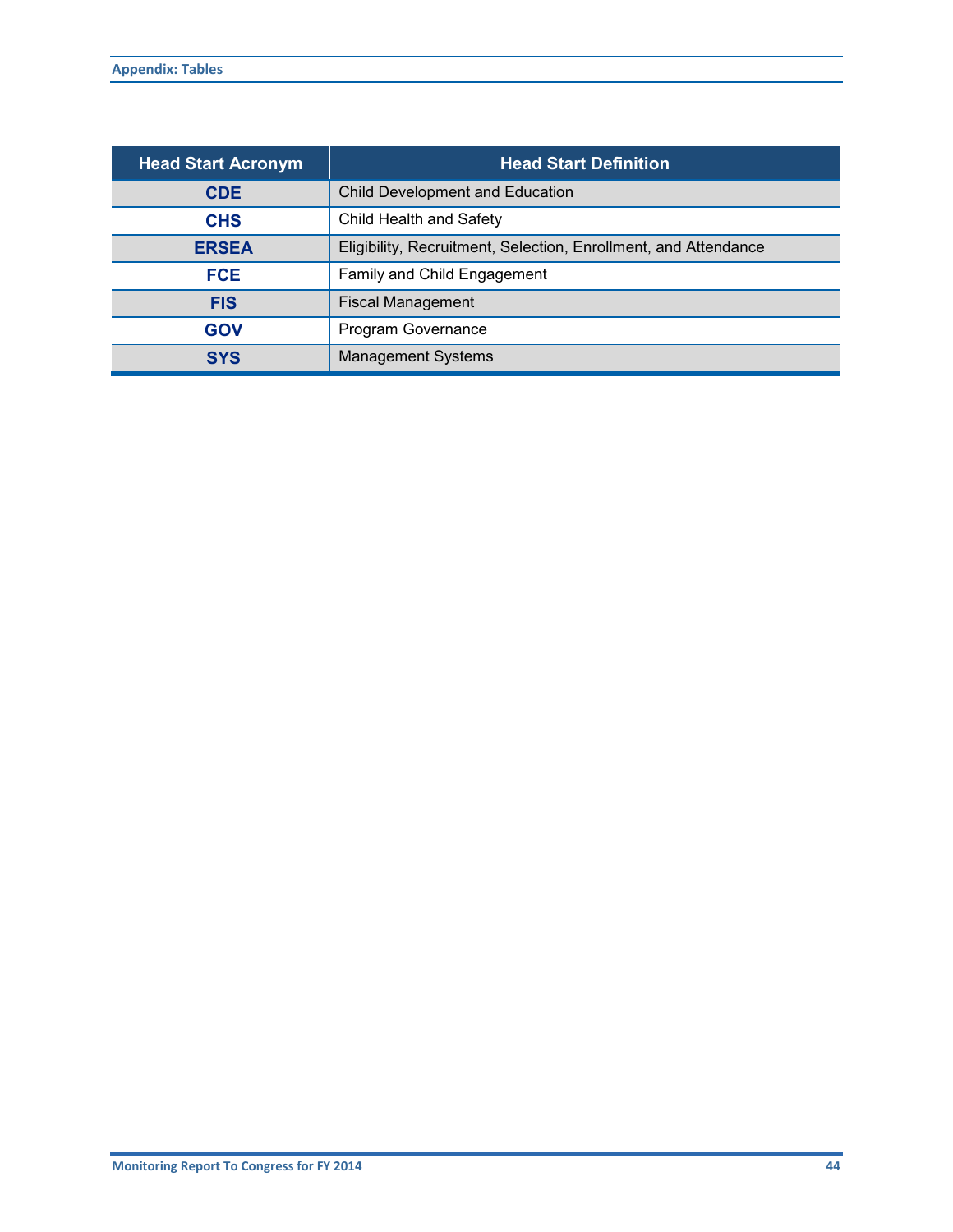|                                       | <b>Performance Standards Most Frequently Elevated</b> |                                                                                                                                                                                                                                                                                                                                                                                                                                                                                                                                                                                                                                                                                          |                                                         |       |  |  |
|---------------------------------------|-------------------------------------------------------|------------------------------------------------------------------------------------------------------------------------------------------------------------------------------------------------------------------------------------------------------------------------------------------------------------------------------------------------------------------------------------------------------------------------------------------------------------------------------------------------------------------------------------------------------------------------------------------------------------------------------------------------------------------------------------------|---------------------------------------------------------|-------|--|--|
| <b>Performance</b><br><b>Standard</b> | <b>Content</b><br><b>Area</b>                         | <b>Standard Description</b>                                                                                                                                                                                                                                                                                                                                                                                                                                                                                                                                                                                                                                                              | <b>Number of</b><br><b>Elevated</b><br><b>Citations</b> |       |  |  |
|                                       |                                                       |                                                                                                                                                                                                                                                                                                                                                                                                                                                                                                                                                                                                                                                                                          | $\mathsf{n}$                                            | %     |  |  |
| 642(d)(2)(F)                          | <b>GOV</b>                                            | Annual self-assessment                                                                                                                                                                                                                                                                                                                                                                                                                                                                                                                                                                                                                                                                   | 4                                                       | 28.6% |  |  |
| 642(d)(2)(D)                          | <b>GOV</b>                                            | Conduct of Responsibilities. Each Head Start agency<br>shall ensure the sharing of accurate information for<br>use by the governing body and the policy council,<br>about program planning, policies, and Head Start<br>agency operations, including monthly reports of<br>meals and snacks provided through programs of the<br>Department of Agriculture;                                                                                                                                                                                                                                                                                                                               | 4                                                       | 28.6% |  |  |
| 642(d)(2)(B)                          | <b>GOV</b>                                            | Monthly program information summaries                                                                                                                                                                                                                                                                                                                                                                                                                                                                                                                                                                                                                                                    | 4                                                       | 28.6% |  |  |
| 642(d)(2)(C)                          | <b>GOV</b>                                            | Program enrollment reports                                                                                                                                                                                                                                                                                                                                                                                                                                                                                                                                                                                                                                                               | 4                                                       | 28.6% |  |  |
| 644(a)(2)(B)                          | <b>SYS</b>                                            | An explanation of budgetary expenditures and<br>proposed budget for the fiscal year.                                                                                                                                                                                                                                                                                                                                                                                                                                                                                                                                                                                                     | 4                                                       | 28.6% |  |  |
| 644(a)(2)(G)                          | <b>SYS</b>                                            | The agency's efforts to prepare children for<br>kindergarten.                                                                                                                                                                                                                                                                                                                                                                                                                                                                                                                                                                                                                            | 4                                                       | 28.6% |  |  |
| 642(d)(2)(G)                          | <b>GOV</b>                                            | Communitywide strategic planning and needs<br>assessment                                                                                                                                                                                                                                                                                                                                                                                                                                                                                                                                                                                                                                 | 3                                                       | 21.4% |  |  |
| 642(d)(2)(A)                          | <b>GOV</b>                                            | Monthly financial statements                                                                                                                                                                                                                                                                                                                                                                                                                                                                                                                                                                                                                                                             | 3                                                       | 21.4% |  |  |
| 642(d)(2)(l)                          | <b>GOV</b>                                            | The sharing of accurate and regular information for<br>use by the governing body and the policy council<br>regarding the program information reports.                                                                                                                                                                                                                                                                                                                                                                                                                                                                                                                                    | 3                                                       | 21.4% |  |  |
| 1307.3(b)(2)(i)                       | <b>CDE</b>                                            | Agency has been determined not to have taken steps<br>to achieve the school readiness goals by<br>aggregating and analyzing aggregate child-level<br>assessment data at least three times per year<br>(except for programs operating less than 90 days,<br>which will be required to do so at least twice within<br>their operating program period) and using that data<br>in combination with other program data to determine<br>grantees' progress toward meeting its goals, to<br>inform parents and the community of results, and to<br>direct continuous improvement related to curriculum,<br>instruction, professional development, program<br>design and other program decisions | $\overline{2}$                                          | 14.3% |  |  |
| 642(c)(1)(E)(iv)(V)<br>(aa)           | <b>GOV</b>                                            | Review and approve the annual self-assessment and<br>financial audit                                                                                                                                                                                                                                                                                                                                                                                                                                                                                                                                                                                                                     | $\overline{2}$                                          | 14.3% |  |  |
| 642(d)(2)(H)                          | <b>GOV</b>                                            | The sharing of accurate and regular information for                                                                                                                                                                                                                                                                                                                                                                                                                                                                                                                                                                                                                                      | $\overline{2}$                                          | 14.3% |  |  |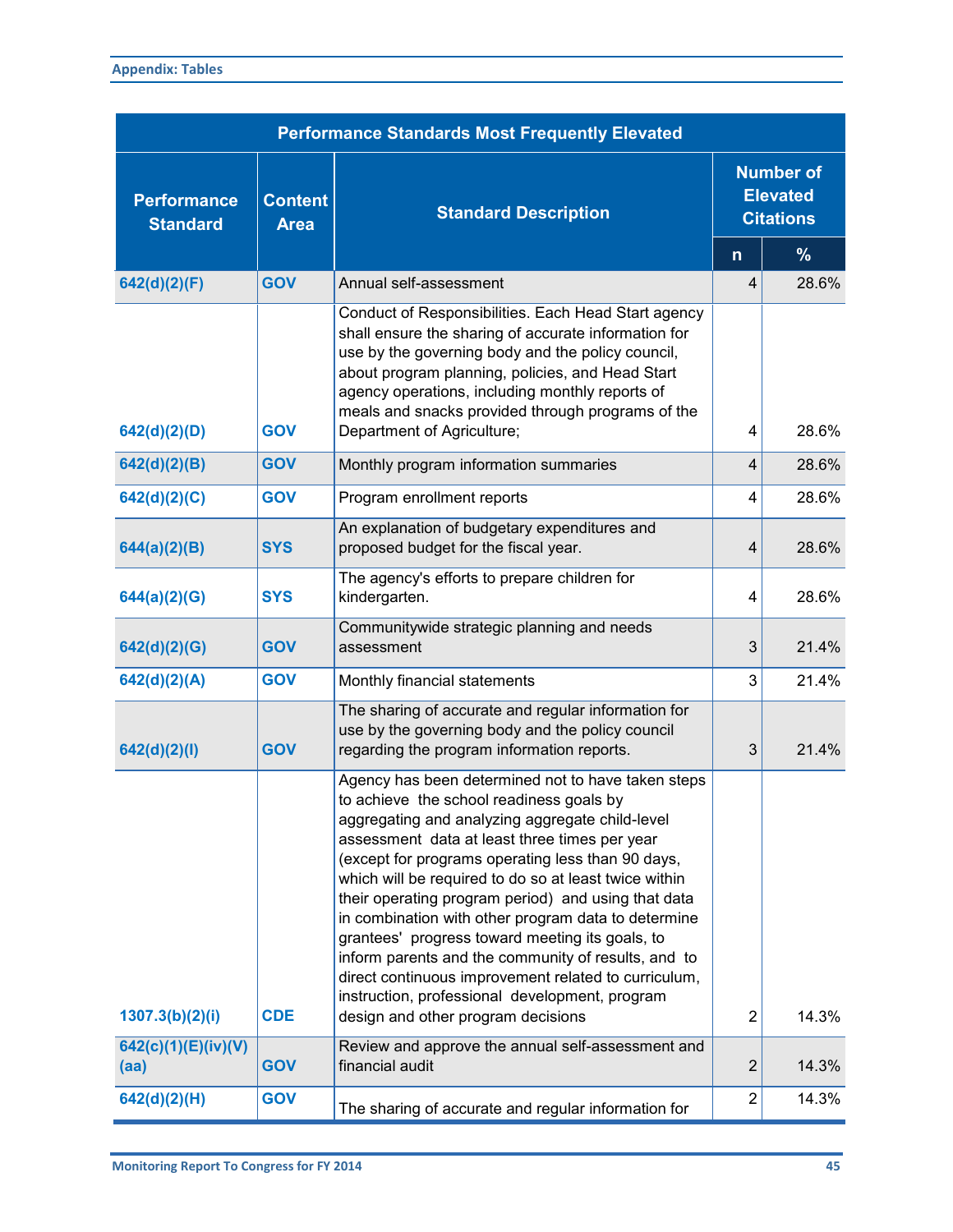| <b>Performance Standards Most Frequently Elevated</b> |                               |                                                                                                                                                                                                                                                                                                                                                                                                                |                                                         |               |  |  |
|-------------------------------------------------------|-------------------------------|----------------------------------------------------------------------------------------------------------------------------------------------------------------------------------------------------------------------------------------------------------------------------------------------------------------------------------------------------------------------------------------------------------------|---------------------------------------------------------|---------------|--|--|
| <b>Performance</b><br><b>Standard</b>                 | <b>Content</b><br><b>Area</b> | <b>Standard Description</b>                                                                                                                                                                                                                                                                                                                                                                                    | <b>Number of</b><br><b>Elevated</b><br><b>Citations</b> |               |  |  |
|                                                       |                               |                                                                                                                                                                                                                                                                                                                                                                                                                | $\mathsf{n}$                                            | $\frac{9}{6}$ |  |  |
|                                                       |                               | use by the governing body and the policy council<br>regarding communication and guidance from the<br>Secretary.                                                                                                                                                                                                                                                                                                |                                                         |               |  |  |
| 1304.24(a)(3)(i)                                      | <b>CDE</b>                    | Design and implement program practices responsive<br>to the identified behavioral and mental health<br>concerns                                                                                                                                                                                                                                                                                                | 1                                                       | 7.1%          |  |  |
| 1304.20(a)(1)(ii)(A                                   | <b>CHS</b>                    | Assist parents in making the necessary<br>arrangements to bring the child up-to-date                                                                                                                                                                                                                                                                                                                           | 1                                                       | 7.1%          |  |  |
| 1304.53(a)(10)(viii                                   | <b>CHS</b>                    | Cleaning of indoor and outdoor premises                                                                                                                                                                                                                                                                                                                                                                        | 1                                                       | 7.1%          |  |  |
| 1304.20(a)(1)(iii)                                    | <b>CHS</b>                    | Obtain or arrange further diagnostic testing,<br>examination, and treatment                                                                                                                                                                                                                                                                                                                                    | 1                                                       | 7.1%          |  |  |
| 640(d)(1)                                             | <b>ERSEA</b>                  | The Secretary shall establish policies and procedures<br>to assure that, for fiscal year 2009 and thereafter, not<br>less than 10 percent of the total number of children<br>actually enrolled by each Head Start agency and<br>each delegate agency will be children with disabilities<br>who are determined to be eligible for special<br>education and related services, or early intervention<br>services. | $\mathbf{1}$                                            | 7.1%          |  |  |
| 1304.40(a)(1)                                         | <b>FCE</b>                    | Grantee and delegate agencies must engage in a<br>process of collaborative partnership-building with<br>parents                                                                                                                                                                                                                                                                                                | 1                                                       | 7.1%          |  |  |
| 1304.24(a)(3)(ii)                                     | <b>FCE</b>                    | Mental health program services must include a<br>regular schedule of on-site mental health consultation<br>on how to promote children's mental wellness by<br>providing group and individual staff and parent<br>education on mental health issues                                                                                                                                                             | $\mathbf{1}$                                            | 7.1%          |  |  |
| <b>225, App</b><br>A(C)(3)(a)                         | <b>FIS</b>                    | A cost is allocable to a particular cost objective if the<br>goods or services involved are chargeable or<br>assignable to such cost objective in accordance with<br>relative benefits received.                                                                                                                                                                                                               | 1                                                       | 7.1%          |  |  |
| 74.28                                                 | <b>FIS</b>                    | A recipient may charge to the award only allowable<br>costs resulting from obligations incurred during the<br>funding period                                                                                                                                                                                                                                                                                   | 1                                                       | 7.1%          |  |  |
| 74.21(b)(3)                                           | <b>FIS</b>                    | Financial management systems shall provide for<br>effective control over and accountability for all funds,                                                                                                                                                                                                                                                                                                     | 1                                                       | 7.1%          |  |  |